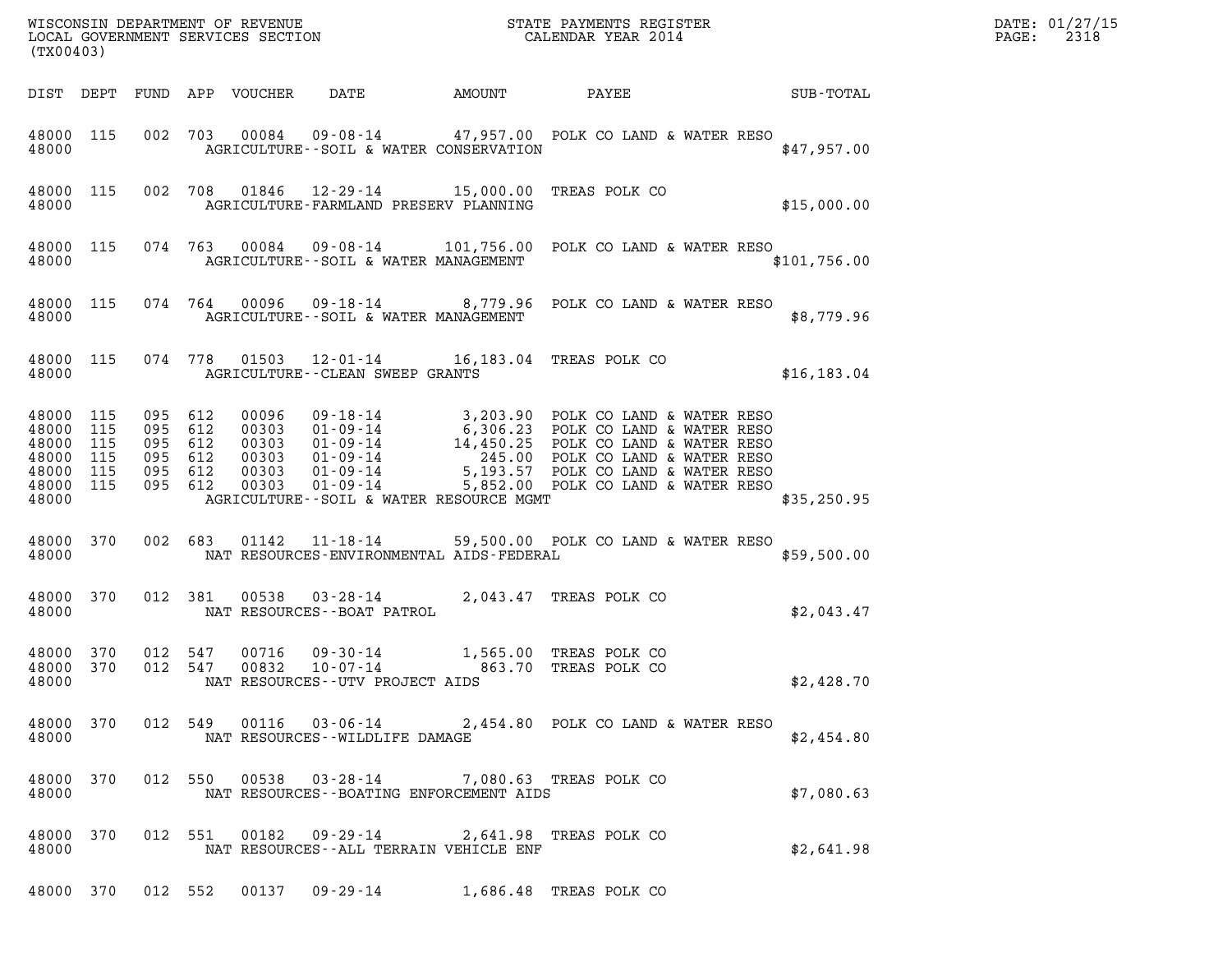| (TX00403)                                                                                   |            |                                                                           | WISCONSIN DEPARTMENT OF REVENUE<br>LOCAL GOVERNMENT SERVICES SECTION CALENDAR YEAR 2014                                                                                                                                                                                         |           |                                                 |                                                                   | DATE: 01/27/15<br>2319<br>$\mathtt{PAGE:}$ |
|---------------------------------------------------------------------------------------------|------------|---------------------------------------------------------------------------|---------------------------------------------------------------------------------------------------------------------------------------------------------------------------------------------------------------------------------------------------------------------------------|-----------|-------------------------------------------------|-------------------------------------------------------------------|--------------------------------------------|
|                                                                                             |            | DIST DEPT FUND APP VOUCHER                                                | DATE                                                                                                                                                                                                                                                                            |           |                                                 | AMOUNT PAYEE SUB-TOTAL                                            |                                            |
|                                                                                             |            |                                                                           |                                                                                                                                                                                                                                                                                 |           |                                                 | 48000 NAT RESOURCES--SNOWMOBILE ENFORCEMENT STATES AND \$1,686.48 |                                            |
| 48000 370<br>48000 370<br>48000<br>48000<br>48000<br>370<br>48000 370<br>48000 370<br>48000 | 370<br>370 | 012 553<br>012 553<br>012 553<br>012 553<br>012 553<br>012 553<br>012 553 | 00007 09-02-14 4,945.83 POLK CO LAND & WATER RESO<br>00007 09-02-14 6,357.71 POLK CO LAND & WATER RESO<br>00078 12-04-14 11,715.14 POLK CO LAND & WATER RESO<br>00078 12-04-14 250.00 POLK CO LAND & WATER RESO<br>00116 03-06-14 13,7<br>NAT RESOURCES--WILDLIFE DAMAGE CLAIMS |           |                                                 | \$39,398.69                                                       |                                            |
| 48000 370                                                                                   |            |                                                                           | 012 563 02424 04-29-14 1,045.19 TREAS POLK CO                                                                                                                                                                                                                                   |           |                                                 |                                                                   |                                            |
| 48000                                                                                       |            |                                                                           | NAT RESOURCES -- COUNTY CONSERVATION AIDS                                                                                                                                                                                                                                       |           |                                                 | \$1,045.19                                                        |                                            |
| 48000 370<br>48000                                                                          |            |                                                                           | 012 564 00291 04-04-14 811.13 TREAS POLK CO<br>NAT RESOURCES - - RECREATION AIDS - FISH                                                                                                                                                                                         |           |                                                 | \$811.13                                                          |                                            |
| 48000 370<br>48000                                                                          |            |                                                                           | 012 566 00001 09-16-14 19,004.27 TREAS POLK CO<br>NAT RESOURCES-FOREST CROP/MANAGED FOREST                                                                                                                                                                                      |           |                                                 | \$19,004.27                                                       |                                            |
| 48000 370<br>48000                                                                          |            |                                                                           | 012 572 00005 04-01-14 39,126.24 TREAS POLK CO<br>NAT RESOURCES--URBAN FORESTRY/CO FORESTS                                                                                                                                                                                      |           |                                                 | \$39,126.24                                                       |                                            |
| 48000<br>48000 370<br>48000                                                                 | 370        | 012 574<br>00270<br>012 574<br>00301                                      | 08-20-14 42,882.52 TREAS POLK CO<br>08-25-14 42.48 TREAS POLK CO<br>NAT RESOURCES -- SNOWMOBILE TRAIL AIDS                                                                                                                                                                      |           |                                                 | \$42,925.00                                                       |                                            |
| 48000 370<br>48000<br>48000 370<br>48000                                                    | 370        | 012 575<br>00529<br>012 575<br>00702<br>012 575<br>01395                  | 09-16-14 69,931.98 TREAS POLK CO<br>$09 - 29 - 14$ 42,925.00 TREAS POLK CO<br>$01 - 14 - 14$<br>NAT RESOURCES - - SNOWMOBILE TRAIL AIDS                                                                                                                                         | 19,781.62 | TREAS POLK CO                                   | \$132,638.60                                                      |                                            |
| 48000<br>48000<br>48000                                                                     | 370<br>370 | 012 576<br>00814<br>012 576<br>00842                                      | 10-06-14<br>$10 - 07 - 14$<br>NAT RESOURCES - - ALL-TERRAIN VEHICLE TRAIL                                                                                                                                                                                                       |           | 750.20 TREAS POLK CO<br>18,608.77 TREAS POLK CO | \$19,358.97                                                       |                                            |
| 48000<br>48000                                                                              | 370        | 012 584                                                                   | 00052 09-30-14<br>NAT RESOURCES - - PMT IN LIEU OF TAXES                                                                                                                                                                                                                        |           | 8,626.00 TREAS POLK CO                          | \$8,626.00                                                        |                                            |
| 48000<br>48000                                                                              | 370        | 012 663<br>02556                                                          | 05-06-14<br>NAT RESOURCES--LAKES MANAGEMENT GRANTS                                                                                                                                                                                                                              |           | 1,472.93 TREAS POLK CO                          | \$1,472.93                                                        |                                            |

48000 370 012 678 01409 01-14-14 30,457.98 TREAS POLK CO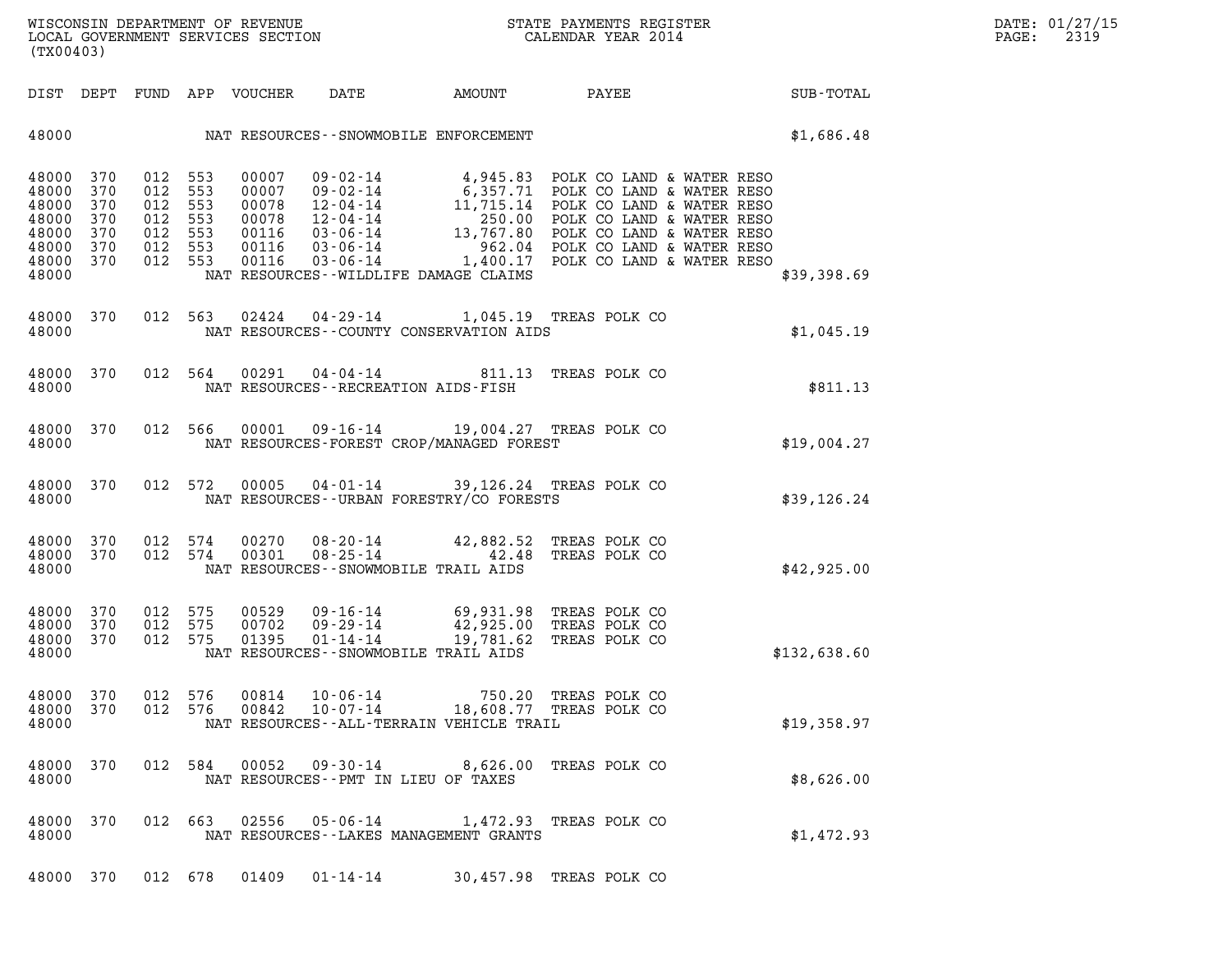| DATE: | 01/27/15 |
|-------|----------|
| PAGE: | 2320     |

| (TX00403)                                     |                       |                               |         |                         |                                        |                                                                                                                                                                                                                                              |                                                 | DATE: 01/27/15<br>2320<br>$\mathtt{PAGE:}$ |  |
|-----------------------------------------------|-----------------------|-------------------------------|---------|-------------------------|----------------------------------------|----------------------------------------------------------------------------------------------------------------------------------------------------------------------------------------------------------------------------------------------|-------------------------------------------------|--------------------------------------------|--|
|                                               |                       |                               |         |                         |                                        |                                                                                                                                                                                                                                              |                                                 |                                            |  |
| 48000                                         |                       |                               |         |                         |                                        | $\begin{array}{cccc} 48000 & 370 & 012 & 678 & 01456 & 01-28-14 & 5,051.48 & \text{TREAS POLK CO} \\ 48000 & 370 & 012 & 678 & 02557 & 05-06-14 & 12,491.02 & \text{TREAS POLK CO} \end{array}$<br>NAT RESOURCES - INVASIVE AQUATICE SPECIES |                                                 | \$48,000.48                                |  |
| 48000                                         |                       |                               |         |                         |                                        | 48000 370 074 670 41904 05-23-14 148,075.85 TREAS POLK CO<br>NAT RESOURCES--RU RECYCLING GRANT                                                                                                                                               |                                                 | \$148,075.85                               |  |
| 48000                                         |                       |                               |         |                         |                                        | 48000 370 074 673 41904 05-23-14 11,489.60 TREAS POLK CO<br>NAT RESOURCES--RU CONSOLIDATED GRANT                                                                                                                                             |                                                 | \$11,489.60                                |  |
| 48000                                         |                       |                               |         |                         |                                        | 48000 370 095 517 01142 11-18-14 3,350.00 POLK CO LAND & WATER RESO<br>NAT RESOURCES -- POLLUTION CONTROL                                                                                                                                    |                                                 | \$3,350.00                                 |  |
| 48000 395<br>48000                            |                       |                               |         |                         |                                        | 011 168 14048 05-05-14 114,699.00 COUNTY OF POLK<br>TRANSPORTATION--ELDERLY & DISABLED                                                                                                                                                       |                                                 | \$114,699.00                               |  |
| 48000 395<br>48000                            |                       |                               |         |                         |                                        | 011 170 05297 03-03-14 2,388.45 TREAS POLK CO<br>TRANSPORTATION--COUNTY FOREST ROAD AIDS                                                                                                                                                     |                                                 | \$2,388.45                                 |  |
| 48000 395<br>48000                            |                       |                               |         |                         |                                        | 011 174 34259 12-18-14 36,483.39 TREAS POLK CO<br>TRANSPORTATION--FLOOD DAMAGE AID                                                                                                                                                           |                                                 | \$36,483.39                                |  |
| 48000<br>48000<br>48000<br>48000 395<br>48000 | - 395<br>395<br>- 395 | 011 185<br>011 185<br>011 185 | 011 185 |                         |                                        | 25927  10-01-14  6,940.66  TREAS POLK CO<br>27419  10-14-14  2,793.25  TREAS POLK CO<br>27419  10-14-14  5,301.91  TREAS POLK CO<br>27564  10-15-14  4,254.18  TREAS POLK CO<br>TRANSPORTATION - - HIGHWAY SAFETY - FEDERAL                  |                                                 | \$19,290.00                                |  |
| 48000 395<br>48000<br>48000 395<br>48000      | - 395                 | 011 190<br>011 190            | 011 190 | 28048                   | 10-06-14                               | 02048  01-06-14  334,842.17  COUNTY OF POLK<br>18048  07-07-14  669,684.34  COUNTY OF POLK<br>TRANSPORTATION--GENERAL TRANSP AIDS-GTA                                                                                                        | 334,842.19 COUNTY OF POLK                       | \$1,339,368.70                             |  |
| 48000<br>48000<br>48000<br>48000              | 395<br>395<br>395     | 011 278<br>011 278<br>011 278 |         | 19278<br>31405<br>98998 | 07-23-14<br>11-14-14<br>$01 - 07 - 14$ | 6,456.40<br>238,719.78<br>6,290.90<br>TRANSPORTATION - - LRIP/TRIP/MSIP GRANTS                                                                                                                                                               | TREAS POLK CO<br>TREAS POLK CO<br>TREAS POLK CO | \$251,467.08                               |  |
| 48000<br>48000                                | 410                   | 002 116                       |         | 11261                   | 11-05-14<br>CORRECTIONS - - LOCAL AID  |                                                                                                                                                                                                                                              | 88,602.32 TREAS POLK CO                         | \$88,602.32                                |  |
| 48000 435                                     |                       | 005 000                       |         | 90412                   | $01 - 01 - 14$                         | 94,068.00 POLK CO                                                                                                                                                                                                                            |                                                 |                                            |  |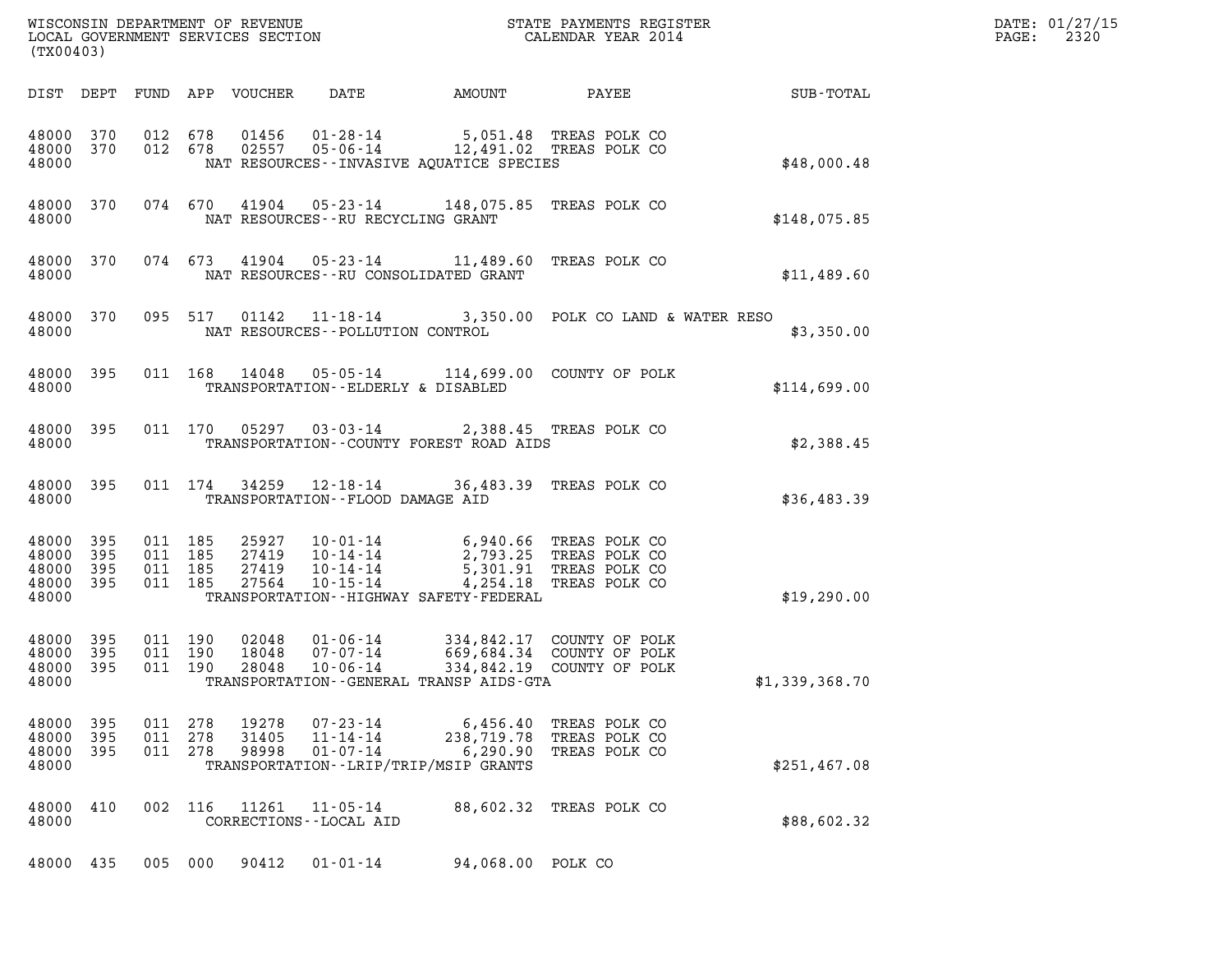| (TX00403)                                                                                                                                                                                                                                                                                                                                    |                                                                                                                                                                                                                                                                                                    |                                                                                                                                                                                                                                                                                                                                                                                                                                                                                                                                                                                     |                                                                                                                                                                                                                                                                        |                                                                                                                                                                                                                                                                        |                |
|----------------------------------------------------------------------------------------------------------------------------------------------------------------------------------------------------------------------------------------------------------------------------------------------------------------------------------------------|----------------------------------------------------------------------------------------------------------------------------------------------------------------------------------------------------------------------------------------------------------------------------------------------------|-------------------------------------------------------------------------------------------------------------------------------------------------------------------------------------------------------------------------------------------------------------------------------------------------------------------------------------------------------------------------------------------------------------------------------------------------------------------------------------------------------------------------------------------------------------------------------------|------------------------------------------------------------------------------------------------------------------------------------------------------------------------------------------------------------------------------------------------------------------------|------------------------------------------------------------------------------------------------------------------------------------------------------------------------------------------------------------------------------------------------------------------------|----------------|
| DEPT<br>DIST                                                                                                                                                                                                                                                                                                                                 | FUND<br>APP                                                                                                                                                                                                                                                                                        | <b>VOUCHER</b><br>DATE                                                                                                                                                                                                                                                                                                                                                                                                                                                                                                                                                              | AMOUNT                                                                                                                                                                                                                                                                 | PAYEE                                                                                                                                                                                                                                                                  | SUB-TOTAL      |
| 435<br>48000<br>48000<br>435<br>48000<br>435<br>48000<br>435<br>48000<br>435<br>435<br>48000<br>48000<br>435<br>435<br>48000<br>48000<br>435<br>435<br>48000<br>48000<br>435<br>48000                                                                                                                                                        | 000<br>005<br>000<br>005<br>005<br>000<br>000<br>005<br>005<br>000<br>000<br>005<br>005<br>000<br>005<br>000<br>005<br>000<br>005<br>000<br>005<br>000                                                                                                                                             | 90415<br>$02 - 01 - 14$<br>90416<br>$03 - 01 - 14$<br>90417<br>$04 - 01 - 14$<br>90419<br>$05 - 01 - 14$<br>90420<br>$06 - 01 - 14$<br>90500<br>$07 - 01 - 14$<br>90502<br>$08 - 01 - 14$<br>90506<br>09-01-14<br>$10 - 01 - 14$<br>90508<br>90509<br>$11 - 01 - 14$<br>90510<br>$12 - 01 - 14$<br>HEALTH SERVICES - - STATE/FED AIDS                                                                                                                                                                                                                                               | 415,571.00<br>140,089.00<br>521,094.00<br>57,702.00<br>88,369.00<br>1,344,109.00<br>189,459.00<br>134,829.00<br>98,350.00<br>114,510.00<br>135,244.00                                                                                                                  | POLK CO<br>POLK CO<br>POLK CO<br>POLK CO<br>POLK CO<br>POLK CO<br>POLK CO<br>POLK CO<br>POLK CO<br>POLK CO<br>POLK CO                                                                                                                                                  | \$3,333,394.00 |
| 437<br>48000<br>437<br>48000<br>48000<br>437<br>48000<br>437<br>48000<br>437<br>437<br>48000<br>48000<br>437<br>48000<br>437<br>48000<br>437<br>437<br>48000<br>48000<br>437<br>48000<br>437<br>48000<br>437<br>437<br>48000<br>48000<br>437<br>48000<br>437<br>48000<br>437<br>437<br>48000<br>48000<br>437<br>437<br>48000<br>48000<br>437 | 005<br>000<br>000<br>005<br>005<br>000<br>000<br>005<br>005<br>000<br>005<br>000<br>005<br>000<br>000<br>005<br>005<br>000<br>005<br>000<br>005<br>000<br>000<br>005<br>005<br>000<br>005<br>000<br>005<br>000<br>000<br>005<br>005<br>000<br>005<br>000<br>005<br>000<br>005<br>000<br>005<br>000 | 00000<br>$01 - 06 - 14$<br>$01 - 30 - 14$<br>00000<br>00000<br>$02 - 05 - 14$<br>$03 - 05 - 14$<br>00000<br>$04 - 07 - 14$<br>00000<br>00000<br>$04 - 10 - 14$<br>$04 - 30 - 14$<br>00000<br>$05 - 05 - 14$<br>00000<br>$06 - 05 - 14$<br>00000<br>$07 - 07 - 14$<br>00000<br>$07 - 08 - 14$<br>00000<br>$07 - 30 - 14$<br>00000<br>$08 - 05 - 14$<br>00000<br>$08 - 29 - 14$<br>00000<br>$09 - 05 - 14$<br>00000<br>$10 - 06 - 14$<br>00000<br>$10 - 30 - 14$<br>00000<br>$11 - 03 - 14$<br>00000<br>$11 - 04 - 14$<br>00000<br>$11 - 05 - 14$<br>00000<br>$11 - 14 - 14$<br>00000 | 9,146.55<br>123,486.03<br>209.63<br>159,277.14<br>41,564.47<br>607.05<br>123,798.48<br>22,051.89<br>20,104.25<br>11,720.45<br>37,884.36<br>132,472.50<br>18,894.70<br>429,634.07<br>19,575.32<br>18,427.22<br>124,389.91<br>672.00<br>20,947.40<br>265.62<br>16,440.37 | POLK<br>POLK CHILD SUPPORT<br>POLK<br>POLK<br>POLK<br>POLK CHILD SUPPORT<br>POLK CHILD SUPPORT<br>POLK<br>POLK<br>POLK<br>POLK<br>POLK CHILD SUPPORT<br>POLK<br>POLK<br>POLK<br>POLK<br>POLK CHILD SUPPORT<br>POLK CHILD SUPPORT<br>POLK CHILD SUPPORT<br>POLK<br>POLK |                |
| 437<br>48000<br>48000                                                                                                                                                                                                                                                                                                                        | 005<br>000                                                                                                                                                                                                                                                                                         | 00000<br>$12 - 05 - 14$                                                                                                                                                                                                                                                                                                                                                                                                                                                                                                                                                             | 12,791.57 POLK<br>CHILDREN & FAMILIES--STATE/FEDERAL AIDS                                                                                                                                                                                                              |                                                                                                                                                                                                                                                                        | \$1,344,360.98 |
| 455<br>48000<br>48000                                                                                                                                                                                                                                                                                                                        | 002<br>221                                                                                                                                                                                                                                                                                         | 13<br>$07 - 30 - 14$<br>JUSTICE--LAW ENFORCEMENT SERVICES AID                                                                                                                                                                                                                                                                                                                                                                                                                                                                                                                       | 820.00                                                                                                                                                                                                                                                                 | TREAS POLK CO                                                                                                                                                                                                                                                          | \$820.00       |
| 455<br>48000<br>48000                                                                                                                                                                                                                                                                                                                        | 231<br>002                                                                                                                                                                                                                                                                                         | 01670<br>$02 - 24 - 14$<br>JUSTICE - - LAW ENFORCEMENT TRAINING                                                                                                                                                                                                                                                                                                                                                                                                                                                                                                                     | 9,280.00                                                                                                                                                                                                                                                               | TREAS POLK CO                                                                                                                                                                                                                                                          | \$9,280.00     |
| 48000 455<br>48000                                                                                                                                                                                                                                                                                                                           | 002                                                                                                                                                                                                                                                                                                |                                                                                                                                                                                                                                                                                                                                                                                                                                                                                                                                                                                     | 241  00365  08-05-14  2,733.45  TREAS POLK CO<br>JUSTICE--CEASE AND OTHER FEDERAL GRANTS                                                                                                                                                                               |                                                                                                                                                                                                                                                                        | \$2,733.45     |
| 48000 455<br>48000 455                                                                                                                                                                                                                                                                                                                       | 002<br>251<br>002<br>- 251                                                                                                                                                                                                                                                                         | 00456<br>08-11-14<br>$08 - 11 - 14$<br>00456                                                                                                                                                                                                                                                                                                                                                                                                                                                                                                                                        | 692.89<br>202.28                                                                                                                                                                                                                                                       | TREAS POLK CO<br>TREAS POLK CO                                                                                                                                                                                                                                         |                |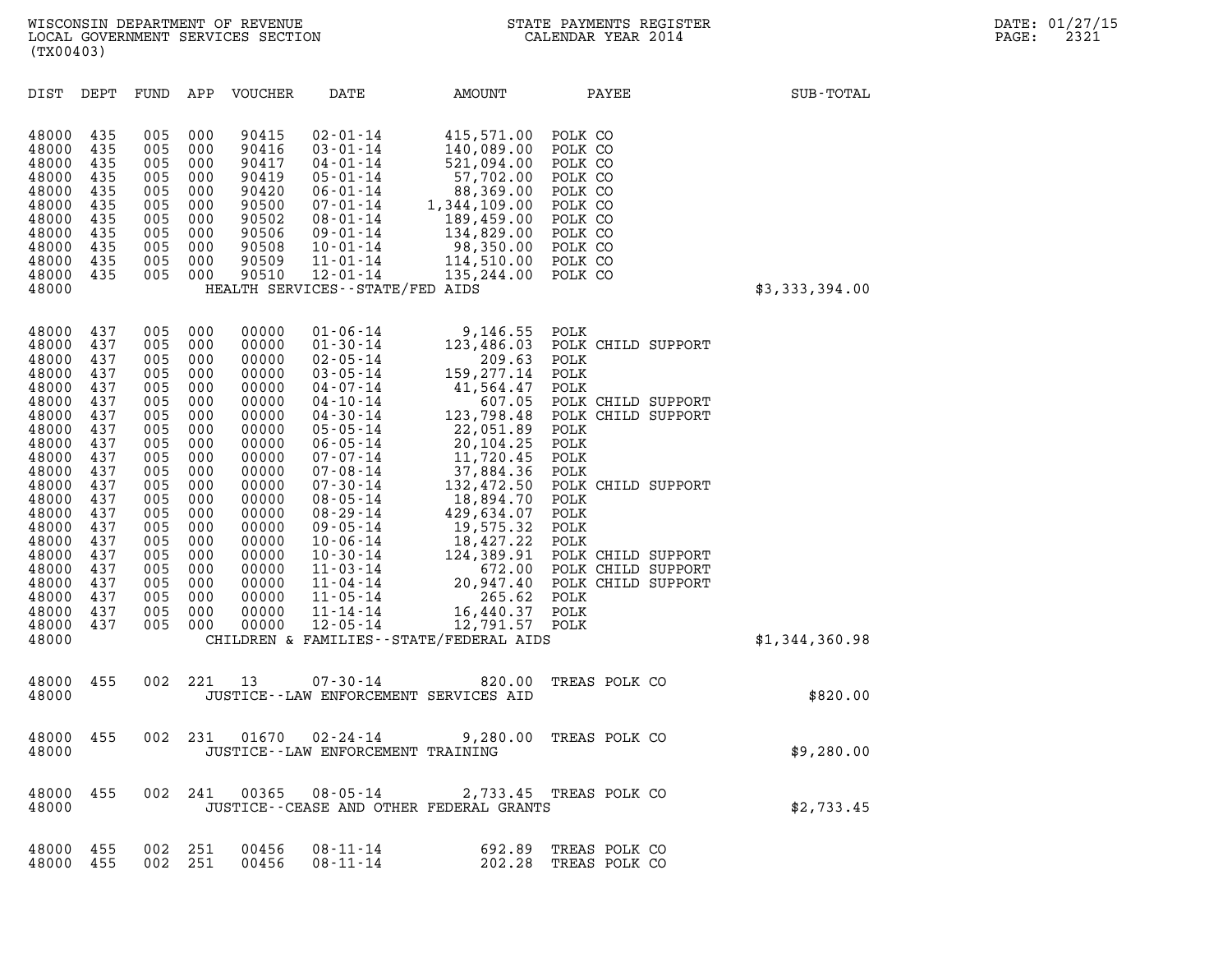| (TX00403)                                                                                       |                                                                    |                                                                    |                                                                    |                                                                                        |                                                                                                                                                                                                                               |                                                                                                                                               |                                                                                                                                                                        |             |
|-------------------------------------------------------------------------------------------------|--------------------------------------------------------------------|--------------------------------------------------------------------|--------------------------------------------------------------------|----------------------------------------------------------------------------------------|-------------------------------------------------------------------------------------------------------------------------------------------------------------------------------------------------------------------------------|-----------------------------------------------------------------------------------------------------------------------------------------------|------------------------------------------------------------------------------------------------------------------------------------------------------------------------|-------------|
| DIST                                                                                            | DEPT                                                               |                                                                    |                                                                    | FUND APP VOUCHER DATE                                                                  |                                                                                                                                                                                                                               | AMOUNT PAYEE                                                                                                                                  |                                                                                                                                                                        | SUB-TOTAL   |
| 48000<br>48000<br>48000<br>48000<br>48000<br>48000<br>48000<br>48000<br>48000<br>48000<br>48000 | 455<br>455<br>455<br>455<br>455<br>455<br>455<br>455<br>455<br>455 | 002<br>002<br>002<br>002<br>002<br>002<br>002<br>002<br>002<br>002 | 251<br>251<br>251<br>251<br>251<br>251<br>251<br>251<br>251<br>251 | 01217<br>01217<br>02338<br>02358<br>02358<br>02588<br>02588<br>02859<br>03027<br>03151 | $02 - 18 - 14$<br>$02 - 18 - 14$<br>$04 - 10 - 14$<br>$11 - 12 - 14$<br>$11 - 12 - 14$<br>$11 - 17 - 14$<br>$11 - 17 - 14$<br>$05 - 14 - 14$<br>$05 - 23 - 14$<br>$12 - 15 - 14$<br>JUSTICE - - TRUANCY PROGRAM - GRANT FUNDS | 4,115.90<br>4,165.53<br>$563.16$<br>1,681.52<br>1,681.52<br>1,124.98<br>158.70<br>$158.70$<br>$830.88$<br>327.37<br>567.67<br>1,496.04        | TREAS POLK CO<br>TREAS POLK CO<br>TREAS POLK CO<br>TREAS POLK CO<br>TREAS POLK CO<br>TREAS POLK CO<br>TREAS POLK CO<br>TREAS POLK CO<br>TREAS POLK CO<br>TREAS POLK CO | \$15,926.92 |
| 48000<br>48000                                                                                  | 455                                                                | 002                                                                | 263                                                                | 004                                                                                    | JUSTICE - - TRIBAL LAW ENFORCEMENT                                                                                                                                                                                            | 01-10-14 15,706.00 TREAS POLK CO                                                                                                              |                                                                                                                                                                        | \$15,706.00 |
| 48000<br>48000<br>48000                                                                         | 455<br>455                                                         | 002 532                                                            | 002 532                                                            | 009                                                                                    |                                                                                                                                                                                                                               | 07-22-14 32,019.76 TREAS POLK CO<br>03-10-14 37,034.72 TREAS POLK CO<br>JUSTICE - - VICTIM/WITNESS ASSISTANCE SERV                            |                                                                                                                                                                        | \$69,054.48 |
| 48000<br>48000                                                                                  | 465                                                                | 002                                                                | 337                                                                |                                                                                        |                                                                                                                                                                                                                               | 01571  07-09-14  4,791.00 TREAS POLK CO<br>MILITARY AFFAIRS-EMERGENCY MGMT PLANNING                                                           |                                                                                                                                                                        | \$4,791.00  |
| 48000<br>48000<br>48000<br>48000<br>48000<br>48000<br>48000<br>48000                            | 465<br>465<br>465<br>465<br>465<br>465<br>465                      | 002<br>002<br>002<br>002<br>002<br>002<br>002                      | 342<br>342<br>342<br>342<br>342<br>342<br>342                      | 00906<br>00912<br>00913<br>01004<br>01252<br>01433<br>01637                            | $03 - 21 - 14$<br>$03 - 27 - 14$<br>$03 - 27 - 14$<br>$01 - 15 - 14$<br>06-24-14<br>$05 - 06 - 14$<br>$07 - 11 - 14$                                                                                                          | $\begin{array}{r} 385.24 \\ 361.28 \\ 580.58 \\ 21,450.93 \end{array}$<br>22,352.84 TREAS POLK CO<br>MILITARY AFFAIRS-EMERGENCY MGMT-FED FUND | TREAS POLK CO<br>TREAS POLK CO<br>TREAS POLK CO<br>TREAS POLK CO<br>TREAS POLK CO<br>540.36 TREAS POLK CO<br>1,302.08 TREAS POLK CO                                    | \$46,973.31 |
| 48000<br>48000                                                                                  | 465                                                                | 072                                                                | - 364                                                              | 00949                                                                                  | $01 - 10 - 14$                                                                                                                                                                                                                | 4,698.00 TREAS POLK CO<br>MILITARY AFFAIRS-EMER MGMT-PLANNING AID                                                                             |                                                                                                                                                                        | \$4,698.00  |
| 48000<br>48000                                                                                  | 485                                                                | 002                                                                | 127                                                                | 05421                                                                                  | $05 - 08 - 14$<br>VETERANS AFFAIRS GRANTS                                                                                                                                                                                     |                                                                                                                                               | 1,000.00 TREAS POLK CO                                                                                                                                                 | \$1,000.00  |
| 48000<br>48000                                                                                  | 485                                                                |                                                                    | 082 267                                                            |                                                                                        | 05421  05-08-14<br>VETERANS AFFAIRS -- GRANTS TO COUNTIES                                                                                                                                                                     |                                                                                                                                               | 4,500.00 TREAS POLK CO                                                                                                                                                 | \$4,500.00  |
| 48000<br>48000                                                                                  | 485                                                                |                                                                    | 082 280                                                            | 03423                                                                                  | $01 - 30 - 14$<br>VETERANS AFFAIRS - - GRANTS                                                                                                                                                                                 |                                                                                                                                               | 3,570.74 TREAS POLK CO                                                                                                                                                 | \$3,570.74  |
| 48000                                                                                           | 485                                                                |                                                                    | 083 370                                                            | 05421                                                                                  | $05 - 08 - 14$                                                                                                                                                                                                                |                                                                                                                                               | 4,500.00 TREAS POLK CO                                                                                                                                                 |             |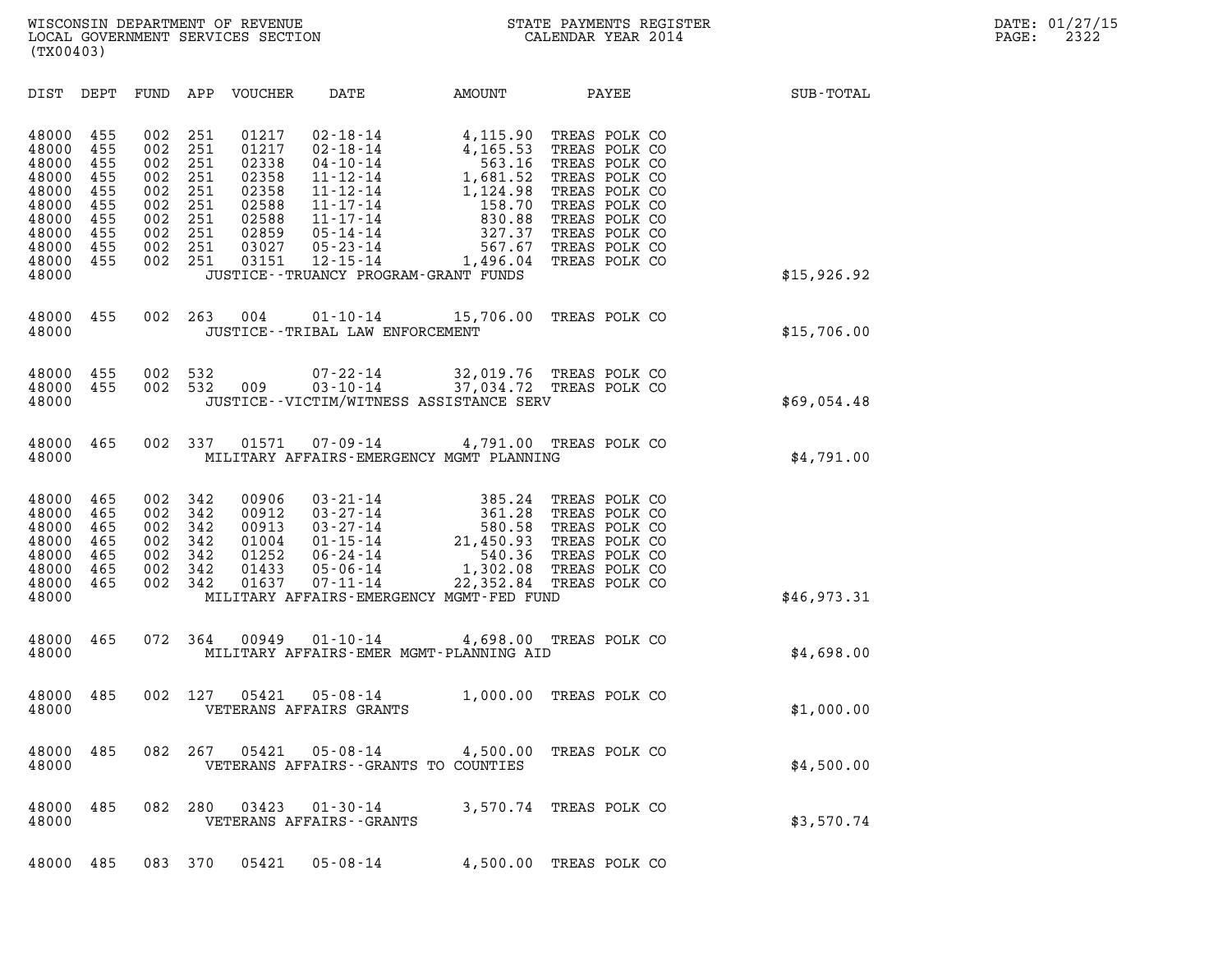| WISCONSIN DEPARTMENT OF REVENUE<br>LOCAL GOVERNMENT SERVICES SECTION<br>(TX00403) | STATE PAYMENTS REGISTER<br>CALENDAR YEAR 2014 | DATE: 01/27/15<br>2323<br>PAGE: |
|-----------------------------------------------------------------------------------|-----------------------------------------------|---------------------------------|

| (TX00403)                                                                                                                                                                                                                                                                                                                                                                                    |                                                                                                                                                                                                                                                                                                                                                                                                                                                                                                                                                                      |                                                                                                                                                                                                                                                                                                                                                                                                                                                                                                                                                 |                                                                                              |                                                                                                                                                                                                                                                                                                                                                                                                                      |                  |
|----------------------------------------------------------------------------------------------------------------------------------------------------------------------------------------------------------------------------------------------------------------------------------------------------------------------------------------------------------------------------------------------|----------------------------------------------------------------------------------------------------------------------------------------------------------------------------------------------------------------------------------------------------------------------------------------------------------------------------------------------------------------------------------------------------------------------------------------------------------------------------------------------------------------------------------------------------------------------|-------------------------------------------------------------------------------------------------------------------------------------------------------------------------------------------------------------------------------------------------------------------------------------------------------------------------------------------------------------------------------------------------------------------------------------------------------------------------------------------------------------------------------------------------|----------------------------------------------------------------------------------------------|----------------------------------------------------------------------------------------------------------------------------------------------------------------------------------------------------------------------------------------------------------------------------------------------------------------------------------------------------------------------------------------------------------------------|------------------|
| DIST<br>DEPT                                                                                                                                                                                                                                                                                                                                                                                 | FUND<br>APP<br>VOUCHER                                                                                                                                                                                                                                                                                                                                                                                                                                                                                                                                               | DATE                                                                                                                                                                                                                                                                                                                                                                                                                                                                                                                                            | <b>AMOUNT</b>                                                                                | PAYEE                                                                                                                                                                                                                                                                                                                                                                                                                | <b>SUB-TOTAL</b> |
| 48000                                                                                                                                                                                                                                                                                                                                                                                        |                                                                                                                                                                                                                                                                                                                                                                                                                                                                                                                                                                      | VETERANS AFFAIRS -- GRANTS TO COUNTIES                                                                                                                                                                                                                                                                                                                                                                                                                                                                                                          |                                                                                              |                                                                                                                                                                                                                                                                                                                                                                                                                      | \$4,500.00       |
| 505<br>48000<br>48000<br>505<br>48000                                                                                                                                                                                                                                                                                                                                                        | 00558<br>002<br>142<br>002<br>142<br>01182                                                                                                                                                                                                                                                                                                                                                                                                                                                                                                                           | 08-18-14<br>$08 - 28 - 14$<br>DOA--FEDERAL ENERGY GRANTS                                                                                                                                                                                                                                                                                                                                                                                                                                                                                        | 7,421.10<br>7,421.10<br>600.00                                                               | TREAS POLK CO<br>TREAS POLK CO                                                                                                                                                                                                                                                                                                                                                                                       | \$8,021.10       |
| 505<br>48000<br>48000<br>505<br>48000<br>505<br>48000<br>505<br>48000<br>505<br>48000<br>505<br>48000<br>505<br>48000<br>505<br>48000<br>505<br>48000<br>505<br>48000<br>505<br>48000<br>505<br>48000<br>505<br>48000<br>505<br>48000<br>505<br>48000<br>505<br>48000<br>505<br>48000<br>505<br>48000                                                                                        | 002<br>155<br>60007<br>002<br>155<br>60077<br>002<br>155<br>60158<br>002<br>155<br>60316<br>002<br>155<br>60316<br>002<br>155<br>60351<br>002<br>155<br>60404<br>002<br>155<br>60404<br>002<br>155<br>60466<br>002<br>155<br>60466<br>002<br>155<br>60537<br>002<br>155<br>60537<br>002<br>155<br>60619<br>002<br>155<br>60619<br>002<br>155<br>60619<br>002<br>155<br>60688<br>002<br>155<br>60688<br>002<br>155<br>60757                                                                                                                                           | $\begin{array}{cccc} 07\text{-}23\text{-}14 & 1,652.19 \\ 08\text{-}25\text{-}14 & 1,652.19 \\ 09\text{-}23\text{-}14 & 2,188.36 \\ 12\text{-}11\text{-}14 & 767.52 \\ 12\text{-}12\text{-}14 & 3,313.63 \\ 01\text{-}23\text{-}14 & 3,95\text{-}29 \\ 01\text{-}23\text{-}14 & 3,069.32 \\ 01\text{-}23\text{-}14 & 3,069.32 \\ 02\text$<br>DOA-HOUSING ASSISTANCE-FEDERAL FUNDS                                                                                                                                                               |                                                                                              | TREAS POLK CO<br>TREAS POLK CO<br>TREAS POLK CO<br>TREAS POLK CO<br>TREAS POLK CO<br>TREAS POLK CO<br>TREAS POLK CO<br>TREAS POLK CO<br>TREAS POLK CO<br>TREAS POLK CO<br>TREAS POLK CO<br>TREAS POLK CO<br>TREAS POLK CO<br>TREAS POLK CO<br>TREAS POLK CO<br>TREAS POLK CO<br>TREAS POLK CO<br>TREAS POLK CO                                                                                                       | \$47,110.65      |
| 48000<br>505<br>48000<br>505<br>48000<br>505<br>48000<br>505<br>48000<br>505<br>48000<br>505<br>48000<br>505<br>48000<br>505<br>48000<br>505<br>48000<br>505<br>48000<br>505<br>48000<br>505<br>48000<br>505<br>48000<br>505<br>505<br>48000<br>48000<br>505<br>48000<br>505<br>48000<br>505<br>48000<br>505<br>48000<br>505<br>48000<br>505<br>48000<br>505<br>48000<br>505<br>48000<br>505 | 035<br>371<br>60007<br>371<br>035<br>60007<br>371<br>035<br>60007<br>371<br>035<br>60077<br>371<br>035<br>60077<br>371<br>035<br>60077<br>035<br>371<br>60158<br>371<br>035<br>60158<br>371<br>035<br>60158<br>371<br>035<br>60316<br>035<br>371<br>60316<br>035<br>371<br>60316<br>371<br>035<br>60351<br>035<br>371<br>60351<br>035<br>371<br>60404<br>035<br>371<br>60404<br>035<br>371<br>60404<br>035<br>371<br>60466<br>035<br>371<br>60466<br>035<br>371<br>60466<br>035<br>371<br>60537<br>035<br>371<br>60537<br>035<br>371<br>60537<br>035<br>371<br>60619 | $\begin{array}{cccc} 07\,\text{-}\,23\,\text{-}\,14 & 826\,\text{-}\,09 \\ 07\,\text{-}\,23\,\text{-}\,14 & 2\,,365\,\text{-}\,08 \\ 07\,\text{-}\,23\,\text{-}\,14 & 1\,,952\,\text{-}\,02 \\ 08\,\text{-}\,25\,\text{-}\,14 & 2\,,605\,\text{-}\,37 \\ 08\,\text{-}\,25\,\text{-}\,14 & 2\,,605\,\text{-}\,37 \\ 09\,\text{-}\,23\,\text{-}\,14 & 1\,,037\,\text{-}\,09 \\$<br>$01 - 23 - 14$<br>$01 - 23 - 14$<br>$02 - 25 - 14$<br>$02 - 25 - 14$<br>$02 - 25 - 14$<br>$03 - 25 - 14$<br>$03 - 25 - 14$<br>$03 - 25 - 14$<br>$04 - 23 - 14$ | 545.37<br>818.05<br>741.92<br>1,014.06<br>1,483.83<br>479.21<br>958.42<br>638.94<br>1,529.93 | TREAS POLK CO<br>TREAS POLK CO<br>TREAS POLK CO<br>TREAS POLK CO<br>TREAS POLK CO<br>TREAS POLK CO<br>TREAS POLK CO<br>TREAS POLK CO<br>TREAS POLK CO<br>TREAS POLK CO<br>TREAS POLK CO<br>TREAS POLK CO<br>TREAS POLK CO<br>TREAS POLK CO<br>TREAS POLK CO<br>TREAS POLK CO<br>TREAS POLK CO<br>TREAS POLK CO<br>TREAS POLK CO<br>TREAS POLK CO<br>TREAS POLK CO<br>TREAS POLK CO<br>TREAS POLK CO<br>TREAS POLK CO |                  |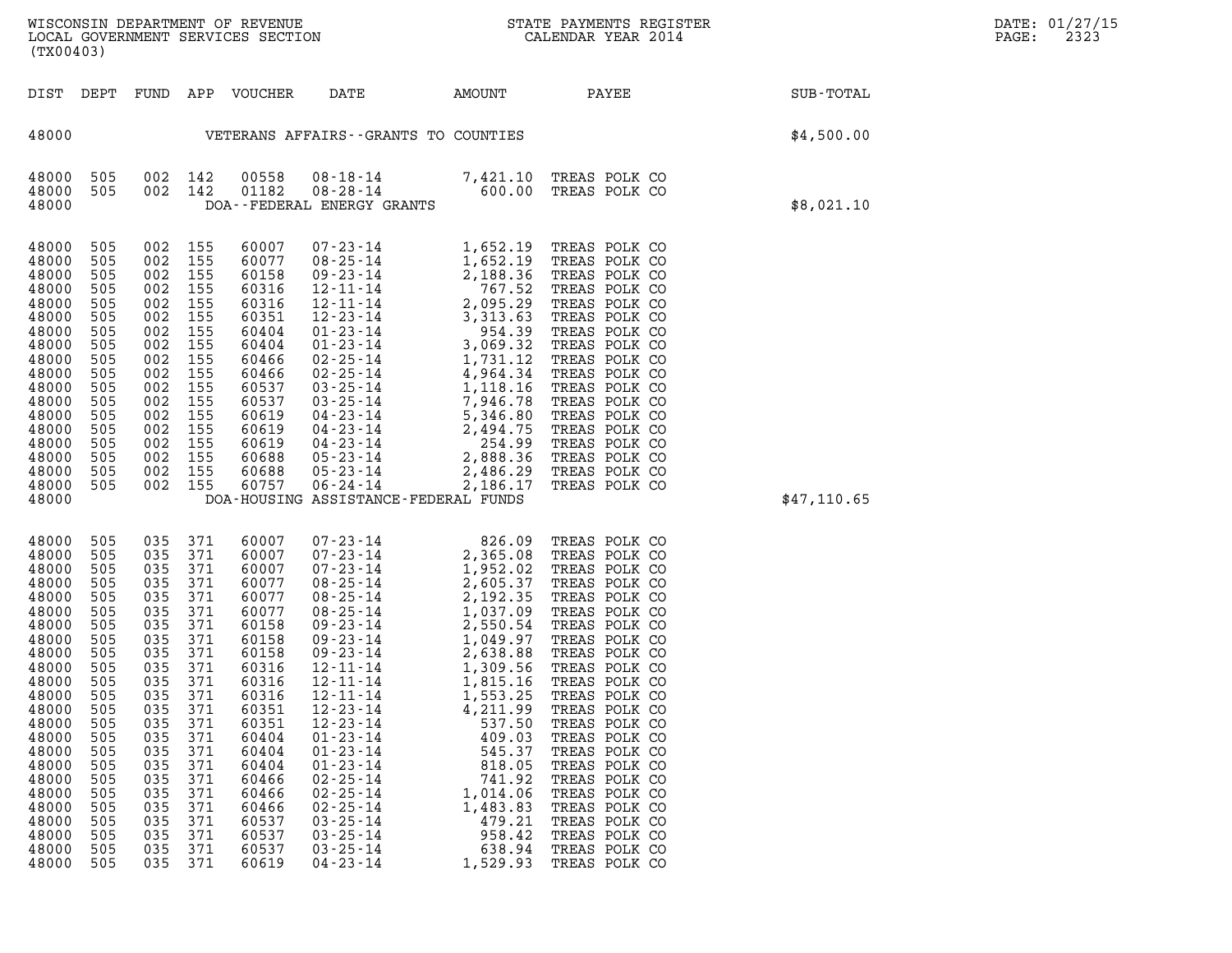| (TX00403)                                                                                                             |                                                                                                                                                                                            |                                                                                                                                                                                                      |                                                                                                                     |                  |
|-----------------------------------------------------------------------------------------------------------------------|--------------------------------------------------------------------------------------------------------------------------------------------------------------------------------------------|------------------------------------------------------------------------------------------------------------------------------------------------------------------------------------------------------|---------------------------------------------------------------------------------------------------------------------|------------------|
| DIST<br>DEPT                                                                                                          | FUND<br>APP<br>VOUCHER                                                                                                                                                                     | DATE<br>AMOUNT                                                                                                                                                                                       | PAYEE                                                                                                               | <b>SUB-TOTAL</b> |
| 48000<br>505<br>505<br>48000<br>48000<br>505<br>48000<br>505<br>48000<br>505<br>48000<br>505<br>48000<br>505<br>48000 | 035<br>371<br>60619<br>371<br>035<br>60688<br>371<br>035<br>60688<br>035<br>371<br>60688<br>035<br>371<br>60757<br>035<br>371<br>60757<br>371<br>60757<br>035<br>DOA--PUBLIC BENEFITS FUND | $04 - 23 - 14$<br>254.99<br>$05 - 23 - 14$<br>481.40<br>$05 - 23 - 14$<br>1,203.49<br>$05 - 23 - 14$<br>240.70<br>$06 - 24 - 14$<br>437.23<br>$06 - 24 - 14$<br>1,093.09<br>655.85<br>$06 - 24 - 14$ | TREAS POLK CO<br>TREAS POLK CO<br>TREAS POLK CO<br>TREAS POLK CO<br>TREAS POLK CO<br>TREAS POLK CO<br>TREAS POLK CO | \$39,630.36      |
| 505<br>48000<br>48000                                                                                                 | 089<br>166<br>05134<br>DOA--LAND INFORMATION FUND                                                                                                                                          | 1,000.00<br>$01 - 28 - 14$                                                                                                                                                                           | TREAS POLK CO                                                                                                       | \$1,000.00       |
| 48000<br>835<br>48000<br>835<br>48000                                                                                 | 002<br>105<br>44164<br>105<br>002<br>81270                                                                                                                                                 | $07 - 28 - 14$<br>$11 - 17 - 14$<br>498,751.57<br>REVENUE--STATE SHARED REVENUES                                                                                                                     | 87,982.44 TREAS POLK CO<br>TREAS POLK CO                                                                            | \$586,734.01     |
| 48000<br>835<br>48000                                                                                                 | 002<br>109<br>01048                                                                                                                                                                        | $07 - 28 - 14$<br>REVENUE--EXEMPT COMPUTER AID                                                                                                                                                       | 14,862.00 TREAS POLK CO                                                                                             | \$14,862.00      |
| 835<br>48000<br>48000<br>835<br>48000                                                                                 | 002<br>302<br>10092<br>002<br>302<br>11092                                                                                                                                                 | $07 - 28 - 14$<br>7,028,428.56 TREAS POLK CO<br>$07 - 28 - 14$<br>1,636,327.64<br>REVENUE-FIRST DOLLAR/SCHOOL LEVY CREDITS                                                                           | TREAS POLK CO                                                                                                       | \$8,664,756.20   |
| 48000<br>835<br>48000                                                                                                 | 021<br>363<br>37373<br>REVENUE--LOTTERY CREDIT -                                                                                                                                           | 1,406,375.61<br>$03 - 24 - 14$                                                                                                                                                                       | TREAS POLK CO                                                                                                       | \$1,406,375.61   |
| 48000                                                                                                                 |                                                                                                                                                                                            | DISTRICT TOTAL APPROPRIATIONS                                                                                                                                                                        |                                                                                                                     | \$18,300,183.71  |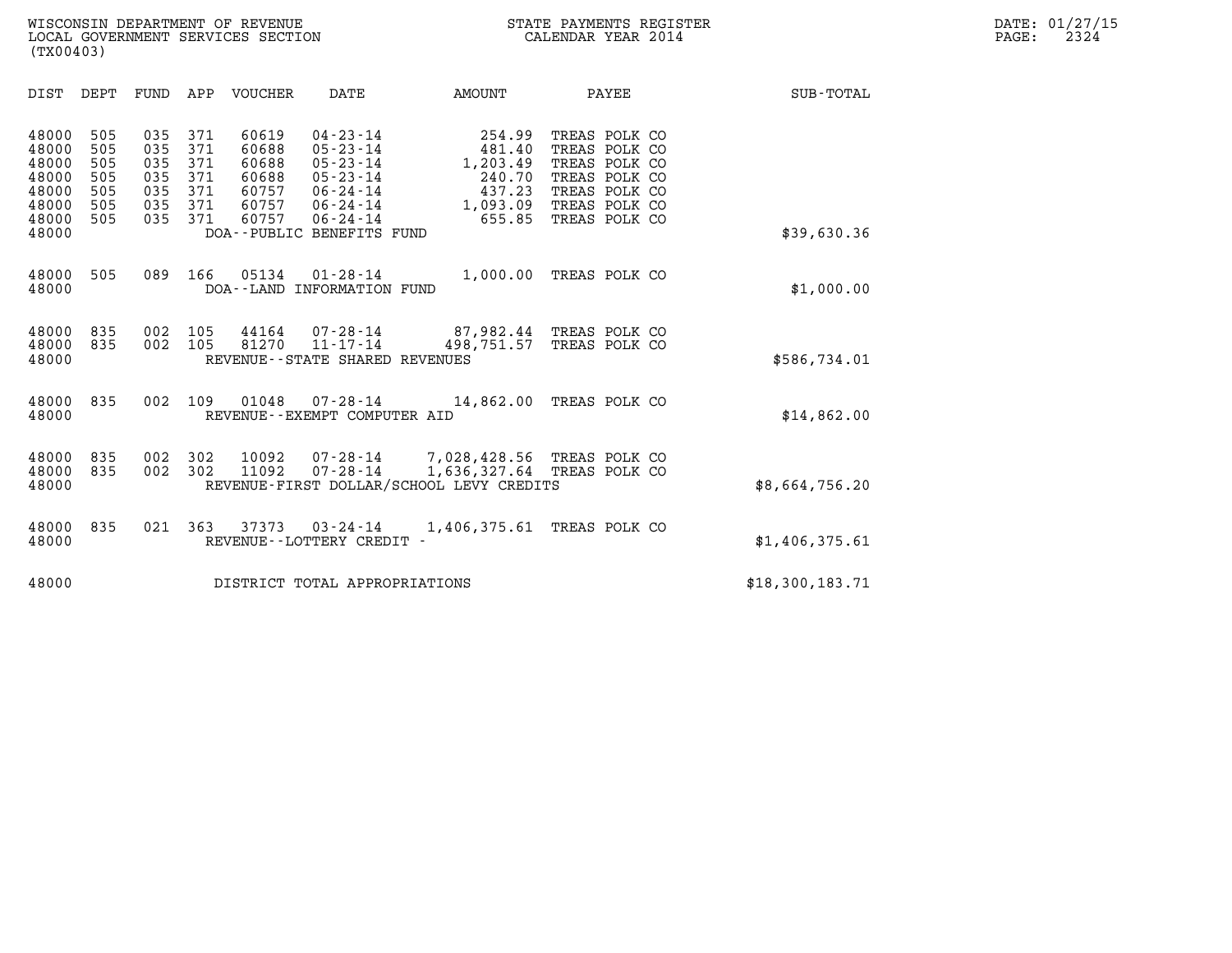| WISCONSIN DEPARTMENT OF REVENUE<br>LOCAL GOVERNMENT SERVICES SECTION<br>CALENDAR YEAR 2014<br>(TX00403) |     |                               |                                          |                            |                                   |                                                                                                                                                                                                                             |                                                                                                  |               | DATE: 01/27/15<br>$\mathtt{PAGE:}$<br>2325 |
|---------------------------------------------------------------------------------------------------------|-----|-------------------------------|------------------------------------------|----------------------------|-----------------------------------|-----------------------------------------------------------------------------------------------------------------------------------------------------------------------------------------------------------------------------|--------------------------------------------------------------------------------------------------|---------------|--------------------------------------------|
|                                                                                                         |     |                               |                                          | DIST DEPT FUND APP VOUCHER |                                   |                                                                                                                                                                                                                             | DATE AMOUNT PAYEE SUB-TOTAL                                                                      |               |                                            |
| 48002 165<br>48002                                                                                      |     |                               |                                          |                            |                                   | 002 225 01188 06-30-14 10,637.98 TREAS TN ALDEN<br>SAFETY/PROF SERV--FIRE INSURANCE DUES                                                                                                                                    |                                                                                                  | \$10,637.98   |                                            |
| 48002 370<br>48002                                                                                      |     |                               | 000 001                                  |                            |                                   | NAT RESOURCES-SEVERANCE/YIELD/WITHDRAWAL                                                                                                                                                                                    | 02DNR  09-11-14  367.72 TREAS TOWN ALDEN                                                         | \$367.72      |                                            |
| 48002 370<br>48002 370                                                                                  |     | 002 503                       | 002 503                                  | 17054<br>17054             |                                   |                                                                                                                                                                                                                             | 02-14-14 590.14 TREAS TN ALDEN<br>02-14-14 21,240.74 TREAS TN ALDEN<br><b>TOWN SHARE 2751.63</b> |               |                                            |
| 48002                                                                                                   |     |                               |                                          |                            |                                   | NAT RESOURCES--AIDS IN LIEU OF TAXES                                                                                                                                                                                        |                                                                                                  | \$21,830.88   |                                            |
| 48002 370<br>48002                                                                                      |     |                               | 012 571                                  | 38001                      |                                   | 06-16-14 375.20 TREAS TN ALDEN<br>NAT RESOURCES--FOREST CROP/MFL/CO FOREST                                                                                                                                                  |                                                                                                  | \$375.20      |                                            |
| 48002 370<br>48002 370<br>48002 370<br>48002                                                            |     | 012 579<br>012 579<br>012 579 |                                          | 19623<br>19623<br>19623    |                                   | NAT RESOURCES--AIDS IN LIEU OF TAXES                                                                                                                                                                                        | 04-16-14 89.40 TREAS TN ALDEN<br>04-16-14 42.00 TREAS TN ALDEN<br>04-16-14 74.98 TREAS TN ALDEN  | \$206.38      |                                            |
| 48002 395<br>48002<br>48002 395<br>48002 395<br>48002                                                   | 395 |                               | 011 191<br>011 191<br>011 191<br>011 191 |                            |                                   | 05187  01-06-14  51,543.65  TOWN OF ALDEN<br>11187  04-07-14  51,543.65  TOWN OF ALDEN<br>21187  07-07-14  51,543.65  TOWN OF ALDEN<br>31187  10-06-14  51,543.68  TOWN OF ALDEN<br>TRANSPORTATION--GENERAL TRANSP AIDS-GTA |                                                                                                  | \$206, 174.63 |                                            |
| 48002 395<br>48002                                                                                      |     |                               |                                          | 011 278 34942              |                                   | 12-19-14 16,452.07 TREAS TN ALDEN<br>TRANSPORTATION - - LRIP/TRIP/MSIP GRANTS                                                                                                                                               |                                                                                                  | \$16,452.07   |                                            |
| 48002 835<br>48002 835<br>48002                                                                         |     | 002 105<br>002 105            |                                          |                            | REVENUE - - STATE SHARED REVENUES | $44129$ $07 - 28 - 14$ 5,517.54 TREAS TN ALDEN<br>81235 11-17-14 31,262.79 TREAS TN ALDEN                                                                                                                                   |                                                                                                  | \$36,780.33   |                                            |
| 48002 835<br>48002                                                                                      |     |                               |                                          |                            | REVENUE--EXEMPT COMPUTER AID      | 002 109 03088 07-28-14 1.00 TREAS TN ALDEN                                                                                                                                                                                  |                                                                                                  | \$1.00        |                                            |
| 48002                                                                                                   |     |                               |                                          |                            | DISTRICT TOTAL APPROPRIATIONS     |                                                                                                                                                                                                                             |                                                                                                  | \$292,826.19  |                                            |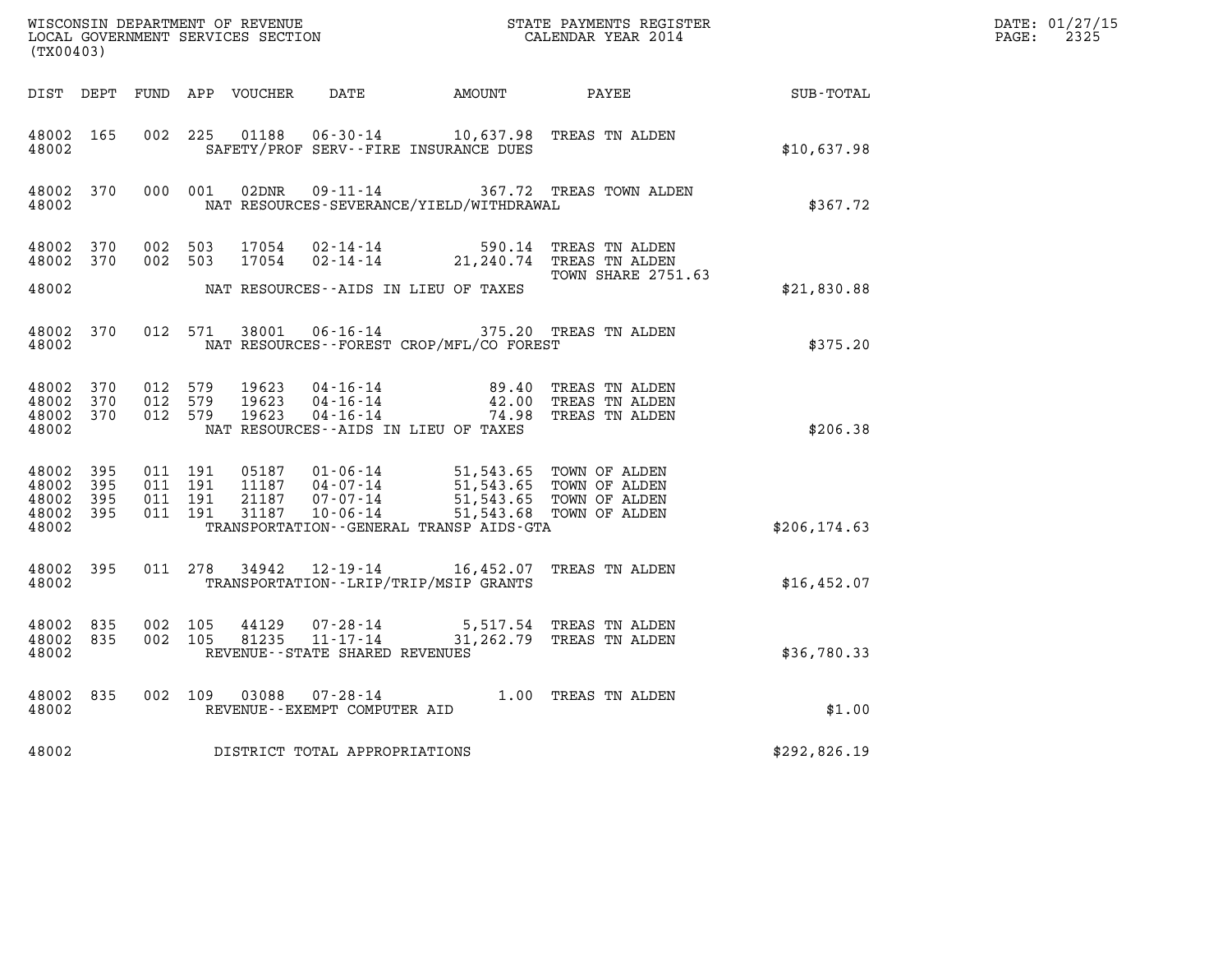| (TX00403)                                     |                               |                                          |                            |                                  |                                              |                                             |                                                                                                                                                             |               | DATE: 01/27/15<br>$\mathtt{PAGE}$ :<br>2326 |
|-----------------------------------------------|-------------------------------|------------------------------------------|----------------------------|----------------------------------|----------------------------------------------|---------------------------------------------|-------------------------------------------------------------------------------------------------------------------------------------------------------------|---------------|---------------------------------------------|
|                                               |                               |                                          | DIST DEPT FUND APP VOUCHER |                                  | DATE                                         | AMOUNT                                      | PAYEE                                                                                                                                                       | SUB-TOTAL     |                                             |
| 48004 165<br>48004                            |                               | 002 225                                  |                            | 01189                            |                                              | SAFETY/PROF SERV--FIRE INSURANCE DUES       | 06-30-14 4,079.09 TREAS TN APPLE RIVER                                                                                                                      | \$4,079.09    |                                             |
| 48004 370<br>48004 370<br>48004               |                               | 012 571<br>012 571                       |                            | 38002<br>38002                   | $06 - 16 - 14$                               | NAT RESOURCES - - FOREST CROP/MFL/CO FOREST | 440.34 TREAS TN APPLE RIVER<br>06-16-14 5.70 TREAS TN APPLE RIVER                                                                                           | \$446.04      |                                             |
| 48004 370<br>48004 370<br>48004<br>48004      | 370                           | 012 579<br>012 579<br>012 579            |                            | 19624<br>19624<br>19624          | 04 - 16 - 14<br>04 - 16 - 14<br>04 - 16 - 14 | NAT RESOURCES--AIDS IN LIEU OF TAXES        | 42.66 TREAS TN APPLE RIVER<br>35.20 TREAS TN APPLE RIVER<br>29.84 TREAS TN APPLE RIVER                                                                      | \$107.70      |                                             |
| 48004<br>48004<br>48004<br>48004 395<br>48004 | - 395<br>395<br>- 395         | 011 191<br>011 191<br>011 191<br>011 191 |                            | 05188<br>11188<br>21188<br>31188 | 10-06-14                                     | TRANSPORTATION--GENERAL TRANSP AIDS-GTA     | 01-06-14 26,642.44 TOWN OF APPLE RIVER<br>04-07-14 26,642.44 TOWN OF APPLE RIVER<br>07-07-14 26,642.44 TOWN OF APPLE RIVER<br>26,642.46 TOWN OF APPLE RIVER | \$106, 569.78 |                                             |
| 48004 395<br>48004 395<br>48004               |                               | 011 278                                  | 011 278                    | 28080<br>31028                   |                                              | TRANSPORTATION--LRIP/TRIP/MSIP GRANTS       | 10-16-14 18,831.62 TREAS TN APPLE RIVER<br>11-12-14 16,452.07 TREAS TN APPLE RIVER                                                                          | \$35, 283.69  |                                             |
| 48004 835<br>48004 835<br>48004               |                               | 002 105<br>002 105                       |                            |                                  | REVENUE - - STATE SHARED REVENUES            |                                             | 44130  07-28-14   1,745.04   TREAS TN APPLE RIVER<br>81236  11-17-14   9,912.46   TREAS TN APPLE RIVER                                                      | \$11,657.50   |                                             |
| 48004 835<br>48004                            |                               |                                          | 002 109                    | 03089                            | REVENUE--EXEMPT COMPUTER AID                 |                                             | 07-28-14 13.00 TREAS TN APPLE RIVER                                                                                                                         | \$13.00       |                                             |
| 48004                                         | DISTRICT TOTAL APPROPRIATIONS |                                          |                            |                                  |                                              |                                             |                                                                                                                                                             | \$158, 156.80 |                                             |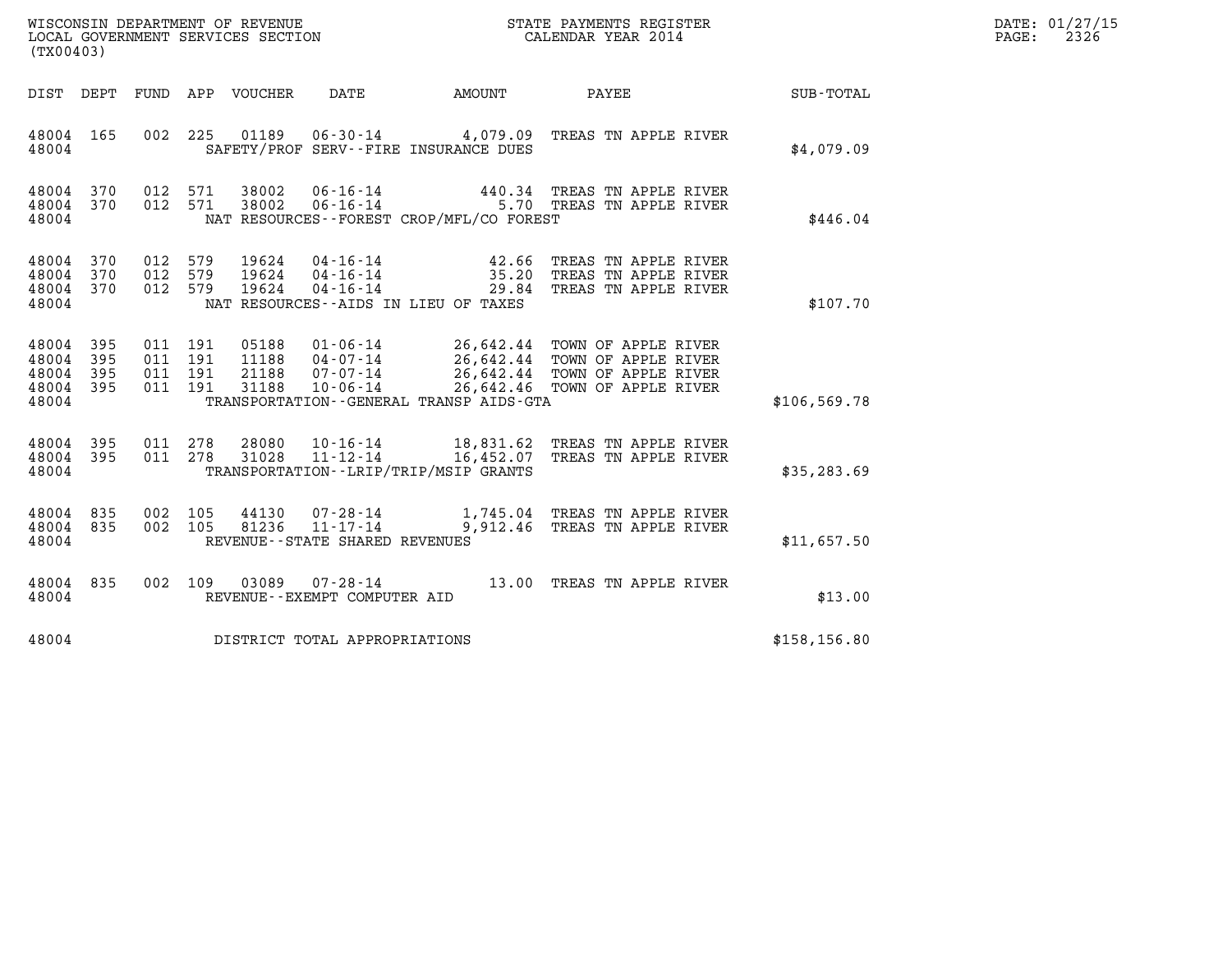| (TX00403)                                 |                          |                                          |         | WISCONSIN DEPARTMENT OF REVENUE<br>LOCAL GOVERNMENT SERVICES SECTION |                                                          |                                            | STATE PAYMENTS REGISTER<br>CALENDAR YEAR 2014                                                                                                                                                   |              | DATE: 01/27/15<br>$\mathtt{PAGE:}$<br>2327 |
|-------------------------------------------|--------------------------|------------------------------------------|---------|----------------------------------------------------------------------|----------------------------------------------------------|--------------------------------------------|-------------------------------------------------------------------------------------------------------------------------------------------------------------------------------------------------|--------------|--------------------------------------------|
|                                           |                          |                                          |         | DIST DEPT FUND APP VOUCHER DATE                                      |                                                          |                                            | AMOUNT PAYEE                                                                                                                                                                                    | SUB-TOTAL    |                                            |
| 48006 165<br>48006                        |                          |                                          |         |                                                                      |                                                          | SAFETY/PROF SERV--FIRE INSURANCE DUES      | 002 225 01190 06-30-14 7,223.76 TREAS TN BALSAM LAKE                                                                                                                                            | \$7,223.76   |                                            |
| 48006                                     | 48006 370                |                                          |         |                                                                      |                                                          | NAT RESOURCES -- FOREST CROP/MFL/CO FOREST | 012 571 38003 06-16-14 142.10 TREAS TN BALSAM LAKE                                                                                                                                              | \$142.10     |                                            |
| 48006                                     | 48006 370                |                                          |         |                                                                      |                                                          | NAT RESOURCES--AIDS IN LIEU OF TAXES       | 012 579 19625 04-16-14 4.31 TREAS TN BALSAM LAKE                                                                                                                                                | \$4.31       |                                            |
| 48006<br>48006<br>48006<br>48006<br>48006 | 395<br>395<br>395<br>395 | 011 191<br>011 191<br>011 191<br>011 191 |         | 31189                                                                |                                                          | TRANSPORTATION--GENERAL TRANSP AIDS-GTA    | 05189  01-06-14  27,769.74  TOWN OF BALSAM LAKE<br>11189  04-07-14  27,769.74  TOWN OF BALSAM LAKE<br>21189  07-07-14  27,769.74  TOWN OF BALSAM LAKE<br>10-06-14 27,769.77 TOWN OF BALSAM LAKE | \$111.078.99 |                                            |
| 48006<br>48006                            | 48006 835<br>835         | 002 105                                  | 002 105 |                                                                      | $81237$ $11 - 17 - 14$<br>REVENUE--STATE SHARED REVENUES |                                            | 44131 07-28-14 2,180.18 TREAS TN BALSAM LAKE<br>12,349.26 TREAS TN BALSAM LAKE                                                                                                                  | \$14,529.44  |                                            |
| 48006                                     | 48006 835                |                                          |         |                                                                      | REVENUE--EXEMPT COMPUTER AID                             |                                            | 002 109 03090 07-28-14 1.00 TREAS TN BALSAM LAKE                                                                                                                                                | \$1.00       |                                            |
| 48006                                     |                          |                                          |         |                                                                      | DISTRICT TOTAL APPROPRIATIONS                            |                                            |                                                                                                                                                                                                 | \$132,979.60 |                                            |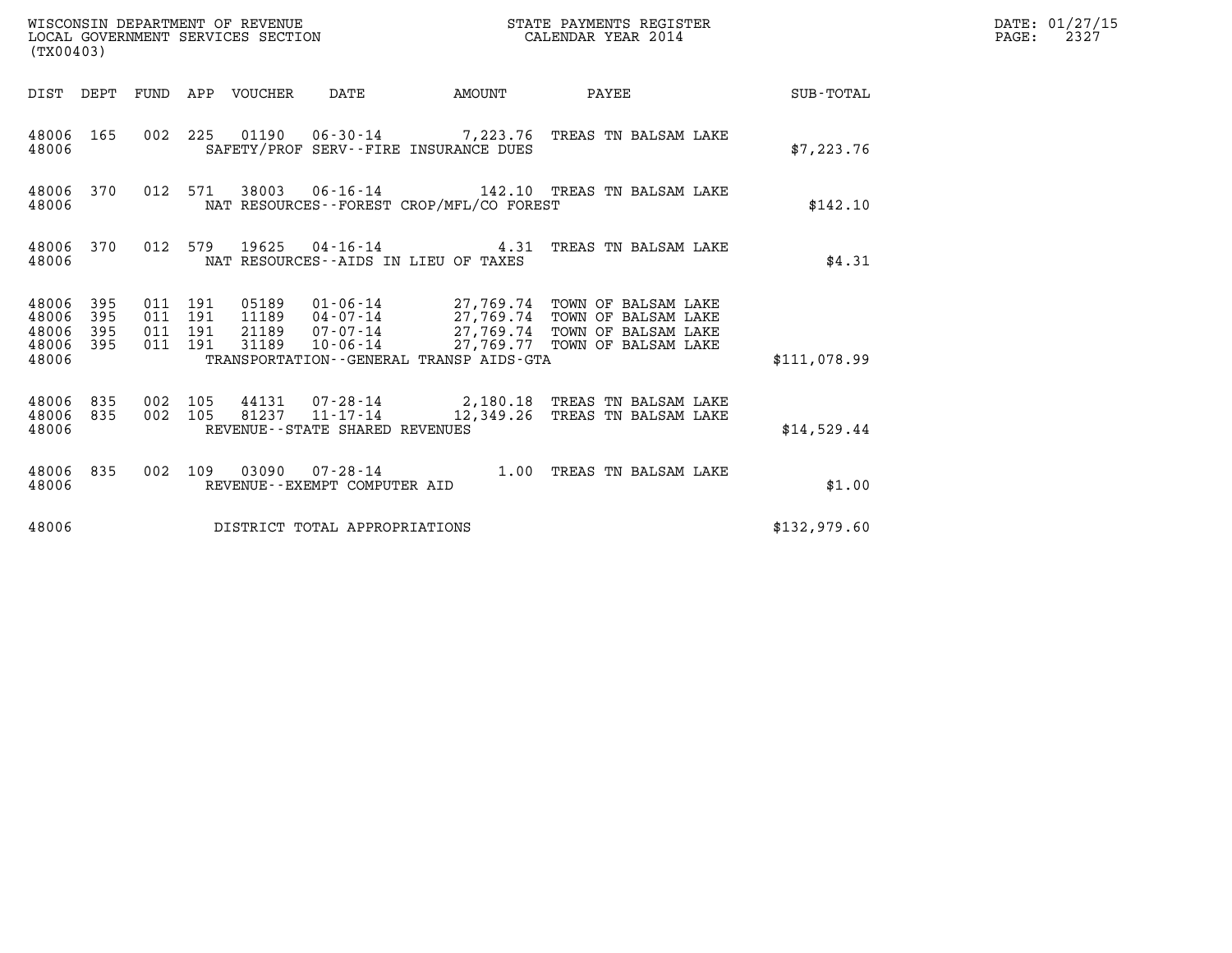| (TX00403)                                     |                   |                                          |         |                         |                                |                                                                                                                                                                                                                                                                                                                                                                                                                                                | %WISCONSIN DEPARTMENT OF REVENUE $$\tt STATE~PAYMEMTS~REGISTER~LOCAL~GOVERNMENT~SERVICES~SECTION~COUERIMENT~SERVICES~SECTION~CP/2014~CALENDAR~VEAR~2014~CALENDAR~VEAR~2014~CALENDAR~VEAR~2014~CALENDAR~VEAR~2014~CALENDAR~VEAR~2014~CALENDAR~VEAR~2014~CALENDAR~VEAR~2014~CALENDAR~VEAR~2014~CALENDAR~VEAR~2014~CALENDAR~VEAR~2014~CALENDAR~VEAR~2014$ |              | DATE: 01/27/15<br>$\mathtt{PAGE:}$<br>2328 |
|-----------------------------------------------|-------------------|------------------------------------------|---------|-------------------------|--------------------------------|------------------------------------------------------------------------------------------------------------------------------------------------------------------------------------------------------------------------------------------------------------------------------------------------------------------------------------------------------------------------------------------------------------------------------------------------|--------------------------------------------------------------------------------------------------------------------------------------------------------------------------------------------------------------------------------------------------------------------------------------------------------------------------------------------------------|--------------|--------------------------------------------|
|                                               |                   |                                          |         |                         |                                |                                                                                                                                                                                                                                                                                                                                                                                                                                                | DIST DEPT FUND APP VOUCHER DATE AMOUNT PAYEE SUB-TOTAL                                                                                                                                                                                                                                                                                                 |              |                                            |
| 48008 165<br>48008                            |                   |                                          |         |                         |                                | SAFETY/PROF SERV--FIRE INSURANCE DUES                                                                                                                                                                                                                                                                                                                                                                                                          | 002 225 01191 06-30-14 3,108.73 TREAS TN BEAVER                                                                                                                                                                                                                                                                                                        | \$3,108.73   |                                            |
| 48008                                         | 48008 370         |                                          | 000 001 |                         |                                | NAT RESOURCES-SEVERANCE/YIELD/WITHDRAWAL                                                                                                                                                                                                                                                                                                                                                                                                       | 01DNR  06-19-14   1,808.00 TREAS TOWN BEAVER                                                                                                                                                                                                                                                                                                           | \$1,808.00   |                                            |
| 48008 370<br>48008 370                        |                   | 002 503<br>002 503                       |         | 16635<br>16635          |                                |                                                                                                                                                                                                                                                                                                                                                                                                                                                | 01-30-14 165.86 TREAS TN BEAVER<br>01-30-14 13,479.17 TREAS TN BEAVER<br><b>TOWN SHARE 1063.03</b>                                                                                                                                                                                                                                                     |              |                                            |
| 48008                                         |                   |                                          |         |                         |                                | NAT RESOURCES--AIDS IN LIEU OF TAXES                                                                                                                                                                                                                                                                                                                                                                                                           |                                                                                                                                                                                                                                                                                                                                                        | \$13,645.03  |                                            |
| 48008                                         |                   |                                          |         |                         |                                | NAT RESOURCES--FOREST CROP/MFL/CO FOREST                                                                                                                                                                                                                                                                                                                                                                                                       | 48008 370 012 571 38004 06-16-14 439.16 TREAS TN BEAVER                                                                                                                                                                                                                                                                                                | \$439.16     |                                            |
| 48008 370<br>48008<br>48008 370<br>48008      | 370               | 012 579<br>012 579<br>012 579            |         | 19626<br>19626<br>19626 |                                | NAT RESOURCES -- AIDS IN LIEU OF TAXES                                                                                                                                                                                                                                                                                                                                                                                                         | 04-16-14 5.63 TREAS TN BEAVER<br>04-16-14 382.92 TREAS TN BEAVER<br>04-16-14 567.46 TREAS TN BEAVER                                                                                                                                                                                                                                                    | \$956.01     |                                            |
| 48008<br>48008<br>48008<br>48008 395<br>48008 | 395<br>395<br>395 | 011 191<br>011 191<br>011 191<br>011 191 |         |                         |                                | $\begin{array}{cccc} 05190 & 01\textnormal{-}06\textnormal{-}14 & 24,250.23 & \textnormal{TOWN OF BEAVER} \\ 11190 & 04\textnormal{-}07\textnormal{-}14 & 24,250.23 & \textnormal{TOWN OF BEAVER} \\ 21190 & 07\textnormal{-}07\textnormal{-}14 & 24,250.23 & \textnormal{TOWN OF BEAVER} \\ 31190 & 10\textnormal{-}06\textnormal{-}14 & 24,250.25 & \textnormal{TOWN OF BEAVER} \end{array}$<br>TRANSPORTATION - - GENERAL TRANSP AIDS - GTA |                                                                                                                                                                                                                                                                                                                                                        | \$97,000.94  |                                            |
| 48008 835<br>48008 835<br>48008               |                   | 002 105<br>002 105                       |         | 44132<br>81238          | REVENUE--STATE SHARED REVENUES |                                                                                                                                                                                                                                                                                                                                                                                                                                                | 07-28-14 1,915.66 TREAS TN BEAVER<br>11-17-14 10,855.40 TREAS TN BEAVER                                                                                                                                                                                                                                                                                | \$12,771.06  |                                            |
| 48008 835<br>48008                            |                   |                                          |         |                         | REVENUE--EXEMPT COMPUTER AID   |                                                                                                                                                                                                                                                                                                                                                                                                                                                | 002 109 03091 07-28-14 12.00 TREAS TN BEAVER                                                                                                                                                                                                                                                                                                           | \$12.00      |                                            |
| 48008                                         |                   |                                          |         |                         | DISTRICT TOTAL APPROPRIATIONS  |                                                                                                                                                                                                                                                                                                                                                                                                                                                |                                                                                                                                                                                                                                                                                                                                                        | \$129,740.93 |                                            |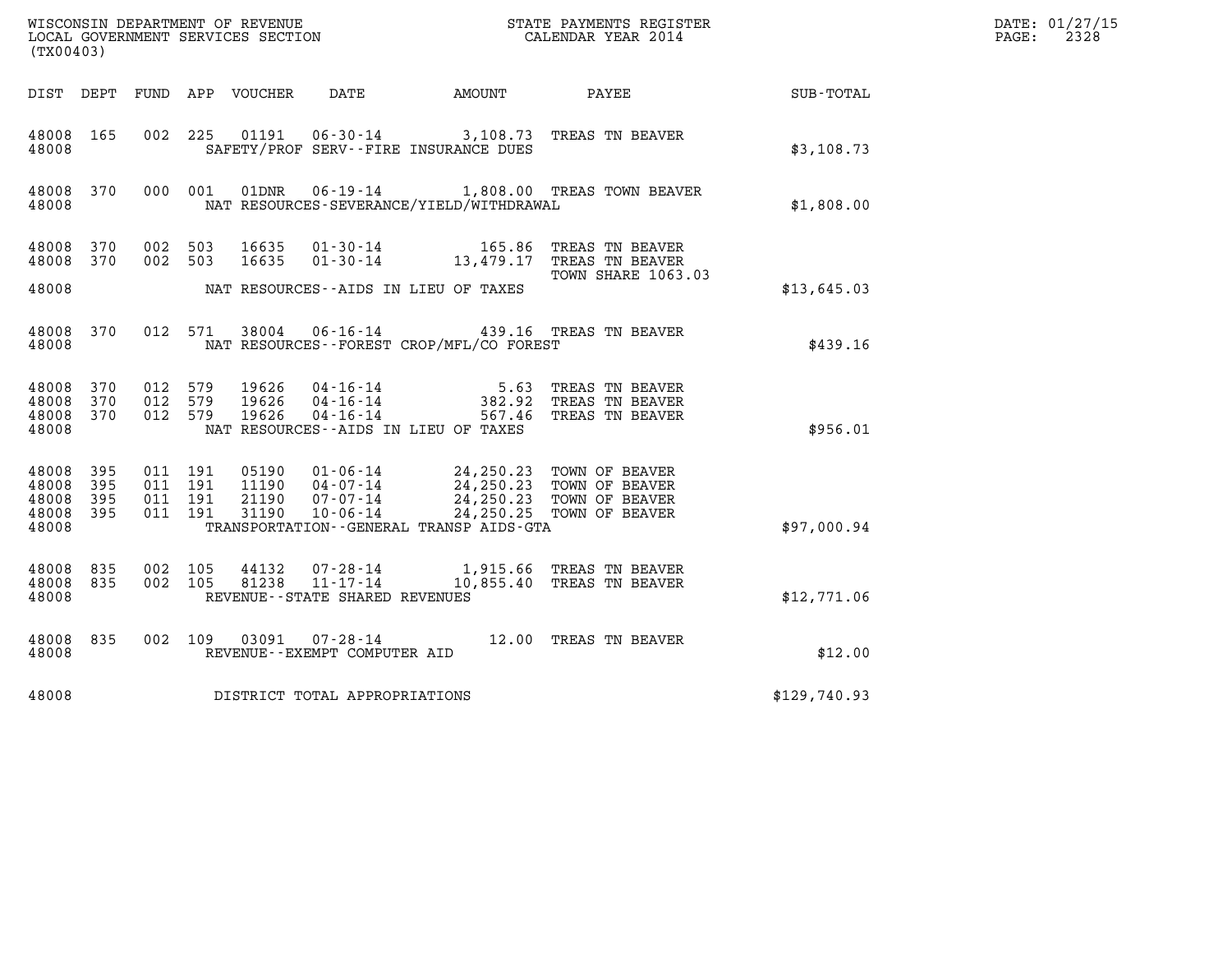| (TX00403)                                     |                   |                               |         |                                 | WISCONSIN DEPARTMENT OF REVENUE<br>LOCAL GOVERNMENT SERVICES SECTION |                                             | STATE PAYMENTS REGISTER<br>CALENDAR YEAR 2014                                                                                                         |              | DATE: 01/27/15<br>$\mathtt{PAGE:}$<br>2329 |
|-----------------------------------------------|-------------------|-------------------------------|---------|---------------------------------|----------------------------------------------------------------------|---------------------------------------------|-------------------------------------------------------------------------------------------------------------------------------------------------------|--------------|--------------------------------------------|
|                                               |                   |                               |         | DIST DEPT FUND APP VOUCHER DATE |                                                                      | AMOUNT PAYEE                                |                                                                                                                                                       | SUB-TOTAL    |                                            |
| 48010 165<br>48010                            |                   |                               |         |                                 |                                                                      | SAFETY/PROF SERV--FIRE INSURANCE DUES       | 002 225 01192 06-30-14 3,809.55 TREAS TN BLACK BROOK                                                                                                  | \$3,809.55   |                                            |
| 48010 370<br>48010                            |                   |                               | 000 001 |                                 |                                                                      | NAT RESOURCES-SEVERANCE/YIELD/WITHDRAWAL    | 01DNR  06-19-14  2,271.37 TREAS TOWN BLACK BROOK                                                                                                      | \$2,271.37   |                                            |
| 48010 370<br>48010                            |                   |                               | 012 571 |                                 |                                                                      | NAT RESOURCES - - FOREST CROP/MFL/CO FOREST | 38005  06-16-14  198.76  TREAS TN BLACK BROOK                                                                                                         | \$198.76     |                                            |
| 48010 370<br>48010<br>48010<br>48010          | 370<br>370        | 012 579<br>012 579<br>012 579 |         |                                 |                                                                      | NAT RESOURCES--AIDS IN LIEU OF TAXES        | 19627  04-16-14   104.81   TREAS TN BLACK BROOK<br>19627  04-16-14   111.57   TREAS TN BLACK BROOK<br>19627  04-16-14   160.00   TREAS TN BLACK BROOK | \$376.38     |                                            |
| 48010 395<br>48010<br>48010<br>48010<br>48010 | 395<br>395<br>395 | 011 191<br>011 191<br>011 191 | 011 191 |                                 |                                                                      | TRANSPORTATION--GENERAL TRANSP AIDS-GTA     |                                                                                                                                                       | \$114,931.93 |                                            |
| 48010 835<br>48010 835<br>48010               |                   | 002 105<br>002 105            |         | 81239                           | $11 - 17 - 14$<br>REVENUE - - STATE SHARED REVENUES                  |                                             | 44133 07-28-14 6,420.72 TREAS TN BLACK BROOK<br>36,878.47 TREAS TN BLACK BROOK                                                                        | \$43,299.19  |                                            |
| 48010 835<br>48010                            |                   |                               | 002 109 |                                 | REVENUE--EXEMPT COMPUTER AID                                         |                                             | 03092  07-28-14  91.00 TREAS TN BLACK BROOK                                                                                                           | \$91.00      |                                            |
| 48010                                         |                   |                               |         |                                 | DISTRICT TOTAL APPROPRIATIONS                                        |                                             |                                                                                                                                                       | \$164,978.18 |                                            |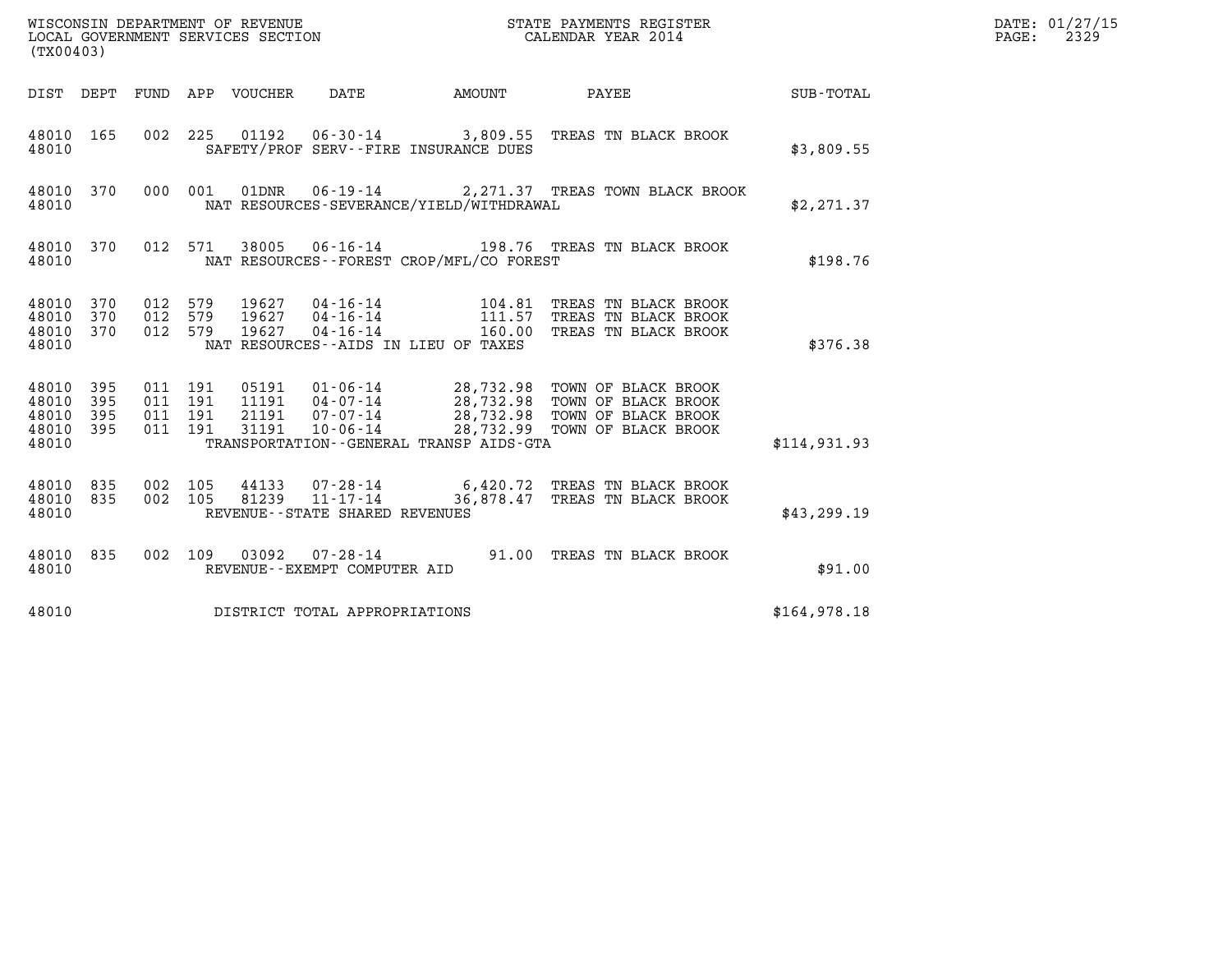| DATE: | 01/27/15 |
|-------|----------|
| PAGE: | 2330     |

| %WISCONSIN DEPARTMENT OF REVENUE $$\tt STATE$ PAYMENTS REGISTER LOCAL GOVERNMENT SERVICES SECTION $$\tt CALEINDAR$ YEAR 2014<br>(TX00403) |            |                                          |                    |                                  |                                                  |                                          |                                                                                                                                                                                                  |               | DATE: 01/27/15<br>$\mathtt{PAGE:}$<br>2330 |
|-------------------------------------------------------------------------------------------------------------------------------------------|------------|------------------------------------------|--------------------|----------------------------------|--------------------------------------------------|------------------------------------------|--------------------------------------------------------------------------------------------------------------------------------------------------------------------------------------------------|---------------|--------------------------------------------|
|                                                                                                                                           |            |                                          |                    | DIST DEPT FUND APP VOUCHER DATE  |                                                  |                                          | AMOUNT PAYEE SUB-TOTAL                                                                                                                                                                           |               |                                            |
| 48012 165<br>48012                                                                                                                        |            |                                          |                    |                                  |                                                  | SAFETY/PROF SERV--FIRE INSURANCE DUES    | 002 225 01193 06-30-14 3,180.61 TREAS TN BONE LAKE                                                                                                                                               | \$3,180.61    |                                            |
| 48012                                                                                                                                     | 48012 370  |                                          |                    |                                  |                                                  | NAT RESOURCES-SEVERANCE/YIELD/WITHDRAWAL | 000 001 01DNR 06-19-14 1,596.79 TREAS TOWN BONE LAKE                                                                                                                                             | \$1,596.79    |                                            |
| 48012 370<br>48012 370                                                                                                                    |            |                                          | 002 503<br>002 503 | 17055<br>17055                   |                                                  |                                          | 02-14-14 69,286.33 TREAS TN BONE LAKE<br>02-14-14 53,924.02 TREAS TN BONE LAKE<br><b>TOWN SHARE 10177.40</b>                                                                                     |               |                                            |
| 48012                                                                                                                                     |            |                                          |                    |                                  |                                                  | NAT RESOURCES--AIDS IN LIEU OF TAXES     |                                                                                                                                                                                                  | \$123,210.35  |                                            |
| 48012 370<br>48012 370<br>48012                                                                                                           |            |                                          | 012 571<br>012 571 | 38006<br>38006                   |                                                  | NAT RESOURCES--FOREST CROP/MFL/CO FOREST | 06-16-14 12.00 TREAS TN BONE LAKE 06-16-14 206.13 TREAS TN BONE LAKE                                                                                                                             | \$218.13      |                                            |
| 48012 370<br>48012<br>48012<br>48012 370                                                                                                  | 370<br>370 | 012 579<br>012 579<br>012 579<br>012 579 |                    | 19628<br>19628<br>19628<br>19628 |                                                  |                                          | 04-16-14<br>04-16-14<br>04-16-14<br>04-16-14<br>04-16-14<br>04-16-14<br>04-16-14<br>04-16-14<br>04-16-14<br>04-16-14<br>04-16-14<br>04-16-14<br>04-16-14<br>050.10<br>07REAS TN BONE LAKE        |               |                                            |
| 48012 370<br>48012                                                                                                                        |            | 012 579                                  |                    | 19628                            |                                                  | NAT RESOURCES--AIDS IN LIEU OF TAXES     |                                                                                                                                                                                                  | \$1,596.74    |                                            |
| 48012 395<br>48012<br>48012 395<br>48012 395<br>48012                                                                                     | 395        | 011 191<br>011 191<br>011 191<br>011 191 |                    |                                  |                                                  | TRANSPORTATION--GENERAL TRANSP AIDS-GTA  | 05192  01-06-14  21,122.36  TOWN OF BONE LAKE<br>11192  04-07-14  21,122.36  TOWN OF BONE LAKE<br>21192  07-07-14  21,122.36  TOWN OF BONE LAKE<br>31192  10-06-14  21,122.39  TOWN OF BONE LAKE | \$84,489.47   |                                            |
| 48012 835                                                                                                                                 |            | 002 105                                  |                    | 44134                            |                                                  |                                          | 07-28-14 1,045.67 TREAS TN BONE LAKE                                                                                                                                                             |               |                                            |
| 48012 835<br>48012                                                                                                                        |            | 002 105                                  |                    | 81240                            | $11 - 17 - 14$<br>REVENUE--STATE SHARED REVENUES |                                          | 5,925.44 TREAS TN BONE LAKE                                                                                                                                                                      | \$6,971.11    |                                            |
| 48012                                                                                                                                     |            |                                          |                    |                                  | DISTRICT TOTAL APPROPRIATIONS                    |                                          |                                                                                                                                                                                                  | \$221, 263.20 |                                            |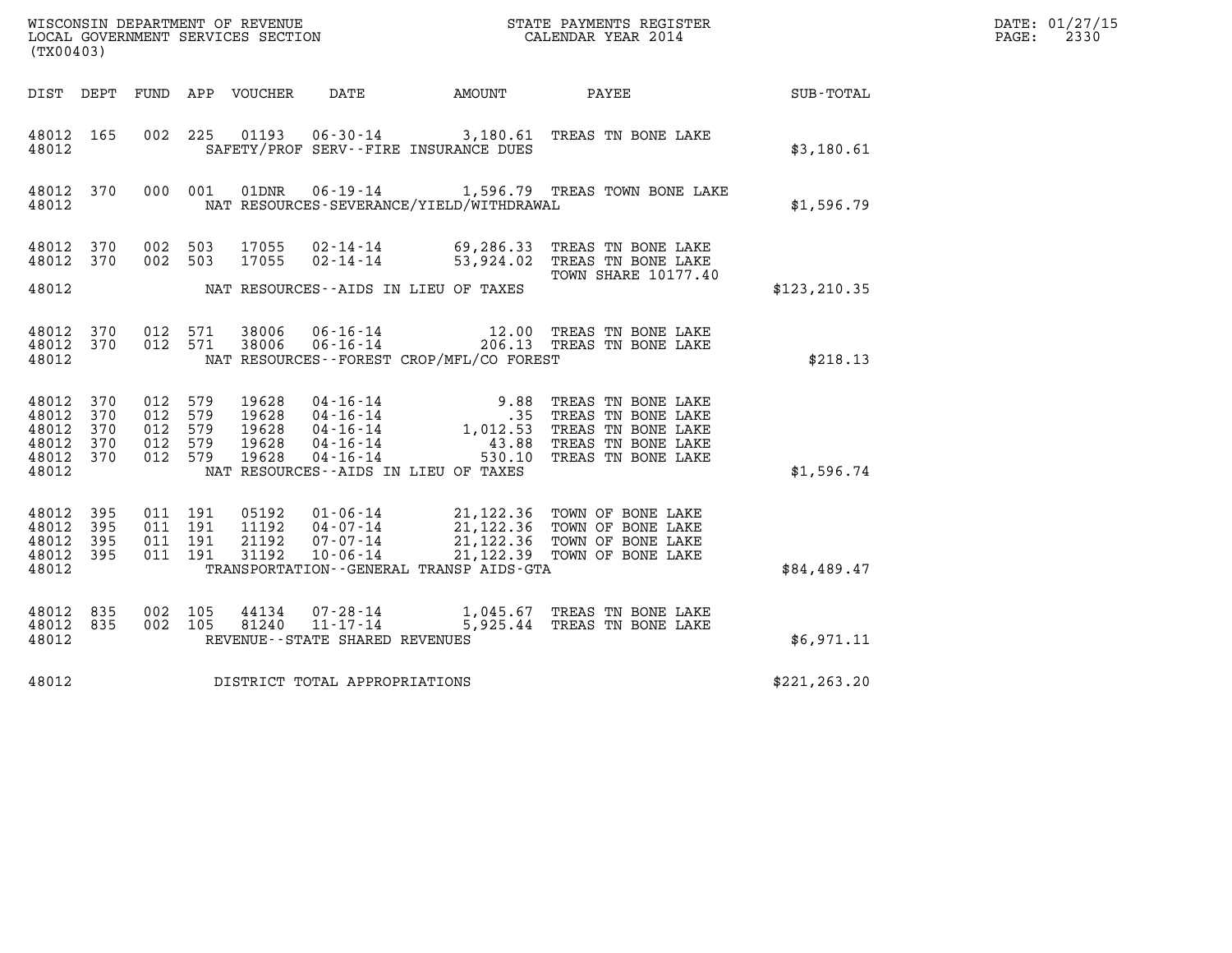| WISCONSIN DEPARTMENT OF REVENUE<br>LOCAL GOVERNMENT SERVICES SECTION<br>LOCAL GOVERNMENT SERVICES SECTION<br>CALENDAR YEAR 2014<br>(TX00403) |     |                                          |         |                            |                                                |                                             |                                                                                                                                                                                             |              | DATE: 01/27/15<br>$\mathtt{PAGE:}$<br>2331 |
|----------------------------------------------------------------------------------------------------------------------------------------------|-----|------------------------------------------|---------|----------------------------|------------------------------------------------|---------------------------------------------|---------------------------------------------------------------------------------------------------------------------------------------------------------------------------------------------|--------------|--------------------------------------------|
|                                                                                                                                              |     |                                          |         | DIST DEPT FUND APP VOUCHER | DATE                                           |                                             | AMOUNT PAYEE SUB-TOTAL                                                                                                                                                                      |              |                                            |
| 48014 165<br>48014                                                                                                                           |     |                                          |         | 002 225 01194              |                                                | SAFETY/PROF SERV--FIRE INSURANCE DUES       | 06-30-14 1,455.53 TREAS TN CLAM FALLS                                                                                                                                                       | \$1,455.53   |                                            |
| 48014 370<br>48014 370<br>48014                                                                                                              |     | 000 001                                  | 000 001 | 01DNR<br>03DNR             |                                                | NAT RESOURCES-SEVERANCE/YIELD/WITHDRAWAL    | 06-19-14 2,009.42 TREAS TOWN CLAM FALLS<br>11-04-14 648.36 TREAS TOWN CLAM FALLS                                                                                                            | \$2,657.78   |                                            |
| 48014 370<br>48014 370<br>48014                                                                                                              |     | 012 571                                  | 012 571 | 38007<br>38007             | 06-16-14<br>$06 - 16 - 14$                     | NAT RESOURCES - - FOREST CROP/MFL/CO FOREST | 38.59 TREAS TN CLAM FALLS<br>512.05 TREAS TN CLAM FALLS                                                                                                                                     | \$550.64     |                                            |
| 48014 370<br>48014 370<br>48014                                                                                                              |     | 012 579<br>012 579                       |         | 19629<br>19629             | $04 - 16 - 14$<br>$04 - 16 - 14$               | NAT RESOURCES--AIDS IN LIEU OF TAXES        | 1,443.20 TREAS TN CLAM FALLS<br>176.56 TREAS TN CLAM FALLS                                                                                                                                  | \$1,619.76   |                                            |
| 48014 395<br>48014 395<br>48014 395<br>48014 395<br>48014                                                                                    |     | 011 191<br>011 191<br>011 191<br>011 191 |         |                            |                                                | TRANSPORTATION--GENERAL TRANSP AIDS-GTA     | 05193  01-06-14  23,609.84  TOWN OF CLAM FALLS<br>11193 04-07-14 23,609.84 TOWN OF CLAM FALLS<br>21193 07-07-14 23,609.84 TOWN OF CLAM FALLS<br>31193 10-06-14 23,609.85 TOWN OF CLAM FALLS | \$94,439.37  |                                            |
| 48014 835<br>48014 835<br>48014                                                                                                              |     | 002 105<br>002 105                       |         | 44135<br>81241             | REVENUE--STATE SHARED REVENUES                 |                                             | 07-28-14 5,548.96 TREAS TN CLAM FALLS<br>11-17-14 30,120.46 TREAS TN CLAM FALLS                                                                                                             | \$35,669.42  |                                            |
| 48014<br>48014                                                                                                                               | 835 | 002 109                                  |         |                            | 03093 07-28-14<br>REVENUE--EXEMPT COMPUTER AID |                                             | 2.00 TREAS TN CLAM FALLS                                                                                                                                                                    | \$2.00       |                                            |
| 48014                                                                                                                                        |     |                                          |         |                            | DISTRICT TOTAL APPROPRIATIONS                  |                                             |                                                                                                                                                                                             | \$136,394.50 |                                            |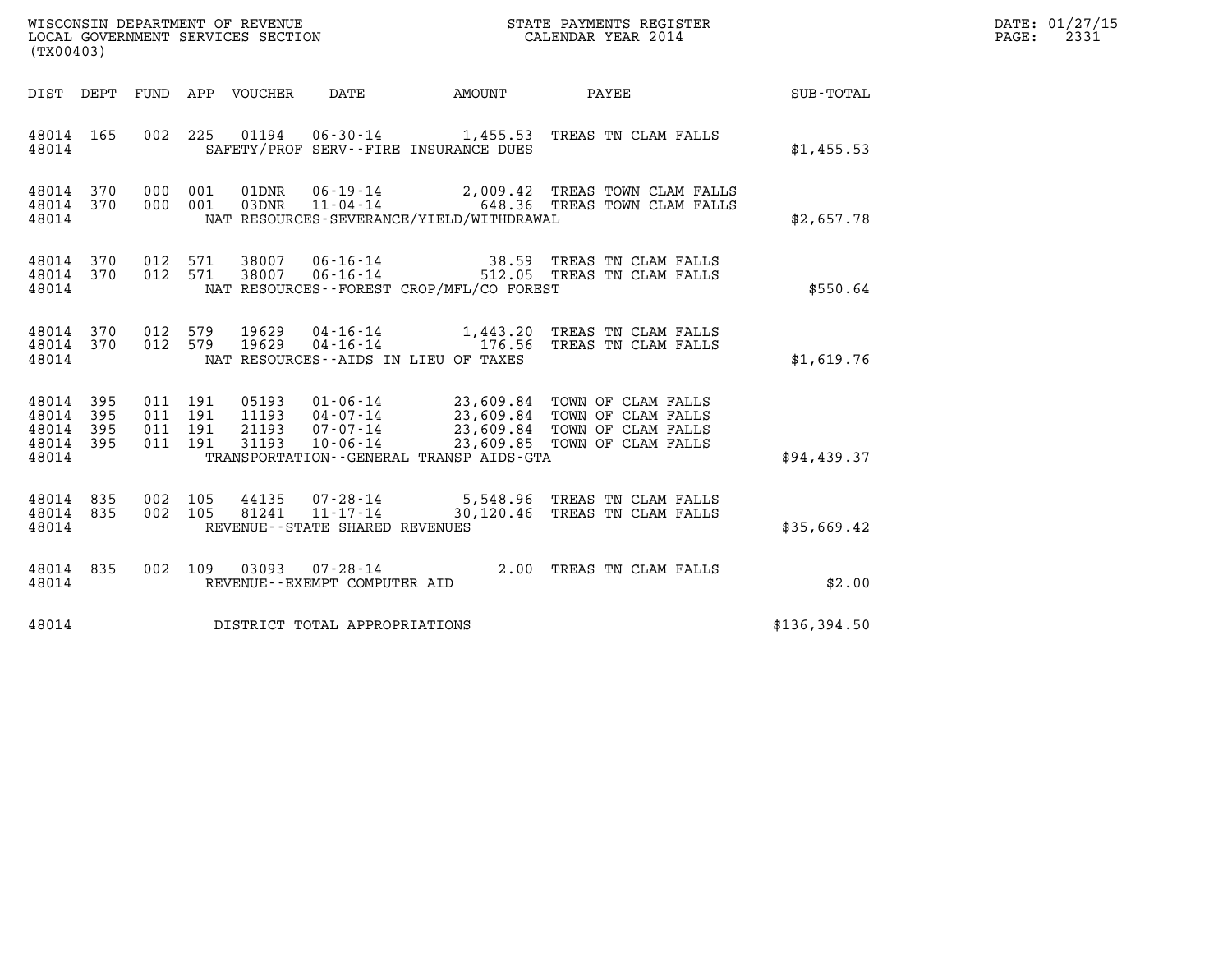| (TX00403)                                 |                          |                                          |                                 | WISCONSIN DEPARTMENT OF REVENUE<br>LOCAL GOVERNMENT SERVICES SECTION |                                              | STATE PAYMENTS REGISTER<br>CALENDAR YEAR 2014                                                                                                                          |                  | DATE: 01/27/15<br>$\mathtt{PAGE:}$<br>2332 |
|-------------------------------------------|--------------------------|------------------------------------------|---------------------------------|----------------------------------------------------------------------|----------------------------------------------|------------------------------------------------------------------------------------------------------------------------------------------------------------------------|------------------|--------------------------------------------|
|                                           |                          |                                          | DIST DEPT FUND APP VOUCHER DATE |                                                                      | AMOUNT PAYEE                                 |                                                                                                                                                                        | <b>SUB-TOTAL</b> |                                            |
| 48016 165<br>48016                        |                          |                                          |                                 |                                                                      | SAFETY/PROF SERV--FIRE INSURANCE DUES        | 002 225 01195 06-30-14 2,497.77 TREAS TN CLAYTON                                                                                                                       | \$2,497.77       |                                            |
| 48016                                     |                          |                                          |                                 |                                                                      | NAT RESOURCES--FOREST CROP/MFL/CO FOREST     | 48016 370 012 571 38008 06-16-14 186.86 TREAS TN CLAYTON                                                                                                               | \$186.86         |                                            |
| 48016 370<br>48016<br>48016               | 370                      | 012 579<br>012 579                       | 19630<br>19630                  |                                                                      | NAT RESOURCES -- AIDS IN LIEU OF TAXES       | 04-16-14 19 .44 TREAS TN CLAYTON<br>04-16-14 147.08 TREAS TN CLAYTON                                                                                                   | \$147.52         |                                            |
| 48016 395<br>48016                        |                          |                                          |                                 | TRANSPORTATION--FLOOD DAMAGE AID                                     |                                              | 011 174 34002 12-16-14 12,411.14 TREAS TN CLAYTON                                                                                                                      | \$12.411.14      |                                            |
| 48016<br>48016<br>48016<br>48016<br>48016 | 395<br>395<br>395<br>395 | 011 191<br>011 191<br>011 191<br>011 191 | 31194                           | $10 - 06 - 14$                                                       | TRANSPORTATION - - GENERAL TRANSP AIDS - GTA | 05194  01-06-14  26,769.46  TOWN OF CLAYTON<br>11194  04-07-14  26,769.46  TOWN OF CLAYTON<br>21194  07-07-14  26,769.46  TOWN OF CLAYTON<br>26,769.48 TOWN OF CLAYTON | \$107.077.86     |                                            |
| 48016 835<br>48016 835<br>48016           |                          | 002 105<br>002 105                       | 81242                           | $11 - 17 - 14$<br>REVENUE - - STATE SHARED REVENUES                  |                                              | 44136 07-28-14 4,138.58 TREAS TN CLAYTON<br>22,318.76 TREAS TN CLAYTON                                                                                                 | \$26,457.34      |                                            |
| 48016 835<br>48016                        |                          |                                          |                                 | REVENUE--EXEMPT COMPUTER AID                                         |                                              | 002 109 03094 07-28-14 84.00 TREAS TN CLAYTON                                                                                                                          | \$84.00          |                                            |
| 48016                                     |                          |                                          |                                 | DISTRICT TOTAL APPROPRIATIONS                                        |                                              |                                                                                                                                                                        | \$148,862.49     |                                            |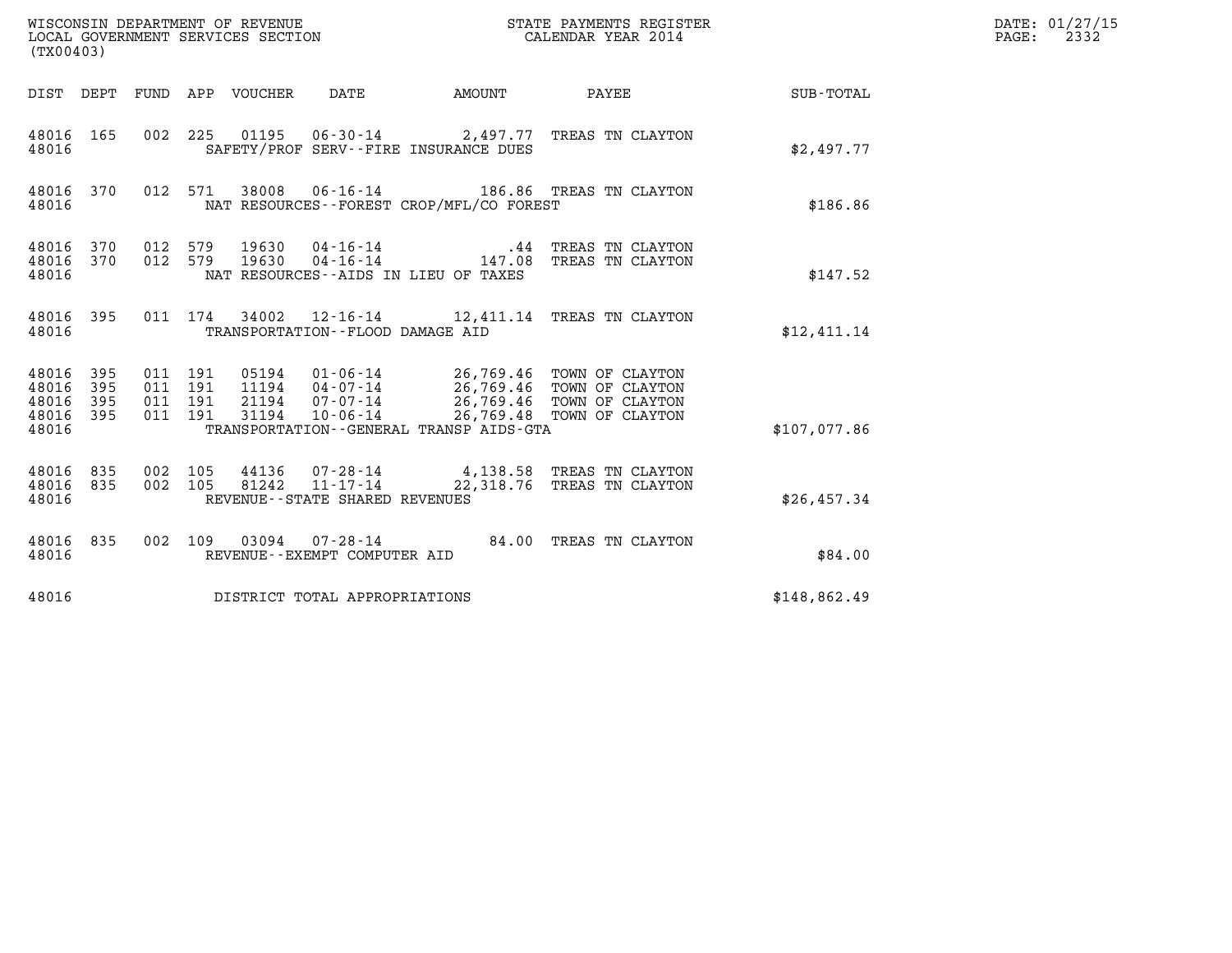| (TX00403)                                                       |                                          | WISCONSIN DEPARTMENT OF REVENUE<br>LOCAL GOVERNMENT SERVICES SECTION |                                                     |                                          | STATE PAYMENTS REGISTER<br>CALENDAR YEAR 2014                                                                                                                                               |              | DATE: 01/27/15<br>$\mathtt{PAGE:}$<br>2333 |
|-----------------------------------------------------------------|------------------------------------------|----------------------------------------------------------------------|-----------------------------------------------------|------------------------------------------|---------------------------------------------------------------------------------------------------------------------------------------------------------------------------------------------|--------------|--------------------------------------------|
|                                                                 |                                          | DIST DEPT FUND APP VOUCHER DATE                                      |                                                     | <b>AMOUNT</b>                            | PAYEE                                                                                                                                                                                       | SUB-TOTAL    |                                            |
| 48018 165<br>48018                                              |                                          |                                                                      |                                                     | SAFETY/PROF SERV--FIRE INSURANCE DUES    | 002 225 01196 06-30-14 1,994.62 TREAS TN CLEAR LAKE                                                                                                                                         | \$1,994.62   |                                            |
| 48018 370<br>48018                                              |                                          |                                                                      |                                                     | NAT RESOURCES--FOREST CROP/MFL/CO FOREST | 012 571 38009 06-16-14 110.38 TREAS TN CLEAR LAKE                                                                                                                                           | \$110.38     |                                            |
| 48018 370<br>48018                                              |                                          |                                                                      | NAT RESOURCES--AIDS IN LIEU OF TAXES                |                                          | 012 579 19631 04-16-14 11.40 TREAS TN CLEAR LAKE                                                                                                                                            | \$11.40      |                                            |
| 48018 395<br>48018<br>395<br>48018<br>395<br>48018 395<br>48018 | 011 191<br>011 191<br>011 191<br>011 191 | 31195                                                                |                                                     | TRANSPORTATION--GENERAL TRANSP AIDS-GTA  | 05195  01-06-14  31,421.57  TOWN OF CLEAR LAKE<br>11195  04-07-14  31,421.57  TOWN OF CLEAR LAKE<br>21195  07-07-14  31,421.57  TOWN OF CLEAR LAKE<br>10-06-14 31,421.58 TOWN OF CLEAR LAKE | \$125,686.29 |                                            |
| 48018 395<br>48018                                              |                                          |                                                                      |                                                     | TRANSPORTATION - - LRIP/TRIP/MSIP GRANTS | 011  278  17794  07-10-14  16,666.05  TREAS TN CLEAR LAKE                                                                                                                                   | \$16,666.05  |                                            |
| 48018 835<br>48018 835<br>48018                                 | 002 105<br>002 105                       | 81243                                                                | $11 - 17 - 14$<br>REVENUE - - STATE SHARED REVENUES |                                          | 44137 07-28-14 12,526.47 TREAS TN CLEAR LAKE<br>66,451.23 TREAS TN CLEAR LAKE                                                                                                               | \$78,977.70  |                                            |
| 48018 835<br>48018                                              |                                          |                                                                      | REVENUE--EXEMPT COMPUTER AID                        |                                          | 002 109 03095 07-28-14 7.00 TREAS TN CLEAR LAKE                                                                                                                                             | \$7.00       |                                            |
| 48018                                                           |                                          | DISTRICT TOTAL APPROPRIATIONS                                        |                                                     |                                          |                                                                                                                                                                                             | \$223,453.44 |                                            |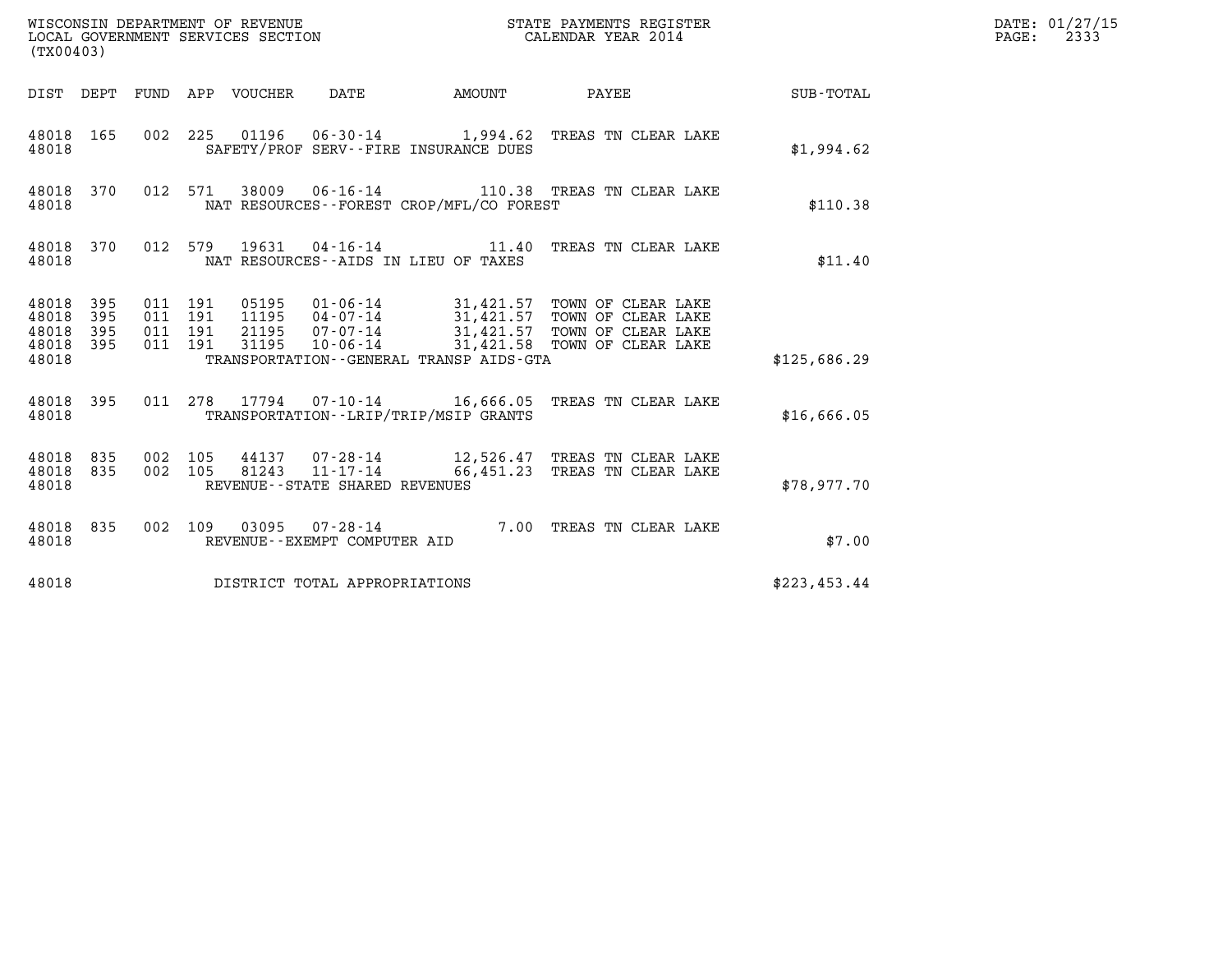| WISCONSIN DEPARTMENT OF REVENUE<br>LOCAL GOVERNMENT SERVICES SECTION<br>$1 - 2 - 0 - 1 - 0$ | STATE PAYMENTS REGISTER<br>CALENDAR YEAR 2014 | DATE: 01/27/15<br>2334<br>PAGE: |
|---------------------------------------------------------------------------------------------|-----------------------------------------------|---------------------------------|

| (TX00403)                                                                                         | WISCONSIN DEPARTMENT OF REVENUE<br>LOCAL GOVERNMENT SERVICES SECTION<br>(TY00403)<br>STATE PAYMENTS REGISTER<br>CALENDAR YEAR 2014                                    |                                                                                                                       |              |  |  |  |  |  |  |
|---------------------------------------------------------------------------------------------------|-----------------------------------------------------------------------------------------------------------------------------------------------------------------------|-----------------------------------------------------------------------------------------------------------------------|--------------|--|--|--|--|--|--|
| DIST<br>DEPT<br>FUND                                                                              | APP VOUCHER<br>DATE<br><b>AMOUNT</b>                                                                                                                                  | PAYEE                                                                                                                 | SUB-TOTAL    |  |  |  |  |  |  |
| 002<br>48020<br>165<br>48020                                                                      | 225<br>SAFETY/PROF SERV--FIRE INSURANCE DUES                                                                                                                          | 01197   06-30-14   4,222.85   TREAS TN EUREKA                                                                         | \$4,222.85   |  |  |  |  |  |  |
| 370<br>000<br>48020<br>370<br>000<br>48020<br>48020                                               | 001<br>01DNR<br>02DNR<br>001<br>NAT RESOURCES-SEVERANCE/YIELD/WITHDRAWAL                                                                                              | 06-19-14 188.57 TREAS TOWN EUREKA<br>09-11-14 1,532.02 TREAS TOWN EUREKA                                              | \$1,720.59   |  |  |  |  |  |  |
| 48020<br>370<br>012<br>48020                                                                      | 571<br>38010<br>NAT RESOURCES - - FOREST CROP/MFL/CO FOREST                                                                                                           | 06-16-14 519.10 TREAS TN EUREKA                                                                                       | \$519.10     |  |  |  |  |  |  |
| 48020<br>012<br>370<br>48020<br>370<br>012<br>48020                                               | 19632<br>579<br>579<br>19632<br>NAT RESOURCES--AIDS IN LIEU OF TAXES                                                                                                  | 04-16-14 75 TREAS TN EUREKA<br>04-16-14 125.05 TREAS TN EUREKA                                                        | \$125.80     |  |  |  |  |  |  |
| 395<br>48020<br>011<br>48020<br>395<br>011<br>48020<br>395<br>011<br>48020<br>395<br>011<br>48020 | 01-06-14<br>191<br>05196<br>191<br>11196<br>04 - 07 - 14<br>07 - 07 - 14<br>21196<br>191<br>191<br>31196<br>$10 - 06 - 14$<br>TRANSPORTATION--GENERAL TRANSP AIDS-GTA | 44,007.13 TOWN OF EUREKA<br>44,007.13<br>TOWN OF EUREKA<br>TOWN OF EUREKA<br>44,007.13<br>44,007.16<br>TOWN OF EUREKA | \$176,028.55 |  |  |  |  |  |  |
| 835<br>002<br>48020<br>48020<br>835<br>002<br>48020                                               | 105<br>44138<br>81244<br>$11 - 17 - 14$<br>105<br>REVENUE - - STATE SHARED REVENUES                                                                                   | 07-28-14 7,756.78 TREAS TN EUREKA<br>43,961.90 TREAS TN EUREKA                                                        | \$51,718.68  |  |  |  |  |  |  |
| 48020<br>835<br>002<br>48020                                                                      | $07 - 28 - 14$<br>109<br>03096<br>REVENUE--EXEMPT COMPUTER AID                                                                                                        | 3.00<br>TREAS TN EUREKA                                                                                               | \$3.00       |  |  |  |  |  |  |
| 48020                                                                                             | DISTRICT TOTAL APPROPRIATIONS                                                                                                                                         |                                                                                                                       | \$234,338.57 |  |  |  |  |  |  |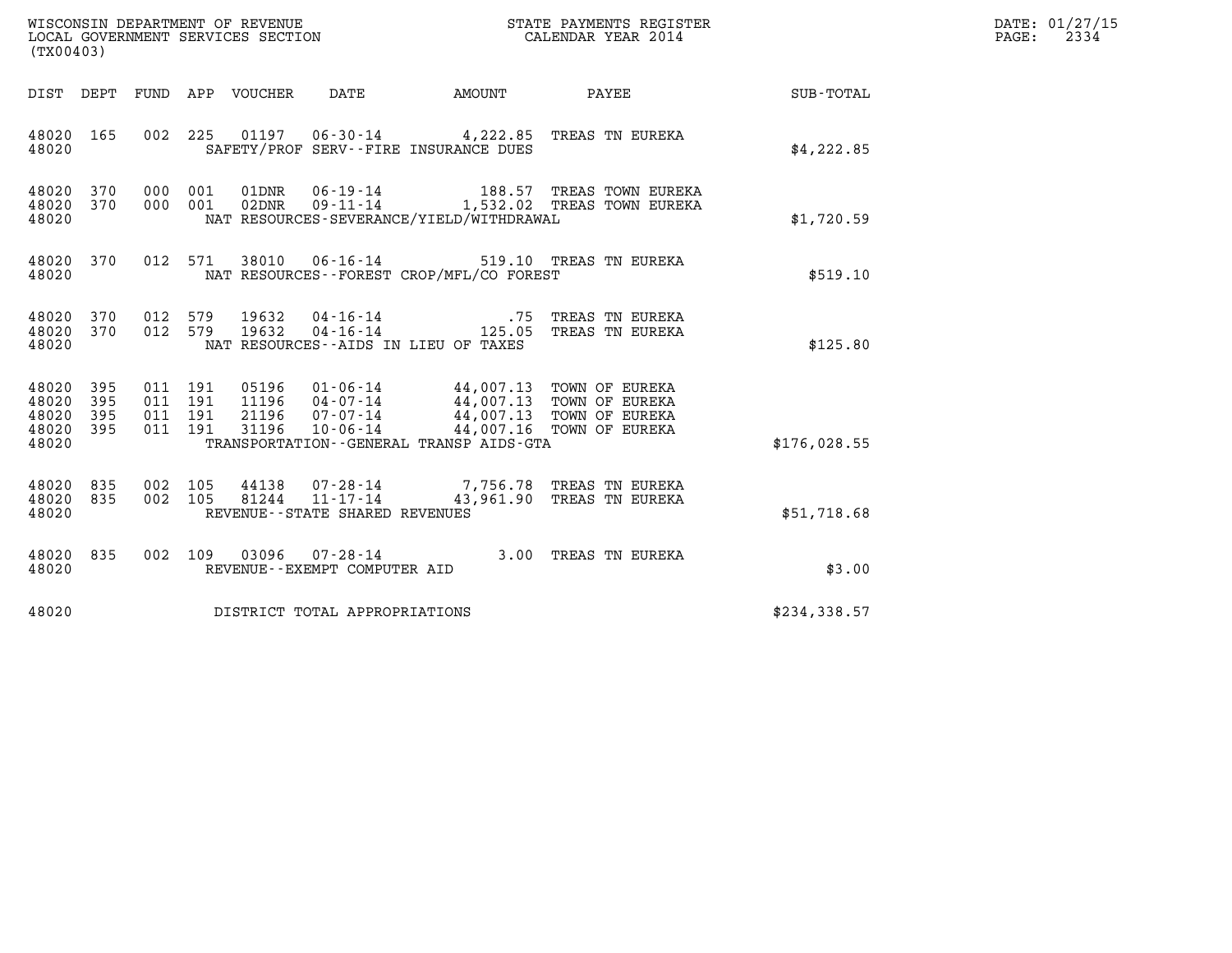| (TX00403)                                 |                            |                                          |                                 |                                |                                          |                                                                                                                                                                                                       |               | DATE: 01/27/15<br>PAGE:<br>2335 |
|-------------------------------------------|----------------------------|------------------------------------------|---------------------------------|--------------------------------|------------------------------------------|-------------------------------------------------------------------------------------------------------------------------------------------------------------------------------------------------------|---------------|---------------------------------|
|                                           |                            |                                          | DIST DEPT FUND APP VOUCHER DATE |                                | AMOUNT                                   | PAYEE                                                                                                                                                                                                 | SUB-TOTAL     |                                 |
| 48022                                     |                            |                                          |                                 |                                | SAFETY/PROF SERV--FIRE INSURANCE DUES    | 48022 165 002 225 01198 06-30-14 4,761.93 TREAS TN FARMINGTON                                                                                                                                         | \$4,761.93    |                                 |
| 48022                                     |                            |                                          |                                 |                                | NAT RESOURCES--FOREST CROP/MFL/CO FOREST | 48022 370 012 571 38011 06-16-14 160.77 TREAS TN FARMINGTON                                                                                                                                           | \$160.77      |                                 |
| 48022<br>48022<br>48022<br>48022<br>48022 | - 395<br>395<br>395<br>395 | 011 191<br>011 191<br>011 191<br>011 191 |                                 |                                | TRANSPORTATION--GENERAL TRANSP AIDS-GTA  | 05197   01-06-14   39,508.51   TOWN OF FARMINGTON<br>11197 04-07-14 39,508.51 TOWN OF FARMINGTON<br>21197 07-07-14 39,508.51 TOWN OF FARMINGTON<br>31197 10-06-14 39,508.52 TOWN OF FARMINGTON        | \$158.034.05  |                                 |
| 48022                                     | 48022 395                  |                                          |                                 |                                | TRANSPORTATION - - LRIP/TRIP/MSIP GRANTS | 011  278  34058  12-12-14  11,000.00 TREAS TN FARMINGTON                                                                                                                                              | \$11,000.00   |                                 |
| 48022<br>48022<br>48022                   |                            |                                          |                                 | REVENUE--STATE SHARED REVENUES |                                          | 835      002    105       44139       07-28-14                     3,959.51    TREAS  TN  FARMINGTON<br>835     002    105      81245     11-17-14                 22,483.05    TREAS  TN  FARMINGTON | \$26,442.56   |                                 |
| 48022                                     | 48022 835                  |                                          |                                 | REVENUE--EXEMPT COMPUTER AID   |                                          | 002 109 03097 07-28-14 81.00 TREAS TN FARMINGTON                                                                                                                                                      | \$81.00       |                                 |
| 48022                                     |                            |                                          |                                 | DISTRICT TOTAL APPROPRIATIONS  |                                          |                                                                                                                                                                                                       | \$200, 480.31 |                                 |

WISCONSIN DEPARTMENT OF REVENUE<br>LOCAL GOVERNMENT SERVICES SECTION STATE PAYMENTS REGISTER SECONDER STATE PASS: 2335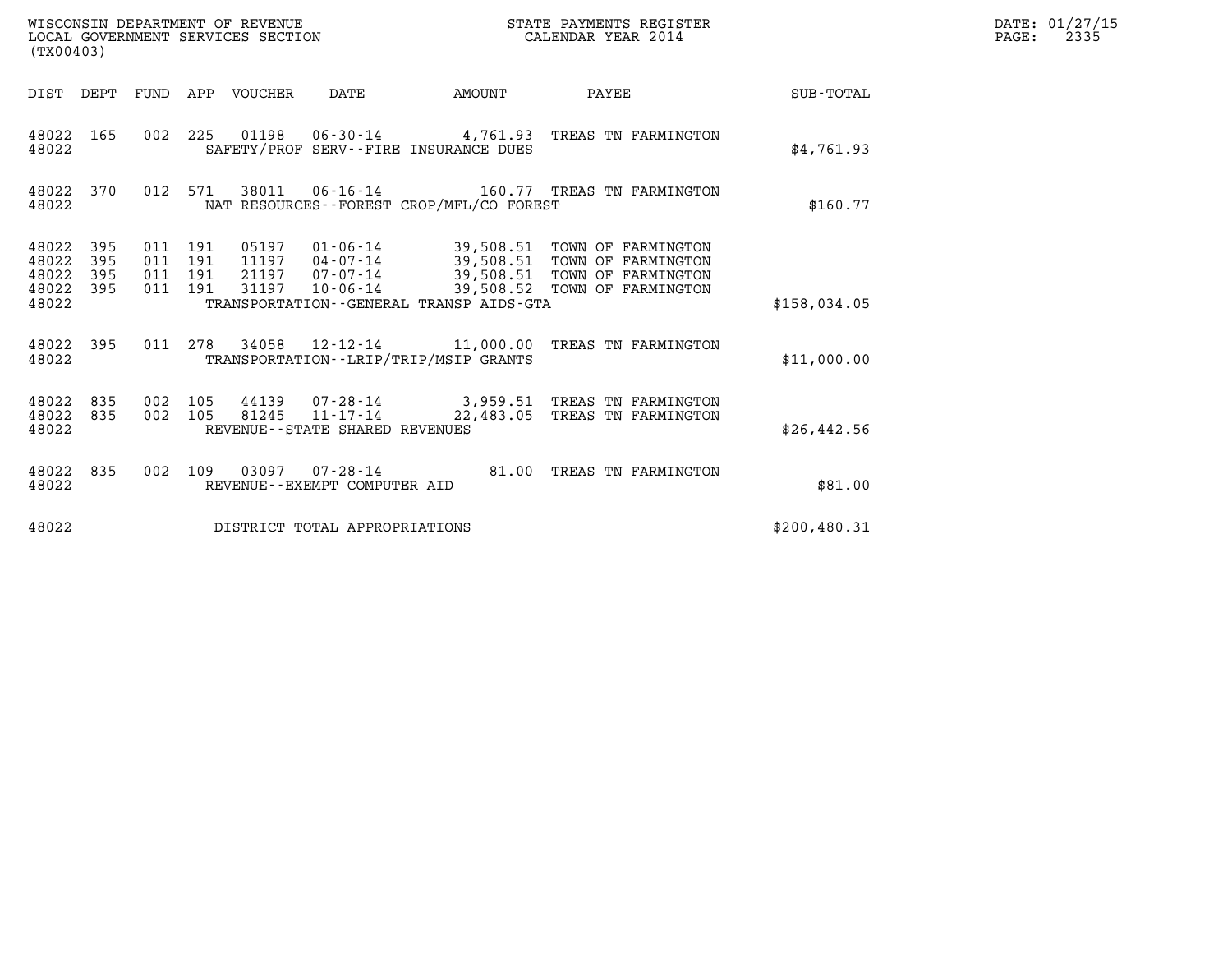| (TX00403)                                         |            |                                          |         |                                   |                                          | WISCONSIN DEPARTMENT OF REVENUE<br>LOCAL GOVERNMENT SERVICES SECTION<br>CALENDAR YEAR 2014                                                                                                               |               | DATE: 01/27/15<br>PAGE: 2336 |
|---------------------------------------------------|------------|------------------------------------------|---------|-----------------------------------|------------------------------------------|----------------------------------------------------------------------------------------------------------------------------------------------------------------------------------------------------------|---------------|------------------------------|
|                                                   |            |                                          |         |                                   |                                          | DIST DEPT FUND APP VOUCHER DATE AMOUNT PAYEE THE SUB-TOTAL                                                                                                                                               |               |                              |
| 48024 165<br>48024                                |            |                                          |         |                                   | SAFETY/PROF SERV--FIRE INSURANCE DUES    | 002 225 01199 06-30-14 6,271.38 TREAS TN GARFIELD                                                                                                                                                        | \$6,271.38    |                              |
| 48024 370<br>48024                                |            |                                          |         |                                   | NAT RESOURCES--FOREST CROP/MFL/CO FOREST | 012 571 38012 06-16-14 78.69 TREAS TN GARFIELD                                                                                                                                                           | \$78.69       |                              |
| 48024 370<br>48024 370<br>48024 370<br>48024      |            | 012 579<br>012 579<br>012 579            |         |                                   | NAT RESOURCES--AIDS IN LIEU OF TAXES     | 19633  04-16-14   157.85   TREAS TN GARFIELD<br>19633  04-16-14   .80   TREAS TN GARFIELD<br>19633  04-16-14   .55   TREAS TN GARFIELD                                                                   | \$159.20      |                              |
| 48024 395<br>48024<br>48024<br>48024 395<br>48024 | 395<br>395 | 011 191<br>011 191<br>011 191<br>011 191 |         |                                   | TRANSPORTATION--GENERAL TRANSP AIDS-GTA  | 05198   01-06-14   29,558.61   TOWN OF GARFIELD<br>11198   04-07-14   29,558.61   TOWN OF GARFIELD<br>21198   07-07-14   29,558.61   TOWN OF GARFIELD<br>31198   10-06-14   29,558.62   TOWN OF GARFIELD | \$118, 234.45 |                              |
| 48024                                             |            |                                          |         |                                   | HS--AMBULANCE FUNDING ASSISTANCE GRANTS  | 48024 435 005 162 01HSD 09-08-14 5,131.08 TREAS TOWN GARFIELD                                                                                                                                            | \$5,131.08    |                              |
| 48024 835<br>48024 835<br>48024                   |            | 002 105                                  | 002 105 | REVENUE - - STATE SHARED REVENUES |                                          | 44140  07-28-14  2,412.44 TREAS TN GARFIELD<br>81246  11-17-14  13,757.08 TREAS TN GARFIELD                                                                                                              | \$16, 169.52  |                              |
| 48024 835<br>48024                                |            |                                          |         | REVENUE--EXEMPT COMPUTER AID      |                                          | 002 109 03098 07-28-14 25.00 TREAS TN GARFIELD                                                                                                                                                           | \$25.00       |                              |
| 48024                                             |            |                                          |         | DISTRICT TOTAL APPROPRIATIONS     |                                          |                                                                                                                                                                                                          | \$146,069.32  |                              |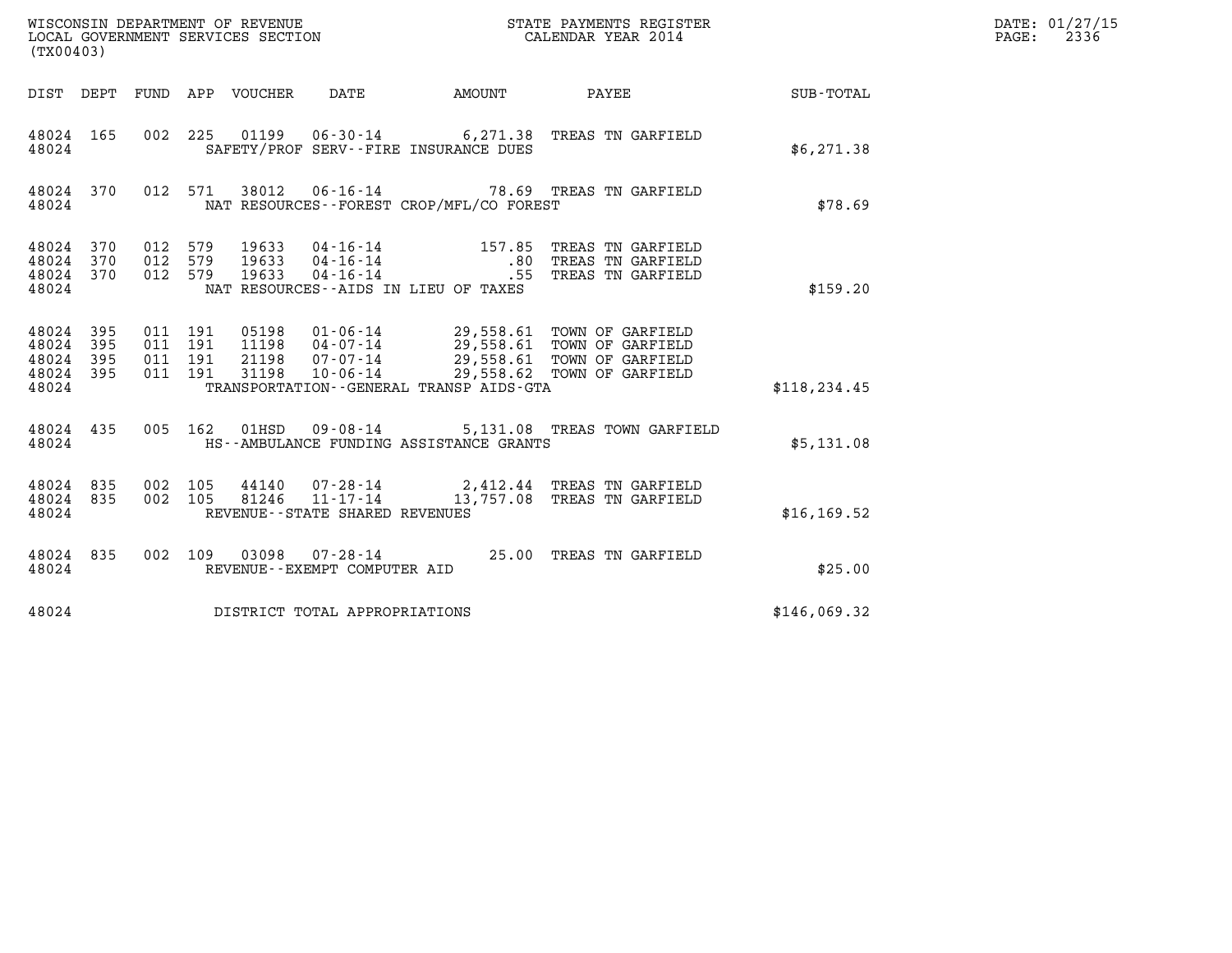| (TX00403)                                 |                          |                                          | WISCONSIN DEPARTMENT OF REVENUE<br>LOCAL GOVERNMENT SERVICES SECTION |                                                  |                                                               | STATE PAYMENTS REGISTER<br>CALENDAR YEAR 2014                                                                                                  |               | DATE: 01/27/15<br>$\mathtt{PAGE}$ :<br>2337 |
|-------------------------------------------|--------------------------|------------------------------------------|----------------------------------------------------------------------|--------------------------------------------------|---------------------------------------------------------------|------------------------------------------------------------------------------------------------------------------------------------------------|---------------|---------------------------------------------|
| DIST DEPT                                 |                          |                                          | FUND APP VOUCHER                                                     | DATE                                             | AMOUNT                                                        | PAYEE                                                                                                                                          | SUB-TOTAL     |                                             |
| 48026 165<br>48026                        |                          | 002 225                                  |                                                                      |                                                  | SAFETY/PROF SERV--FIRE INSURANCE DUES                         | $01200$ $06 - 30 - 14$ 7,780.82 TREAS TN GEORGETOWN                                                                                            | \$7,780.82    |                                             |
| 48026 370<br>48026                        |                          | 012 571                                  | 38013                                                                |                                                  | NAT RESOURCES--FOREST CROP/MFL/CO FOREST                      | 06-16-14 293.59 TREAS TN GEORGETOWN                                                                                                            | \$293.59      |                                             |
| 48026<br>48026<br>48026                   | 370<br>370               | 012 579<br>012 579                       | 19634<br>19634                                                       |                                                  | $04 - 16 - 14$ 31.09<br>NAT RESOURCES - AIDS IN LIEU OF TAXES | TREAS TN GEORGETOWN<br>04-16-14 2.64 TREAS TN GEORGETOWN                                                                                       | \$33.73       |                                             |
| 48026<br>48026<br>48026<br>48026<br>48026 | 395<br>395<br>395<br>395 | 011 191<br>011 191<br>011 191<br>011 191 | 05199<br>11199<br>21199<br>31199                                     | 07-07-14<br>10-06-14                             | TRANSPORTATION - - GENERAL TRANSP AIDS - GTA                  | 01-06-14 23,070.00 TOWN OF GEORGETOWN<br>04-07-14 23,070.00 TOWN OF GEORGETOWN<br>23,070.00 TOWN OF GEORGETOWN<br>23,070.03 TOWN OF GEORGETOWN | \$92, 280.03  |                                             |
| 48026<br>48026<br>48026                   | 835<br>835               | 002 105<br>002 105                       | 44141                                                                | 81247 11-17-14<br>REVENUE--STATE SHARED REVENUES |                                                               | 07-28-14 1,473.75 TREAS TN GEORGETOWN<br>8,383.58 TREAS TN GEORGETOWN                                                                          | \$9,857.33    |                                             |
| 48026 835<br>48026                        |                          | 002 109                                  | 03099                                                                | $07 - 28 - 14$<br>REVENUE--EXEMPT COMPUTER AID   |                                                               | 9.00 TREAS TN GEORGETOWN                                                                                                                       | \$9.00        |                                             |
| 48026                                     |                          |                                          |                                                                      | DISTRICT TOTAL APPROPRIATIONS                    |                                                               |                                                                                                                                                | \$110, 254.50 |                                             |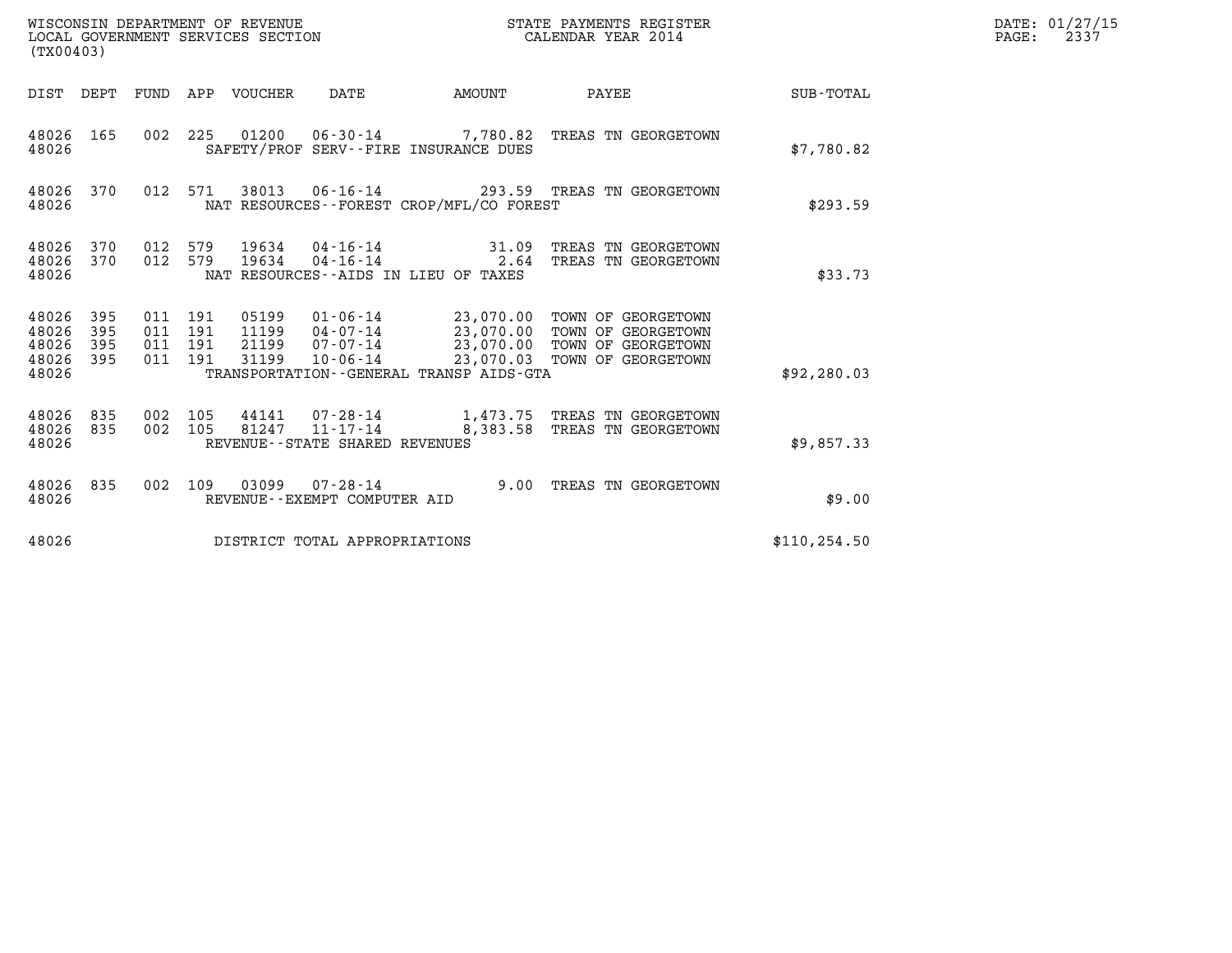| WISCONSIN DEPARTMENT OF REVENUE<br>STATE PAYMENTS REGISTER<br>LOCAL GOVERNMENT SERVICES SECTION<br>CALENDAR YEAR 2014<br>(TX00403) |                          |                                          |     |                                  |                                                     |                                          |                                                                                                                                                              | DATE: 01/27/15<br>2338<br>$\mathtt{PAGE:}$ |  |
|------------------------------------------------------------------------------------------------------------------------------------|--------------------------|------------------------------------------|-----|----------------------------------|-----------------------------------------------------|------------------------------------------|--------------------------------------------------------------------------------------------------------------------------------------------------------------|--------------------------------------------|--|
|                                                                                                                                    |                          |                                          |     | DIST DEPT FUND APP VOUCHER       | DATE                                                | <b>AMOUNT</b>                            | PAYEE                                                                                                                                                        | SUB-TOTAL                                  |  |
| 48028 165<br>48028                                                                                                                 |                          | 002 225                                  |     | 01201                            |                                                     | SAFETY/PROF SERV--FIRE INSURANCE DUES    | 06-30-14 2,569.65 TREAS TN JOHNSTOWN                                                                                                                         | \$2,569.65                                 |  |
| 48028 370<br>48028                                                                                                                 |                          | 000 001                                  |     | 01DNR                            |                                                     | NAT RESOURCES-SEVERANCE/YIELD/WITHDRAWAL | 06-19-14 660.29 TREAS TOWN JOHNSTOWN                                                                                                                         | \$860.29                                   |  |
| 48028<br>48028<br>48028                                                                                                            | 370<br>370               | 012<br>012 571                           | 571 | 38014<br>38014                   |                                                     | NAT RESOURCES--FOREST CROP/MFL/CO FOREST | 06-16-14 129.12 TREAS TN JOHNSTOWN<br>06-16-14 1,038.03 TREAS TN JOHNSTOWN                                                                                   | \$1,167.15                                 |  |
| 48028<br>48028<br>48028<br>48028                                                                                                   | 370<br>370<br>370        | 012<br>012 579<br>012 579                | 579 | 19635<br>19635<br>19635          |                                                     | NAT RESOURCES--AIDS IN LIEU OF TAXES     | 04-16-14 2.29 TREAS TN JOHNSTOWN<br>04-16-14 1,920.00 TREAS TN JOHNSTOWN<br>04-16-14 527.30 TREAS TN JOHNSTOWN                                               | \$2,449.59                                 |  |
| 48028<br>48028<br>48028<br>48028<br>48028                                                                                          | 395<br>395<br>395<br>395 | 011 191<br>011 191<br>011 191<br>011 191 |     | 05200<br>11200<br>21200<br>31200 |                                                     | TRANSPORTATION--GENERAL TRANSP AIDS-GTA  | 01-06-14 20,767.77 TOWN OF JOHNSTOWN<br>04-07-14 20,767.77 TOWN OF JOHNSTOWN<br>07-07-14 20,767.77 TOWN OF JOHNSTOWN<br>10-06-14 20,767.77 TOWN OF JOHNSTOWN | \$83,071.08                                |  |
| 48028<br>48028<br>48028                                                                                                            | 835<br>835               | 002 105<br>002 105                       |     | 44142<br>81248                   | $11 - 17 - 14$<br>REVENUE - - STATE SHARED REVENUES |                                          | 07-28-14 892.13 TREAS TN JOHNSTOWN<br>5,055.64 TREAS TN JOHNSTOWN                                                                                            | \$5.947.77                                 |  |
| 48028 835<br>48028                                                                                                                 |                          | 002 109                                  |     | 03100                            | $07 - 28 - 14$<br>REVENUE--EXEMPT COMPUTER AID      |                                          | 5.00 TREAS TN JOHNSTOWN                                                                                                                                      | \$5.00                                     |  |
| 48028                                                                                                                              |                          |                                          |     |                                  | DISTRICT TOTAL APPROPRIATIONS                       |                                          |                                                                                                                                                              | \$96,070.53                                |  |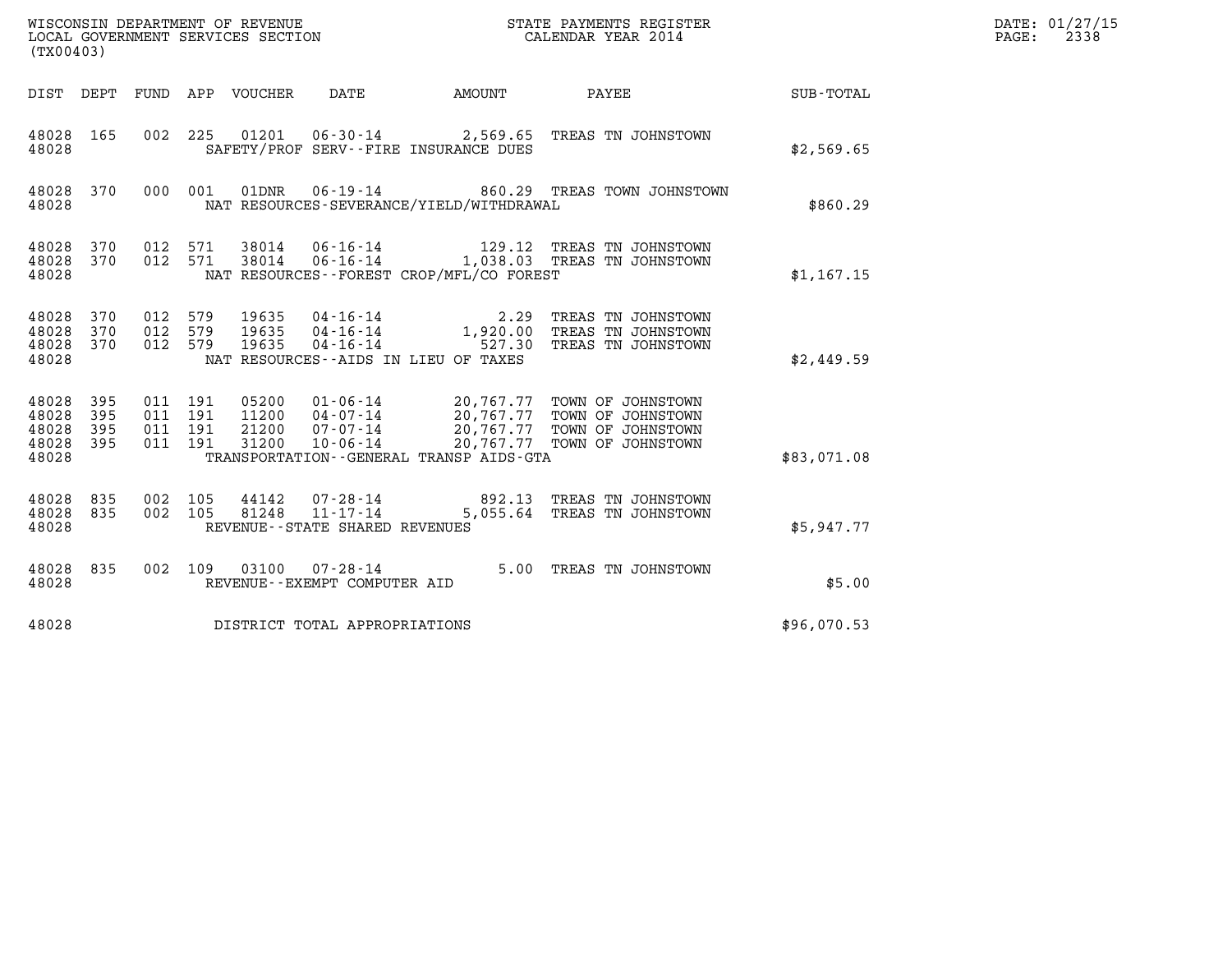|                                           | WISCONSIN DEPARTMENT OF REVENUE<br>LOCAL GOVERNMENT SERVICES SECTION<br>STATE PAYMENTS REGISTER<br>CALENDAR YEAR 2014<br>(TX00403) |                                          |            |                            |                                                                 |                                             |                                                                                                                                                          |               | DATE: 01/27/15<br>$\mathtt{PAGE:}$<br>2339 |
|-------------------------------------------|------------------------------------------------------------------------------------------------------------------------------------|------------------------------------------|------------|----------------------------|-----------------------------------------------------------------|---------------------------------------------|----------------------------------------------------------------------------------------------------------------------------------------------------------|---------------|--------------------------------------------|
|                                           |                                                                                                                                    |                                          |            | DIST DEPT FUND APP VOUCHER | DATE                                                            | AMOUNT                                      | <b>PAYEE</b>                                                                                                                                             | SUB-TOTAL     |                                            |
| 48030 165<br>48030                        |                                                                                                                                    |                                          |            |                            |                                                                 | SAFETY/PROF SERV--FIRE INSURANCE DUES       | 002 225 01202 06-30-14 2,785.28 TREAS TN LAKETOWN                                                                                                        | \$2,785.28    |                                            |
| 48030 370<br>48030                        |                                                                                                                                    | 000                                      | 001        | 02DNR                      |                                                                 | NAT RESOURCES-SEVERANCE/YIELD/WITHDRAWAL    |                                                                                                                                                          | \$154.58      |                                            |
| 48030 370<br>48030                        |                                                                                                                                    |                                          | 012 571    | 38015                      |                                                                 | NAT RESOURCES - - FOREST CROP/MFL/CO FOREST | 06-16-14 299.06 TREAS TN LAKETOWN                                                                                                                        | \$299.06      |                                            |
| 48030<br>48030<br>48030<br>48030          | 370<br>370<br>370                                                                                                                  | 012<br>012<br>012 579                    | 579<br>579 | 19636<br>19636<br>19636    |                                                                 | NAT RESOURCES -- AIDS IN LIEU OF TAXES      | 04-16-14 .49 TREAS TN LAKETOWN<br>04-16-14 .18.04 TREAS TN LAKETOWN<br>04-16-14 .90 TREAS TN LAKETOWN                                                    | \$23.43       |                                            |
| 48030<br>48030<br>48030<br>48030<br>48030 | 395<br>395<br>395<br>395                                                                                                           | 011 191<br>011 191<br>011 191<br>011 191 |            | 21201<br>31201             | 07-07-14<br>$10 - 06 - 14$                                      | TRANSPORTATION--GENERAL TRANSP AIDS-GTA     | 05201  01-06-14  30,082.57  TOWN OF LAKETOWN<br>11201  04-07-14  30,082.57  TOWN OF LAKETOWN<br>30,082.57 TOWN OF LAKETOWN<br>30,082.57 TOWN OF LAKETOWN | \$120, 330.28 |                                            |
| 48030<br>48030<br>48030                   | 835<br>835                                                                                                                         | 002 105<br>002 105                       |            | 44143<br>81249             | 07-28-14<br>$11 - 17 - 14$<br>REVENUE - - STATE SHARED REVENUES |                                             | 7,007.33 TREAS TN LAKETOWN<br>39,709.26 TREAS TN LAKETOWN                                                                                                | \$46,716.59   |                                            |
| 48030 835<br>48030                        |                                                                                                                                    | 002 109                                  |            |                            | REVENUE--EXEMPT COMPUTER AID                                    |                                             | 03101  07-28-14  31.00 TREAS TN LAKETOWN                                                                                                                 | \$31.00       |                                            |
| 48030                                     |                                                                                                                                    |                                          |            |                            | DISTRICT TOTAL APPROPRIATIONS                                   |                                             |                                                                                                                                                          | \$170,340.22  |                                            |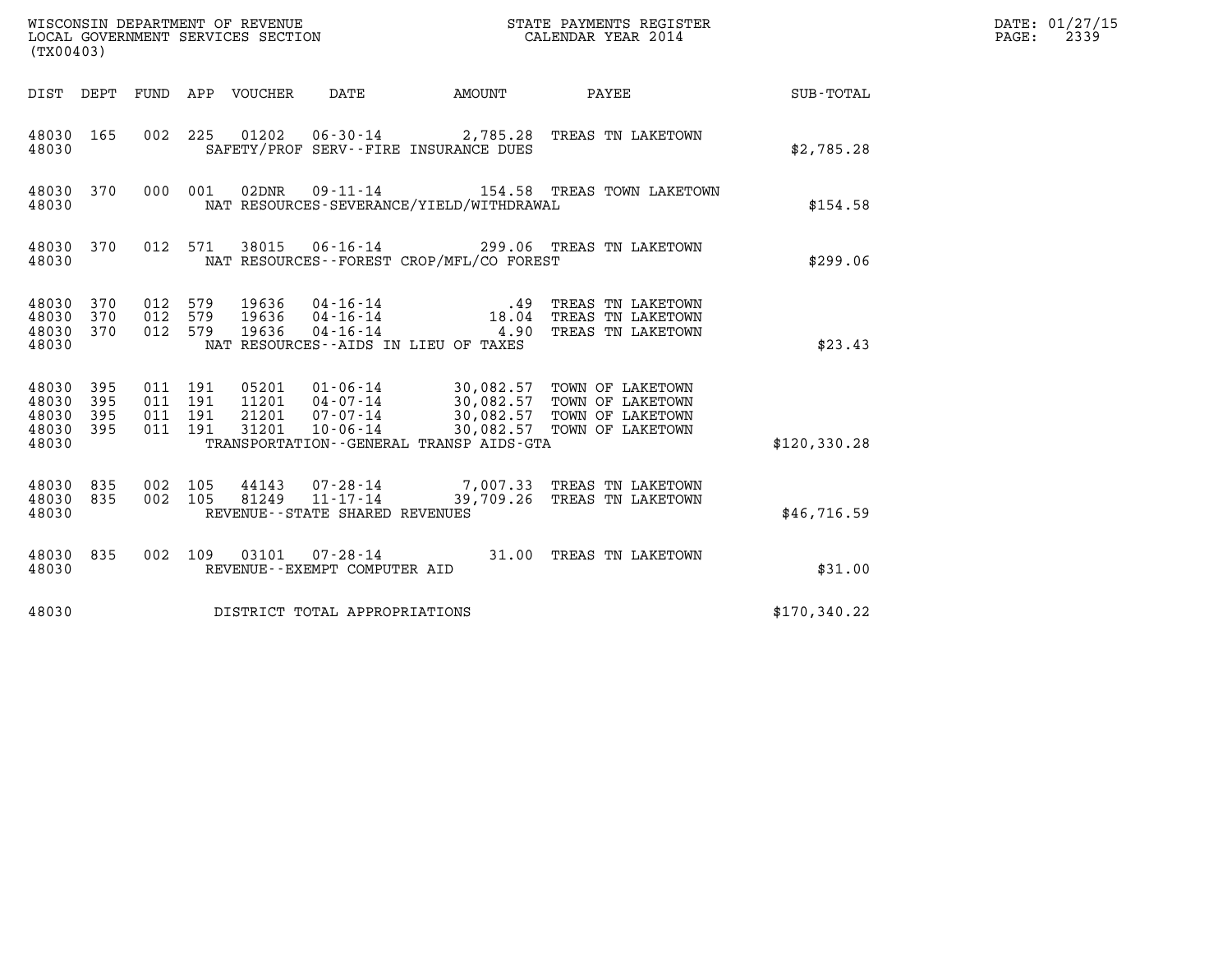| WISCONSIN DEPARTMENT OF REVENUE   | STATE PAYMENTS REGISTER | DATE: 01/27/15 |
|-----------------------------------|-------------------------|----------------|
| LOCAL GOVERNMENT SERVICES SECTION | CALENDAR YEAR 2014      | 2340<br>PAGE:  |

| (TX00403)                                                             |                                                      |                                                                                                                                               |                          |                                                                                                        |              |
|-----------------------------------------------------------------------|------------------------------------------------------|-----------------------------------------------------------------------------------------------------------------------------------------------|--------------------------|--------------------------------------------------------------------------------------------------------|--------------|
| DIST<br>DEPT                                                          | FUND<br>APP                                          | VOUCHER<br>DATE                                                                                                                               | AMOUNT                   | <b>PAYEE</b> FOR THE PAYEE                                                                             | SUB-TOTAL    |
| 48032<br>165<br>48032                                                 | 002<br>225                                           | 01203<br>SAFETY/PROF SERV--FIRE INSURANCE DUES                                                                                                |                          | 06-30-14 7,834.73 TREAS TN LINCOLN                                                                     | \$7,834.73   |
| 48032<br>370<br>48032                                                 | 002<br>503                                           | 17056<br>02-14-14<br>NAT RESOURCES -- AIDS IN LIEU OF TAXES                                                                                   | 2,993.20                 | TREAS TN LINCOLN<br>TOWN SHARE 276.02                                                                  | \$2,993.20   |
| 370<br>48032<br>48032                                                 | 012<br>571                                           | 38016<br>$06 - 16 - 14$<br>NAT RESOURCES - - FOREST CROP/MFL/CO FOREST                                                                        |                          | 152.73 TREAS TN LINCOLN                                                                                | \$152.73     |
| 48032<br>395<br>48032<br>395<br>48032<br>395<br>395<br>48032<br>48032 | 011<br>191<br>011<br>191<br>191<br>011<br>191<br>011 | 05202<br>01-06-14<br>$04 - 07 - 14$<br>11202<br>$07 - 07 - 14$<br>21202<br>$10 - 06 - 14$<br>31202<br>TRANSPORTATION--GENERAL TRANSP AIDS-GTA | 33,168.09                | TOWN OF LINCOLN<br>33,168.09 TOWN OF LINCOLN<br>33,168.09 TOWN OF LINCOLN<br>33,168.12 TOWN OF LINCOLN | \$132,672.39 |
| 835<br>48032<br>48032<br>835<br>48032                                 | 002<br>105<br>002<br>105                             | 44144<br>07-28-14<br>81250<br>REVENUE - - STATE SHARED REVENUES                                                                               | $11 - 17 - 14$ 30,108.32 | 5,235.83 TREAS TN LINCOLN<br>TREAS TN LINCOLN                                                          | \$35,344.15  |
| 48032<br>835<br>48032                                                 | 002<br>109                                           | 03102<br>$07 - 28 - 14$<br>REVENUE - - EXEMPT COMPUTER AID                                                                                    | 38.00                    | TREAS TN LINCOLN                                                                                       | \$38.00      |
| 48032                                                                 |                                                      | DISTRICT TOTAL APPROPRIATIONS                                                                                                                 |                          |                                                                                                        | \$179,035.20 |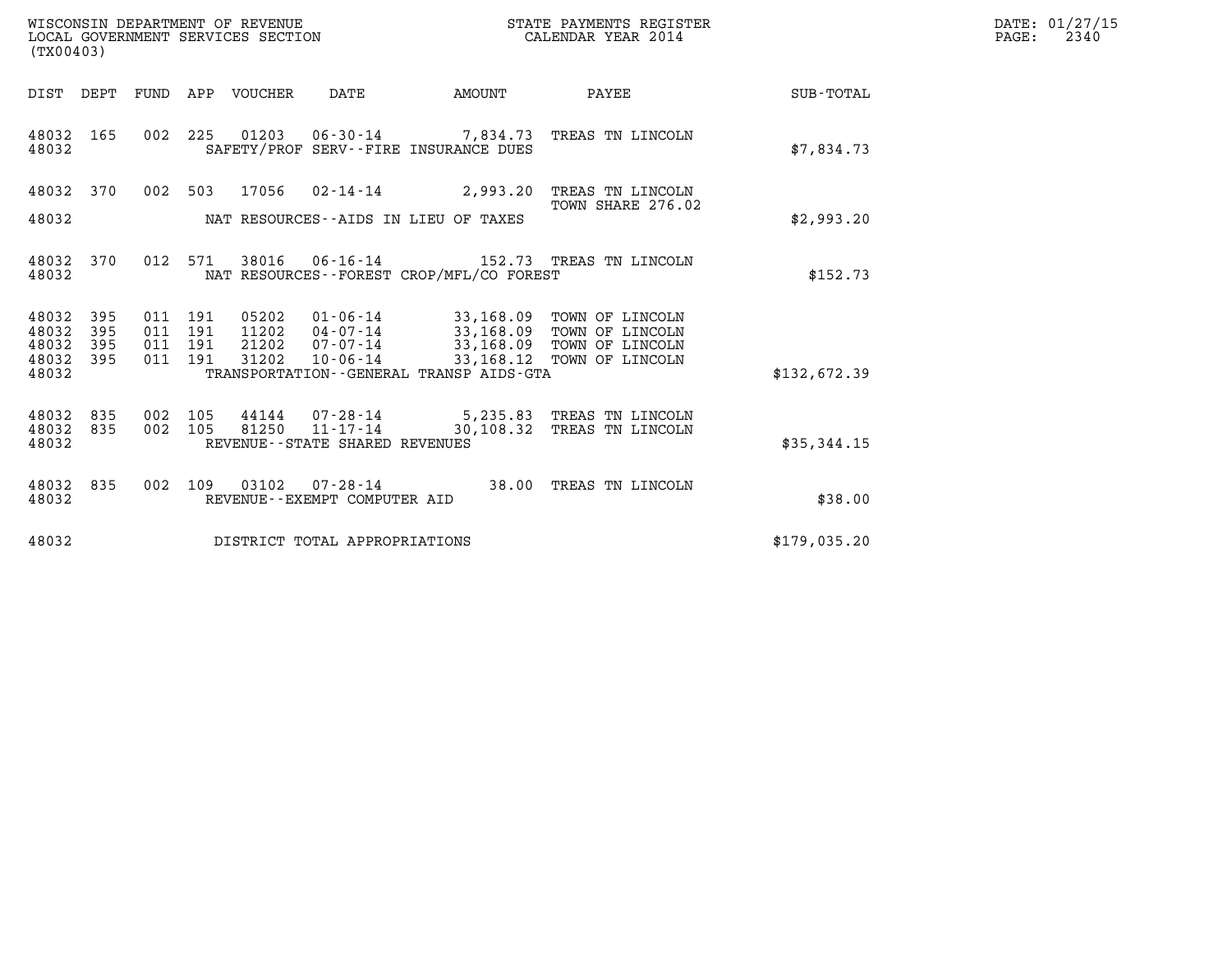| (TX00403)                                         |                       |         |         |                                |                                |                                            | DATE: 01/27/15<br>PAGE: 2341                                                                                                                                                                                                                                                                                                             |                  |  |
|---------------------------------------------------|-----------------------|---------|---------|--------------------------------|--------------------------------|--------------------------------------------|------------------------------------------------------------------------------------------------------------------------------------------------------------------------------------------------------------------------------------------------------------------------------------------------------------------------------------------|------------------|--|
|                                                   |                       |         |         |                                |                                | DIST DEPT FUND APP VOUCHER DATE     AMOUNT | <b>PAYEE</b>                                                                                                                                                                                                                                                                                                                             | <b>SUB-TOTAL</b> |  |
| 48034 165<br>48034                                |                       |         |         |                                |                                | SAFETY/PROF SERV--FIRE INSURANCE DUES      | 002 225 01204 06-30-14 754.72 TREAS TN LORAIN                                                                                                                                                                                                                                                                                            | \$754.72         |  |
| 48034                                             |                       |         |         |                                |                                | NAT RESOURCES-SEVERANCE/YIELD/WITHDRAWAL   | 48034 370  000 001  01DNR  06-19-14       468.68  TREAS TOWN LORAIN                                                                                                                                                                                                                                                                      | \$468.68         |  |
| 48034 370<br>48034 370<br>48034                   |                       |         |         |                                |                                | NAT RESOURCES--AIDS IN LIEU OF TAXES       | 002 503 17057 02-14-14 5,090.15 TREAS TN LORAIN<br>002 503 17057 02-14-14 2,903.97 TREAS TN LORAIN<br>TOWN SHARE 664.93                                                                                                                                                                                                                  | \$7,994.12       |  |
| 48034                                             |                       |         |         |                                |                                | NAT RESOURCES--FOREST CROP/MFL/CO FOREST   | 48034 370 012 571 38017 06-16-14 1,092.00 TREAS TN LORAIN<br>48034 370 012 571 38017 06-16-14 543.09 TREAS TN LORAIN                                                                                                                                                                                                                     | \$1,635.09       |  |
| 48034 370<br>48034<br>48034<br>48034 370<br>48034 | 370<br>370            | 012 579 | 012 579 | 012 579 19637<br>012 579 19637 |                                | NAT RESOURCES--AIDS IN LIEU OF TAXES       | 19637  04-16-14  448.48  TREAS TN LORAIN<br>19637  04-16-14   1,065.67  TREAS TN LORAIN<br>19637  04-16-14   97.39  TREAS TN LORAIN<br>19637  04-16-14   122.00  TREAS TN LORAIN                                                                                                                                                         | \$1,733.54       |  |
| 48034 395<br>48034<br>48034<br>48034<br>48034     | - 395<br>395<br>- 395 |         |         |                                |                                | TRANSPORTATION--GENERAL TRANSP AIDS-GTA    | $\begin{array}{cccc} 011 & 191 & 05203 & 01\cdot 06\cdot 14 & 15\, , 309\, .63 & \text{TOWN OF LORAIN} \\ 011 & 191 & 11203 & 04\cdot 07\cdot 14 & 15\, , 309\, .63 & \text{TOWN OF LORAIN} \\ 011 & 191 & 21203 & 07\cdot 07\cdot 14 & 15\, , 309\, .63 & \text{TOWN OF LORAIN} \\ 011 & 191 & 31203 & 10\cdot 06\cdot 14 & 15\, , 309$ | \$61, 238.53     |  |
| 48034 835<br>48034 835<br>48034                   |                       |         |         |                                | REVENUE--STATE SHARED REVENUES |                                            | 002 105 44145 07-28-14 3,033.02 TREAS TN LORAIN<br>002 105 81251 11-17-14 17,194.60 TREAS TN LORAIN                                                                                                                                                                                                                                      | \$20, 227.62     |  |
| 48034                                             |                       |         |         |                                | REVENUE--EXEMPT COMPUTER AID   |                                            | 48034 835 002 109 03103 07-28-14 1.00 TREAS TN LORAIN                                                                                                                                                                                                                                                                                    | \$1.00           |  |
| 48034                                             |                       |         |         |                                | DISTRICT TOTAL APPROPRIATIONS  |                                            |                                                                                                                                                                                                                                                                                                                                          | \$94,053.30      |  |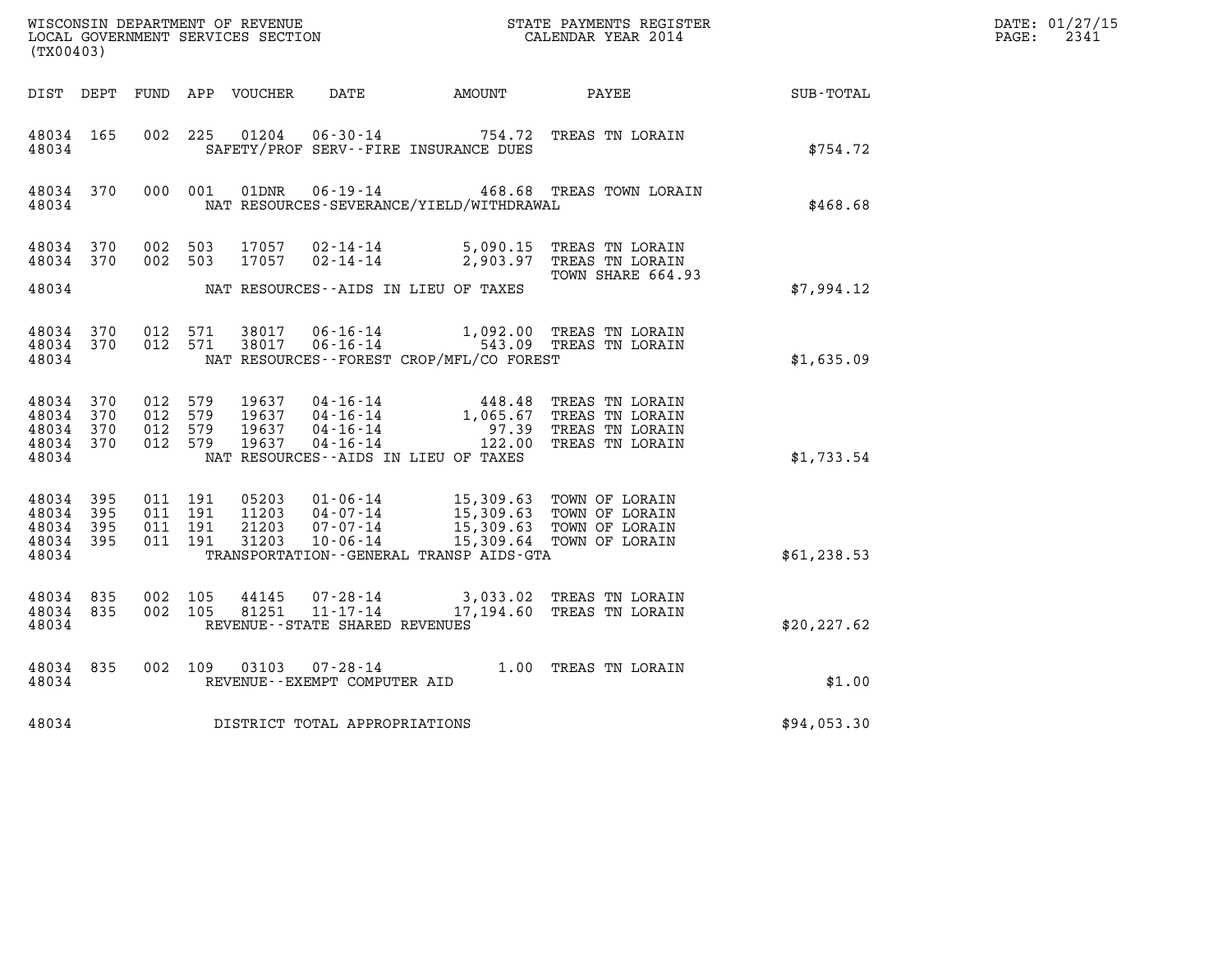|                                               | ${\tt WISCOONSIM} \begin{tabular}{lcccc} DEPARTMENT & OF & REVENUE \\ \hline \multicolumn{2}{c}{\textbf{LOCAL GOVERNMENT}} & SECYICES & SECTION \\ \multicolumn{2}{c}{\textbf{LOCAL ENDAR} } & PAPATE & PAYMENTS & REGISTER \\ \multicolumn{2}{c}{\textbf{LOCAL ENDAR} } & PAPATE & PAP MENTS & REGISTER \\ \end{tabular}$<br>(TX00403) |                                          |         |                            |                                                                  |                                                                                  |                                                                            |              | DATE: 01/27/15<br>$\mathtt{PAGE:}$<br>2342 |
|-----------------------------------------------|-----------------------------------------------------------------------------------------------------------------------------------------------------------------------------------------------------------------------------------------------------------------------------------------------------------------------------------------|------------------------------------------|---------|----------------------------|------------------------------------------------------------------|----------------------------------------------------------------------------------|----------------------------------------------------------------------------|--------------|--------------------------------------------|
|                                               |                                                                                                                                                                                                                                                                                                                                         |                                          |         | DIST DEPT FUND APP VOUCHER | DATE                                                             | AMOUNT PAYEE                                                                     |                                                                            | SUB-TOTAL    |                                            |
| 48036 165<br>48036                            |                                                                                                                                                                                                                                                                                                                                         | 002 225                                  |         |                            |                                                                  | 01205  06-30-14  2,210.26 TREAS TN LUCK<br>SAFETY/PROF SERV--FIRE INSURANCE DUES |                                                                            | \$2,210.26   |                                            |
| 48036 370<br>48036                            |                                                                                                                                                                                                                                                                                                                                         |                                          | 000 001 |                            |                                                                  | NAT RESOURCES-SEVERANCE/YIELD/WITHDRAWAL                                         | 03DNR  11-04-14  175.85 TREAS TOWN LUCK                                    | \$175.85     |                                            |
| 48036 370<br>48036 370                        |                                                                                                                                                                                                                                                                                                                                         | 002 503<br>002 503                       |         | 17058<br>17058             | $02 - 14 - 14$                                                   | 02-14-14 62,832.16 TREAS TN LUCK                                                 | 21,312.82 TREAS TN LUCK                                                    |              |                                            |
| 48036                                         |                                                                                                                                                                                                                                                                                                                                         |                                          |         |                            |                                                                  | NAT RESOURCES -- AIDS IN LIEU OF TAXES                                           | TOWN SHARE 8884.33                                                         | \$84,144.98  |                                            |
| 48036 370<br>48036                            |                                                                                                                                                                                                                                                                                                                                         |                                          | 012 571 | 38018                      |                                                                  | 06-16-14 595.69 TREAS TN LUCK<br>NAT RESOURCES--FOREST CROP/MFL/CO FOREST        |                                                                            | \$595.69     |                                            |
| 48036 370<br>48036 370<br>48036               |                                                                                                                                                                                                                                                                                                                                         | 012 579<br>012 579                       |         | 19638<br>19638             | $04 - 16 - 14$                                                   | $04 - 16 - 14$ 15.00<br>NAT RESOURCES--AIDS IN LIEU OF TAXES                     | TREAS TN LUCK<br>24.30 TREAS TN LUCK                                       | \$39.30      |                                            |
| 48036 395<br>48036<br>48036<br>48036<br>48036 | 395<br>- 395<br>395                                                                                                                                                                                                                                                                                                                     | 011 191<br>011 191<br>011 191<br>011 191 |         | 11204<br>21204<br>31204    | $05204$ $01 - 06 - 14$<br>04-07-14<br>07-07-14<br>$10 - 06 - 14$ | 25,594.53 TOWN OF LUCK<br>TRANSPORTATION - - GENERAL TRANSP AIDS - GTA           | 25,594.53 TOWN OF LUCK<br>25,594.53 TOWN OF LUCK<br>25,594.53 TOWN OF LUCK | \$102,378.12 |                                            |
| 48036 835                                     |                                                                                                                                                                                                                                                                                                                                         |                                          |         |                            |                                                                  |                                                                                  |                                                                            |              |                                            |
| 48036 835<br>48036                            |                                                                                                                                                                                                                                                                                                                                         | 002 105<br>002 105                       |         | 44146<br>81252             | 07-28-14<br>11-17-14<br>REVENUE--STATE SHARED REVENUES           |                                                                                  | 8,841.48 TREAS TN LUCK<br>50,247.75 TREAS TN LUCK                          | \$59,089.23  |                                            |
| 48036 835<br>48036                            |                                                                                                                                                                                                                                                                                                                                         |                                          |         |                            | REVENUE--EXEMPT COMPUTER AID                                     | 002 109 03104 07-28-14 44.00 TREAS TN LUCK                                       |                                                                            | \$44.00      |                                            |
| 48036                                         |                                                                                                                                                                                                                                                                                                                                         |                                          |         |                            | DISTRICT TOTAL APPROPRIATIONS                                    |                                                                                  |                                                                            | \$248,677.43 |                                            |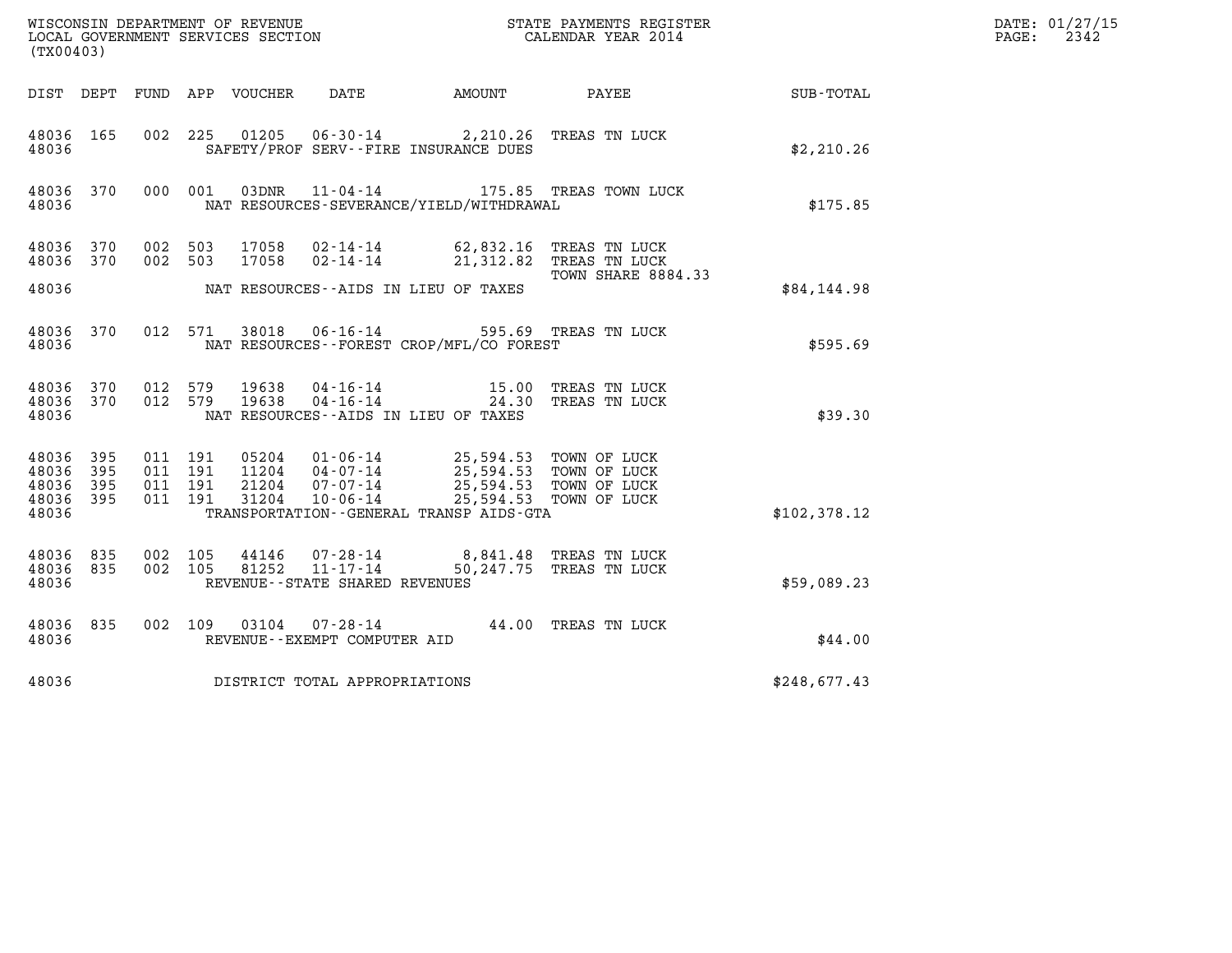| (TX00403)                                 |                          |                                          |         |                                 | WISCONSIN DEPARTMENT OF REVENUE<br>LOCAL GOVERNMENT SERVICES SECTION |                                          | STATE PAYMENTS REGISTER<br>CALENDAR YEAR 2014                                                                                                                              |             | DATE: 01/27/15<br>$\mathtt{PAGE:}$<br>2343 |
|-------------------------------------------|--------------------------|------------------------------------------|---------|---------------------------------|----------------------------------------------------------------------|------------------------------------------|----------------------------------------------------------------------------------------------------------------------------------------------------------------------------|-------------|--------------------------------------------|
|                                           |                          |                                          |         | DIST DEPT FUND APP VOUCHER DATE |                                                                      |                                          | AMOUNT PAYEE SUB-TOTAL                                                                                                                                                     |             |                                            |
| 48038 165<br>48038                        |                          |                                          |         |                                 |                                                                      | SAFETY/PROF SERV--FIRE INSURANCE DUES    | 002 225 01206 06-30-14 1,311.78 TREAS TN MCKINLEY                                                                                                                          | \$1,311.78  |                                            |
| 48038                                     | 48038 370                |                                          |         |                                 |                                                                      | NAT RESOURCES-SEVERANCE/YIELD/WITHDRAWAL | 000 001 01DNR 06-19-14 837.38 TREAS TOWN MCKINLEY                                                                                                                          | \$837.38    |                                            |
| 48038<br>48038<br>48038                   | 370                      |                                          | 012 571 |                                 |                                                                      | NAT RESOURCES--FOREST CROP/MFL/CO FOREST | 370  012  571  38019  06-16-14  1,040.71  TREAS TN MCKINLEY                                                                                                                | \$1,855.62  |                                            |
| 48038                                     | 48038 370                |                                          |         |                                 |                                                                      | NAT RESOURCES -- AIDS IN LIEU OF TAXES   | 012 579 19639 04-16-14 1.00 TREAS TN MCKINLEY                                                                                                                              | \$1.00      |                                            |
| 48038<br>48038<br>48038<br>48038<br>48038 | 395<br>395<br>395<br>395 | 011 191<br>011 191<br>011 191<br>011 191 |         | 21205<br>31205                  |                                                                      | TRANSPORTATION--GENERAL TRANSP AIDS-GTA  | 05205  01-06-14  19,545.20  TOWN OF MCKINLEY<br>11205  04-07-14  19,545.20  TOWN OF MCKINLEY<br>07-07-14 19,545.20 TOWN OF MCKINLEY<br>10-06-14 19,545.21 TOWN OF MCKINLEY | \$78,180.81 |                                            |
| 48038<br>48038<br>48038                   | 835<br>835               | 002 105<br>002 105                       |         |                                 | REVENUE--STATE SHARED REVENUES                                       |                                          | 44147 07-28-14 2,662.70 TREAS TN MCKINLEY<br>81253  11-17-14  15,088.62  TREAS TN MCKINLEY                                                                                 | \$17,751.32 |                                            |
| 48038                                     |                          |                                          |         |                                 | DISTRICT TOTAL APPROPRIATIONS                                        |                                          |                                                                                                                                                                            | \$99,937.91 |                                            |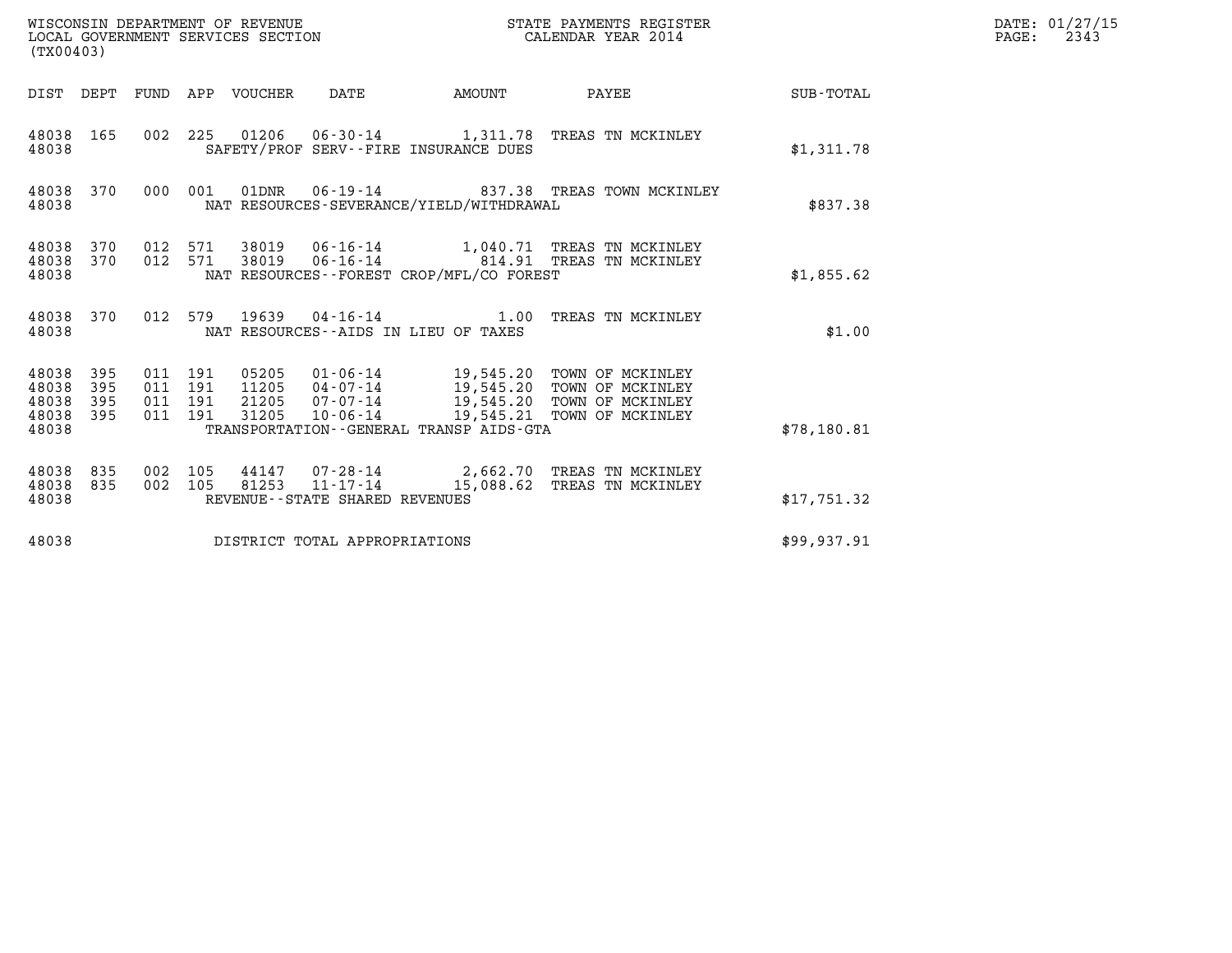| (TX00403)                                                             | WISCONSIN DEPARTMENT OF REVENUE<br>LOCAL GOVERNMENT SERVICES SECTION |                                                                                                                                                                                                                                   | STATE PAYMENTS REGISTER<br>CALENDAR YEAR 2014 |               | DATE: 01/27/15<br>$\mathtt{PAGE:}$<br>2344 |
|-----------------------------------------------------------------------|----------------------------------------------------------------------|-----------------------------------------------------------------------------------------------------------------------------------------------------------------------------------------------------------------------------------|-----------------------------------------------|---------------|--------------------------------------------|
|                                                                       | DIST DEPT FUND APP VOUCHER DATE                                      | AMOUNT                                                                                                                                                                                                                            | PAYEE SUB-TOTAL                               |               |                                            |
| 48040 165<br>48040                                                    |                                                                      | 002 225 01207 06-30-14 7,457.37 TREAS TN MILLTOWN<br>SAFETY/PROF SERV--FIRE INSURANCE DUES                                                                                                                                        |                                               | \$7.457.37    |                                            |
| 48040 370<br>48040                                                    | 012 571                                                              | 38020  06-16-14  390.54  TREAS TN MILLTOWN<br>NAT RESOURCES - - FOREST CROP/MFL/CO FOREST                                                                                                                                         |                                               | \$390.54      |                                            |
| 48040 370<br>48040                                                    |                                                                      | 012 579 19640 04-16-14 43.43 TREAS TN MILLTOWN<br>NAT RESOURCES--AIDS IN LIEU OF TAXES                                                                                                                                            |                                               | \$43.43       |                                            |
| 48040<br>395<br>395<br>48040<br>395<br>48040<br>48040<br>395<br>48040 | 011 191<br>011 191<br>011 191<br>011 191<br>31206                    | 05206  01-06-14  33,543.86  TOWN OF MILLTOWN<br>11206  04-07-14  33,543.86  TOWN OF MILLTOWN<br>21206  07-07-14  33,543.86  TOWN OF MILLTOWN<br>33,543.88 TOWN OF MILLTOWN<br>10-06-14<br>TRANSPORTATION--GENERAL TRANSP AIDS-GTA |                                               | \$134.175.46  |                                            |
| 48040 835<br>48040 835<br>48040                                       | 002 105<br>002 105                                                   | 44148 07-28-14 1,931.25 TREAS TN MILLTOWN<br>81254 11-17-14<br>REVENUE--STATE SHARED REVENUES                                                                                                                                     | 10,943.24 TREAS TN MILLTOWN                   | \$12,874.49   |                                            |
| 48040 835<br>48040                                                    | REVENUE--EXEMPT COMPUTER AID                                         | 002 109 03105 07-28-14 1.00 TREAS TN MILLTOWN                                                                                                                                                                                     |                                               | \$1.00        |                                            |
| 48040                                                                 | DISTRICT TOTAL APPROPRIATIONS                                        |                                                                                                                                                                                                                                   |                                               | \$154, 942.29 |                                            |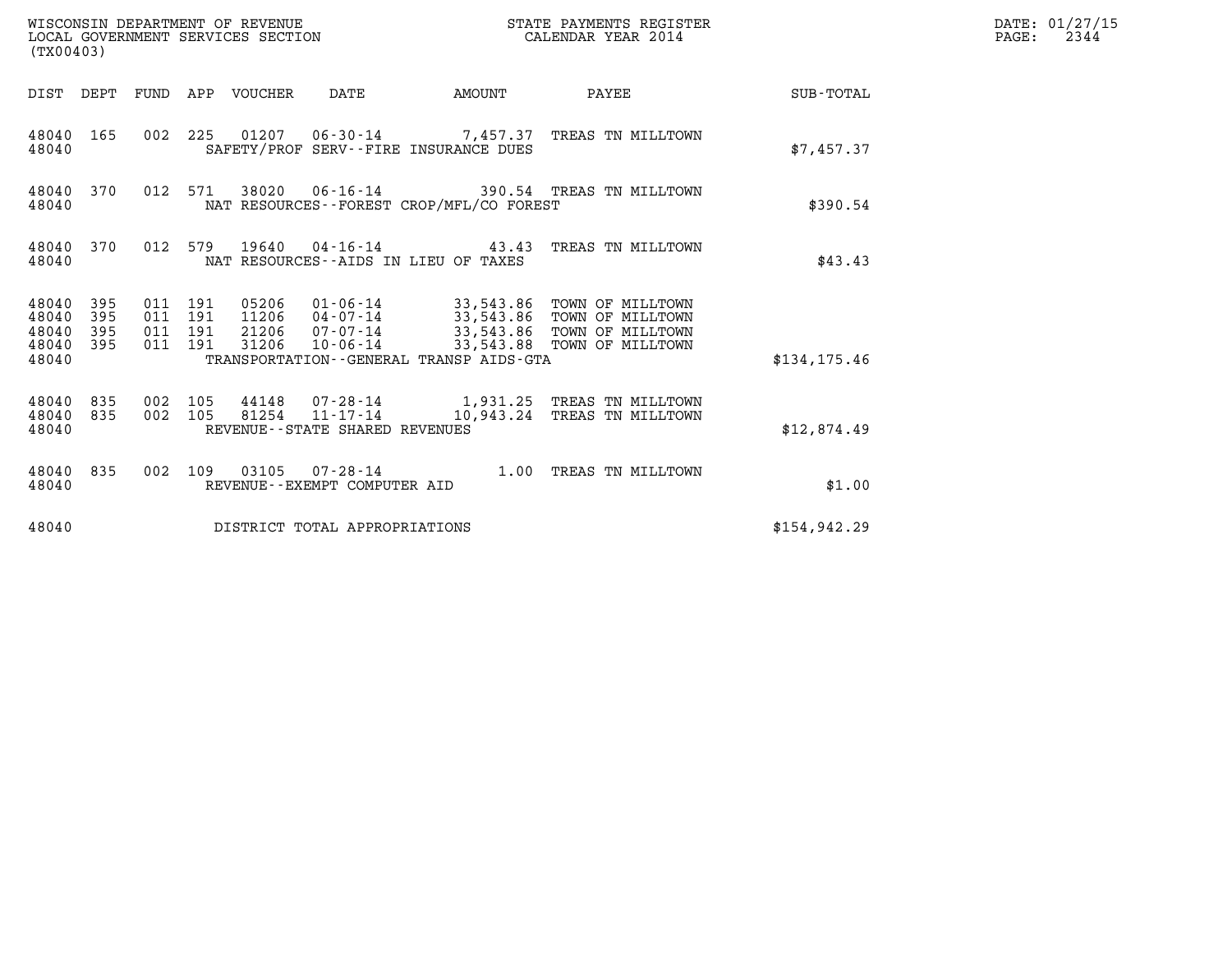| (TX00403)                                     |                     |                               |         |                            | ${\tt WISCOONSIM} \begin{tabular}{lcccc} DEPARTMENT OF REVENUE & & & & & & \begin{tabular}{l} \bf STATE \textit{ PAYMENTS \textit{ REGISTER} \\ \bf LOCAL \textit{GOVERNMENT} \textit{SERVICES} \textit{SECTION} & & & & & \begin{tabular}{l} \bf CALENDAR \textit{ YEAR} \end{tabular} \end{tabular} \end{tabular}$ |                                              | DATE: 01/27/15<br>2345<br>$\mathtt{PAGE:}$                                                                                                           |              |  |
|-----------------------------------------------|---------------------|-------------------------------|---------|----------------------------|----------------------------------------------------------------------------------------------------------------------------------------------------------------------------------------------------------------------------------------------------------------------------------------------------------------------|----------------------------------------------|------------------------------------------------------------------------------------------------------------------------------------------------------|--------------|--|
|                                               |                     |                               |         | DIST DEPT FUND APP VOUCHER | DATE                                                                                                                                                                                                                                                                                                                 | AMOUNT PAYEE                                 |                                                                                                                                                      | SUB-TOTAL    |  |
| 48042 165<br>48042                            |                     |                               |         |                            |                                                                                                                                                                                                                                                                                                                      | SAFETY/PROF SERV--FIRE INSURANCE DUES        | 002 225 01208 06-30-14 8,876.96 TREAS TN OSCEOLA                                                                                                     | \$8,876.96   |  |
| 48042                                         | 48042 370           |                               | 000 001 | 01DNR                      |                                                                                                                                                                                                                                                                                                                      | NAT RESOURCES-SEVERANCE/YIELD/WITHDRAWAL     | 06-19-14 1,443.78 TREAS TOWN OSCEOLA                                                                                                                 | \$1,443.78   |  |
| 48042 370                                     |                     | 002 503                       |         | 17059                      |                                                                                                                                                                                                                                                                                                                      |                                              | 02-14-14 2,941.58 TREAS TN OSCEOLA<br>TOWN SHARE 319.00                                                                                              |              |  |
| 48042 370<br>48042 370<br>48042               |                     | 002 503<br>002 503            |         | 19641<br>19641             |                                                                                                                                                                                                                                                                                                                      | NAT RESOURCES--AIDS IN LIEU OF TAXES         | 04-16-14 147.16 TREAS TN OSCEOLA                                                                                                                     | \$3,464.01   |  |
| 48042 370<br>48042                            |                     | 012 571                       |         | 38021                      |                                                                                                                                                                                                                                                                                                                      | NAT RESOURCES--FOREST CROP/MFL/CO FOREST     | 06-16-14 340.97 TREAS TN OSCEOLA                                                                                                                     | \$340.97     |  |
| 48042 370<br>48042 370<br>48042               |                     | 012 579                       | 012 579 | 19641<br>19641             |                                                                                                                                                                                                                                                                                                                      | NAT RESOURCES--AIDS IN LIEU OF TAXES         | 04-16-14 316.32 TREAS TN OSCEOLA<br>04-16-14 20.71 TREAS TN OSCEOLA                                                                                  | \$337.03     |  |
| 48042 395<br>48042<br>48042<br>48042<br>48042 | 395<br>395<br>- 395 | 011 191<br>011 191<br>011 191 | 011 191 | 21207<br>31207             | $07 - 07 - 14$<br>10-06-14                                                                                                                                                                                                                                                                                           | TRANSPORTATION - - GENERAL TRANSP AIDS - GTA | 05207  01-06-14  33,464.47  TOWN OF OSCEOLA<br>11207  04-07-14  33,464.47  TOWN OF OSCEOLA<br>33,464.47 TOWN OF OSCEOLA<br>33,464.50 TOWN OF OSCEOLA | \$133,857.91 |  |
| 48042 835<br>48042 835<br>48042               |                     | 002 105<br>002 105            |         | 44149<br>81255             | $11 - 17 - 14$<br>REVENUE--STATE SHARED REVENUES                                                                                                                                                                                                                                                                     |                                              | 07-28-14 5,464.00 TREAS TN OSCEOLA<br>31,302.18 TREAS TN OSCEOLA                                                                                     | \$36,766.18  |  |
| 48042 835<br>48042                            |                     |                               | 002 109 |                            | REVENUE - - EXEMPT COMPUTER AID                                                                                                                                                                                                                                                                                      |                                              | 03106  07-28-14  74.00 TREAS TN OSCEOLA                                                                                                              | \$74.00      |  |
| 48042 835<br>48042                            |                     |                               |         | 002 501 00003              | $02 - 03 - 14$                                                                                                                                                                                                                                                                                                       | DOA-PAYMENT FOR MUNICIPAL SERVICES AID       | 144.20 TREAS TN OSCEOLA                                                                                                                              | \$144.20     |  |
| 48042 835<br>48042                            |                     |                               |         |                            | 021 363 36269 03-24-14<br>REVENUE--LOTTERY CREDIT -                                                                                                                                                                                                                                                                  |                                              | 354.12 TREAS TN OSCEOLA                                                                                                                              | \$354.12     |  |
| 48042                                         |                     |                               |         |                            | DISTRICT TOTAL APPROPRIATIONS                                                                                                                                                                                                                                                                                        |                                              |                                                                                                                                                      | \$185,659.16 |  |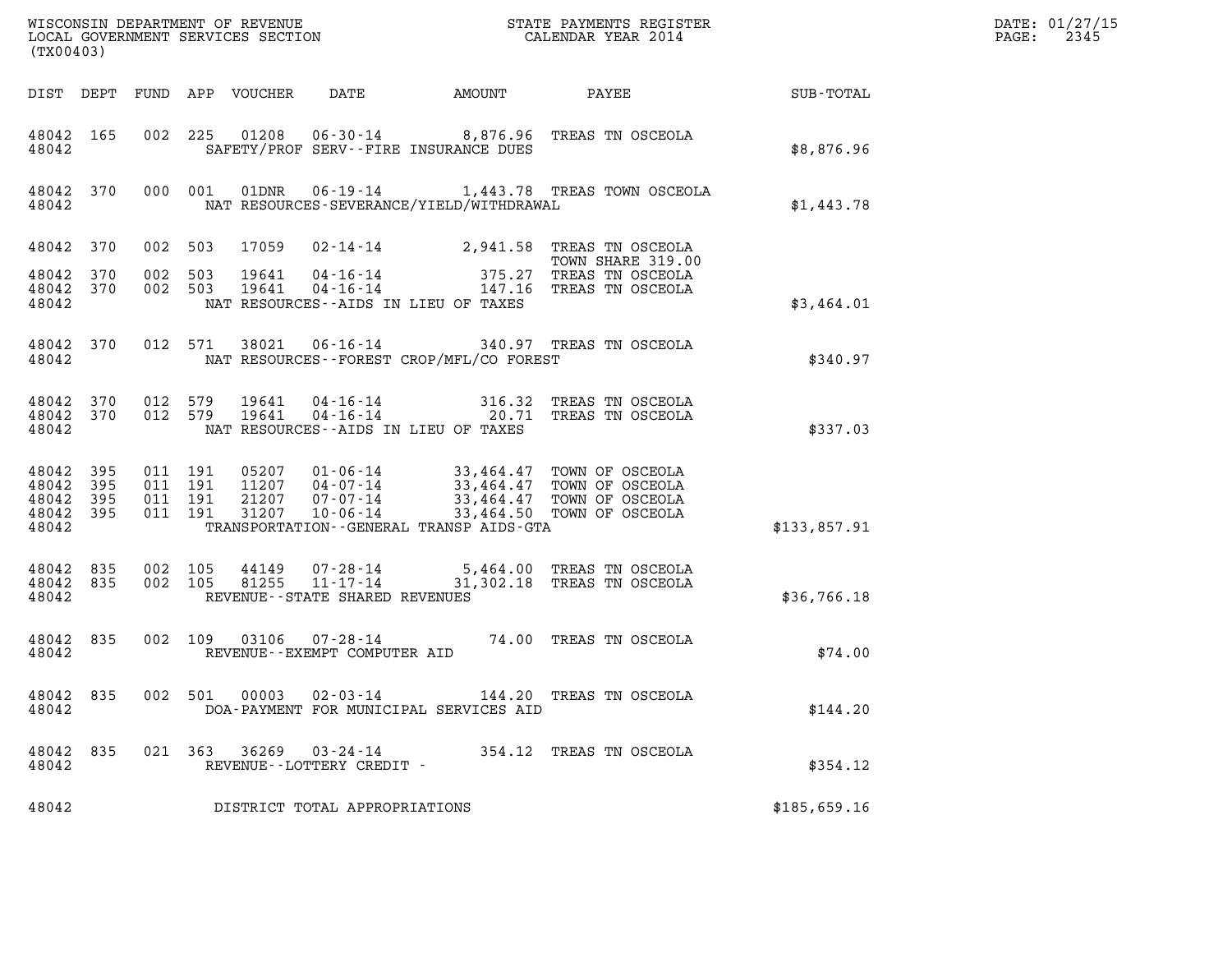|                                                   | WISCONSIN DEPARTMENT OF REVENUE<br>LOCAL GOVERNMENT SERVICES SECTION<br>CALENDAR YEAR 2014<br>(TX00403) |                                          |  |  |                                   |                                          |                                                                                                                                                                                                                                  | $\mathbb{E} \mathbf{R}$ | DATE: 01/27/15<br>PAGE: 2346 |
|---------------------------------------------------|---------------------------------------------------------------------------------------------------------|------------------------------------------|--|--|-----------------------------------|------------------------------------------|----------------------------------------------------------------------------------------------------------------------------------------------------------------------------------------------------------------------------------|-------------------------|------------------------------|
|                                                   |                                                                                                         |                                          |  |  |                                   |                                          | DIST DEPT FUND APP VOUCHER DATE AMOUNT PAYEE SUB-TOTAL                                                                                                                                                                           |                         |                              |
| 48044 165<br>48044                                |                                                                                                         |                                          |  |  |                                   | SAFETY/PROF SERV--FIRE INSURANCE DUES    | 002 225 01209 06-30-14 4,240.82 TREAS TN ST CROIX FALLS                                                                                                                                                                          | \$4,240.82              |                              |
| 48044                                             |                                                                                                         |                                          |  |  |                                   | NAT RESOURCES--FOREST CROP/MFL/CO FOREST | 48044 370 012 571 38022 06-16-14 113.67 TREAS TN ST CROIX FALLS                                                                                                                                                                  | \$113.67                |                              |
| 48044 370 012 579<br>48044 370<br>48044           |                                                                                                         | 012 579                                  |  |  |                                   | NAT RESOURCES--AIDS IN LIEU OF TAXES     | 19642  04-16-14  472.37 TREAS TN ST CROIX FALLS<br>19642  04-16-14  198.54 TREAS TN ST CROIX FALLS                                                                                                                               | \$670.91                |                              |
| 48044 395<br>48044<br>48044<br>48044 395<br>48044 | 395<br>395                                                                                              | 011 191<br>011 191<br>011 191<br>011 191 |  |  |                                   | TRANSPORTATION--GENERAL TRANSP AIDS-GTA  | 05208  01-06-14  21,582.81  TOWN OF SAINT CROIX FALLS<br>11208  04-07-14  21,582.81  TOWN OF SAINT CROIX FALLS<br>21208  07-07-14  21,582.81  TOWN OF SAINT CROIX FALLS<br>31208  10-06-14  21,582.83  TOWN OF SAINT CROIX FALLS | \$86,331.26             |                              |
| 48044 835 002 105<br>48044 835<br>48044           |                                                                                                         | 002 105                                  |  |  | REVENUE - - STATE SHARED REVENUES |                                          | 44150  07-28-14  2,217.80 TREAS TN ST CROIX FALLS<br>81256  11-17-14  12,566.04 TREAS TN ST CROIX FALLS                                                                                                                          | \$14,783.84             |                              |
| 48044 835<br>48044                                |                                                                                                         |                                          |  |  | REVENUE--EXEMPT COMPUTER AID      |                                          | 002 109 03107 07-28-14 135.00 TREAS TN ST CROIX FALLS                                                                                                                                                                            | \$135.00                |                              |
| 48044                                             |                                                                                                         |                                          |  |  |                                   | DOA-PAYMENT FOR MUNICIPAL SERVICES AID   | 48044 835 002 501 00003 02-03-14 282.22 TREAS TN ST CROIX FALLS                                                                                                                                                                  | \$282.22                |                              |
| 48044                                             |                                                                                                         |                                          |  |  | DISTRICT TOTAL APPROPRIATIONS     |                                          |                                                                                                                                                                                                                                  | \$106, 557.72           |                              |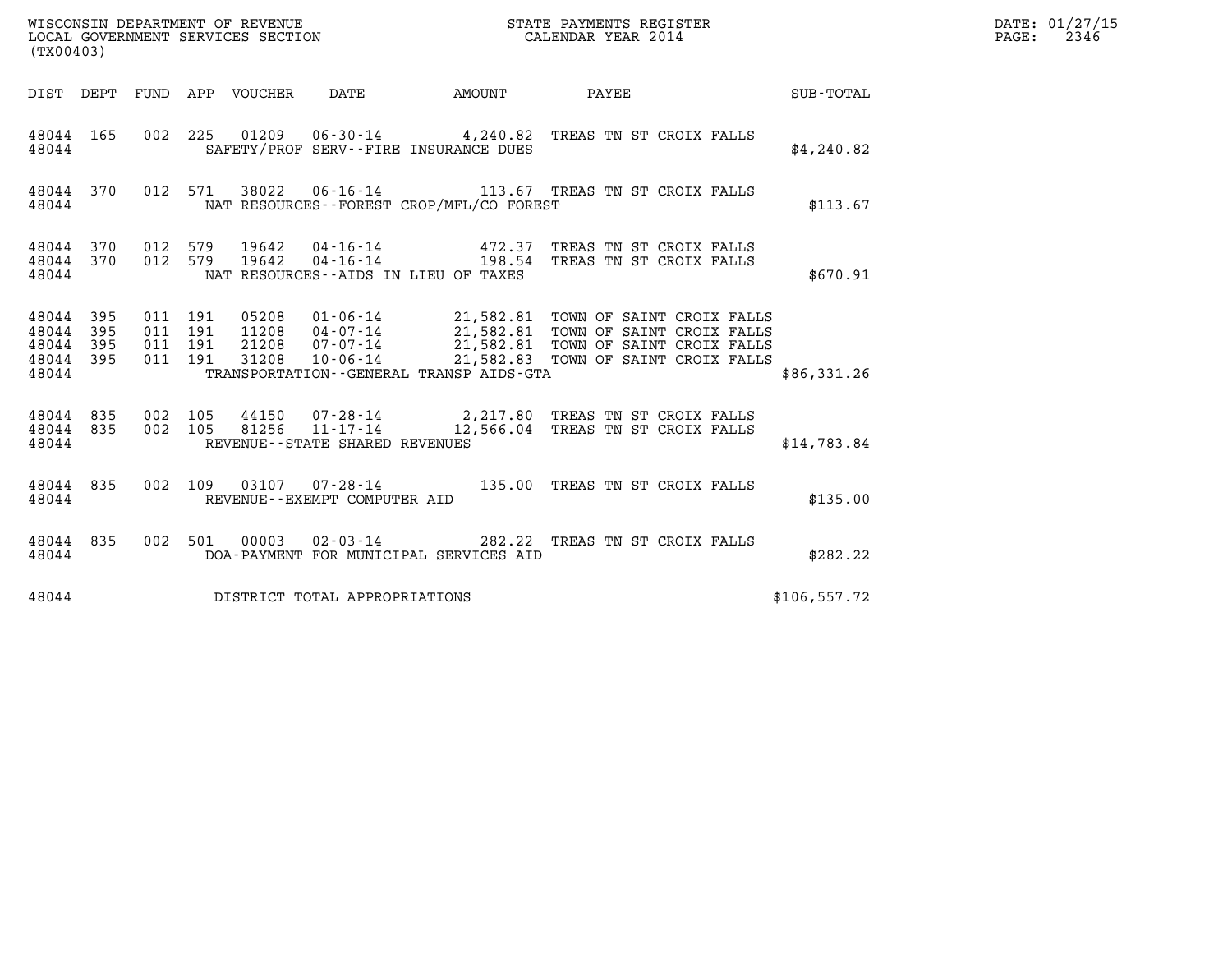| WISCONSIN DEPARTMENT OF REVENUE   | STATE PAYMENTS REGISTER | DATE: 01/27/15 |
|-----------------------------------|-------------------------|----------------|
| LOCAL GOVERNMENT SERVICES SECTION | CALENDAR YEAR 2014      | 2347<br>PAGE:  |

| (TX00403)                                 |                          |                          |                          |                                  |                                                                       |                                                                                             |                                                                              |               |  |
|-------------------------------------------|--------------------------|--------------------------|--------------------------|----------------------------------|-----------------------------------------------------------------------|---------------------------------------------------------------------------------------------|------------------------------------------------------------------------------|---------------|--|
| DIST                                      | DEPT                     | FUND                     | APP                      | VOUCHER                          | DATE                                                                  | AMOUNT                                                                                      | PAYEE                                                                        | SUB-TOTAL     |  |
| 48046<br>48046                            | 165                      | 002                      | 225                      | 01210                            | $06 - 30 - 14$                                                        | 1,940.71<br>SAFETY/PROF SERV--FIRE INSURANCE DUES                                           | TREAS TN STERLING                                                            | \$1,940.71    |  |
| 48046<br>48046                            | 370<br>370               | 002<br>002               | 503<br>503               | 17267<br>17267                   | $08 - 13 - 14$<br>$08 - 13 - 14$                                      | 30,228.50<br>1,035.31                                                                       | TREAS TN STERLING<br>TREAS TN STERLING<br>TOWN SHARE 3214.31                 |               |  |
| 48046                                     |                          |                          |                          |                                  |                                                                       | NAT RESOURCES--AIDS IN LIEU OF TAXES                                                        |                                                                              | \$31, 263.81  |  |
| 48046<br>48046<br>48046                   | 370<br>370               | 012<br>012               | 571<br>571               | 38023<br>38023                   | $06 - 16 - 14$<br>$06 - 16 - 14$                                      | 652.13<br>3,050.80<br>NAT RESOURCES--FOREST CROP/MFL/CO FOREST                              | TREAS TN STERLING<br>TREAS TN STERLING                                       | \$3,702.93    |  |
| 48046<br>48046<br>48046<br>48046          | 370<br>370<br>370        | 012<br>012<br>012        | 579<br>579<br>579        | 19643<br>19643<br>19643          | $04 - 16 - 14$<br>$04 - 16 - 14$<br>$04 - 16 - 14$                    | .40<br>3,122.74<br>4.00<br>NAT RESOURCES--AIDS IN LIEU OF TAXES                             | TREAS TN STERLING<br>TREAS TN STERLING<br>TREAS TN STERLING                  | \$3,127.14    |  |
| 48046<br>48046<br>48046<br>48046<br>48046 | 395<br>395<br>395<br>395 | 011<br>011<br>011<br>011 | 191<br>191<br>191<br>191 | 05209<br>11209<br>21209<br>31209 | $01 - 06 - 14$<br>$04 - 07 - 14$<br>$07 - 07 - 14$<br>$10 - 06 - 14$  | 45,451.99<br>45,451.99<br>45,451.99<br>45,451.99<br>TRANSPORTATION--GENERAL TRANSP AIDS-GTA | TOWN OF STERLING<br>TOWN OF STERLING<br>TOWN OF STERLING<br>TOWN OF STERLING | \$181,807.96  |  |
| 48046<br>48046<br>48046                   | 835<br>835               | 002<br>002               | 105<br>105               | 44151<br>81257                   | $07 - 28 - 14$<br>$11 - 17 - 14$<br>REVENUE - - STATE SHARED REVENUES | 3,919.80<br>22, 212. 20                                                                     | TREAS TN STERLING<br>TREAS TN STERLING                                       | \$26, 132.00  |  |
| 48046<br>48046                            | 835                      | 002                      | 109                      | 03108                            | $07 - 28 - 14$<br>REVENUE--EXEMPT COMPUTER AID                        | 11.00                                                                                       | TREAS TN STERLING                                                            | \$11.00       |  |
| 48046<br>48046                            | 835                      | 002                      | 501                      | 00003                            | $02 - 03 - 14$                                                        | 137.96<br>DOA-PAYMENT FOR MUNICIPAL SERVICES AID                                            | TREAS TN STERLING                                                            | \$137.96      |  |
| 48046                                     |                          |                          |                          |                                  | DISTRICT TOTAL APPROPRIATIONS                                         |                                                                                             |                                                                              | \$248, 123.51 |  |
|                                           |                          |                          |                          |                                  |                                                                       |                                                                                             |                                                                              |               |  |

LOCAL GOVERNMENT SERVICES SECTION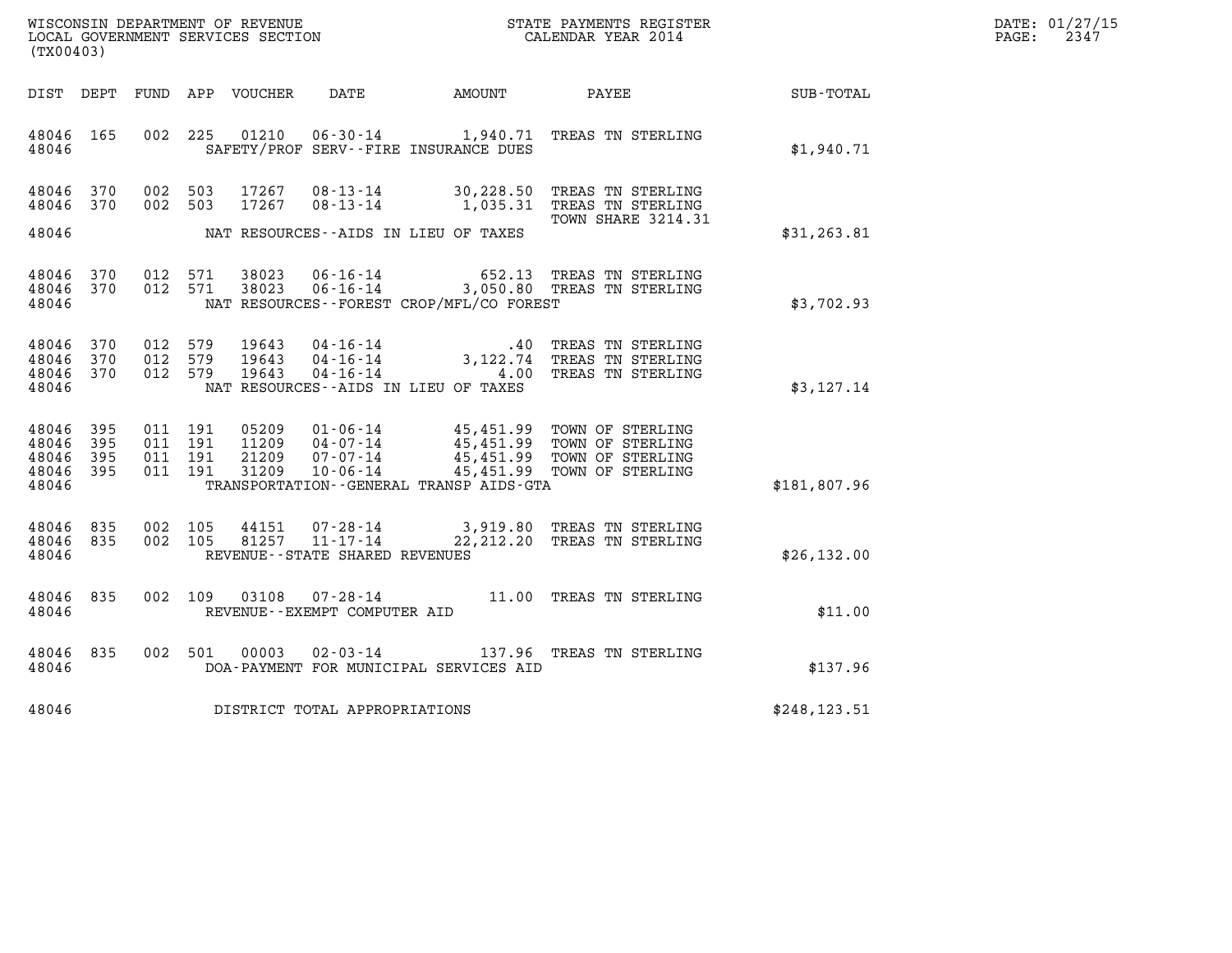| (TX00403)                                       |                          |                               |         |                                   |                                          |                                                                                                                                                                                                          |               | DATE: 01/27/15<br>2348<br>$\mathtt{PAGE:}$ |
|-------------------------------------------------|--------------------------|-------------------------------|---------|-----------------------------------|------------------------------------------|----------------------------------------------------------------------------------------------------------------------------------------------------------------------------------------------------------|---------------|--------------------------------------------|
|                                                 |                          |                               |         |                                   |                                          | DIST DEPT FUND APP VOUCHER DATE AMOUNT PAYEE TO SUB-TOTAL                                                                                                                                                |               |                                            |
| 48048 165<br>48048                              |                          |                               |         |                                   | SAFETY/PROF SERV--FIRE INSURANCE DUES    | 002 225 01211 06-30-14 1,976.65 TREAS TN WEST SWEDEN                                                                                                                                                     | \$1,976.65    |                                            |
| 48048                                           |                          |                               |         |                                   | NAT RESOURCES-SEVERANCE/YIELD/WITHDRAWAL | 48048 370 000 001 01DNR 06-19-14 591.08 TREAS TOWN WEST SWEDEN                                                                                                                                           | \$591.08      |                                            |
| 48048 370<br>48048                              |                          |                               |         |                                   | NAT RESOURCES--FOREST CROP/MFL/CO FOREST | 012 571 38024 06-16-14 258.25 TREAS TN WEST SWEDEN                                                                                                                                                       | \$258.25      |                                            |
| 48048 370 012 579<br>48048 370 012 579<br>48048 |                          |                               |         |                                   | NAT RESOURCES--AIDS IN LIEU OF TAXES     | 19644  04-16-14   4.71   TREAS TN WEST SWEDEN<br>19644  04-16-14   22.53   TREAS TN WEST SWEDEN                                                                                                          | \$27.24       |                                            |
| 48048<br>48048<br>48048<br>48048<br>48048       | 395<br>395<br>395<br>395 | 011 191<br>011 191<br>011 191 | 011 191 |                                   | TRANSPORTATION--GENERAL TRANSP AIDS-GTA  | 05210  01-06-14  27,806.79  TOWN OF WEST SWEDEN<br>11210  04-07-14  27,806.79  TOWN OF WEST SWEDEN<br>21210  07-07-14  27,806.79  TOWN OF WEST SWEDEN<br>31210  10-06-14  27,806.81  TOWN OF WEST SWEDEN | \$111, 227.18 |                                            |
| 48048 835<br>48048 835<br>48048                 |                          | 002 105<br>002 105            |         | REVENUE - - STATE SHARED REVENUES |                                          |                                                                                                                                                                                                          | \$41,438.94   |                                            |
| 48048 835<br>48048                              |                          |                               |         | REVENUE--EXEMPT COMPUTER AID      |                                          | 002 109 03109 07-28-14 5.00 TREAS TN WEST SWEDEN                                                                                                                                                         | \$5.00        |                                            |
| 48048                                           |                          |                               |         | DISTRICT TOTAL APPROPRIATIONS     |                                          |                                                                                                                                                                                                          | \$155,524.34  |                                            |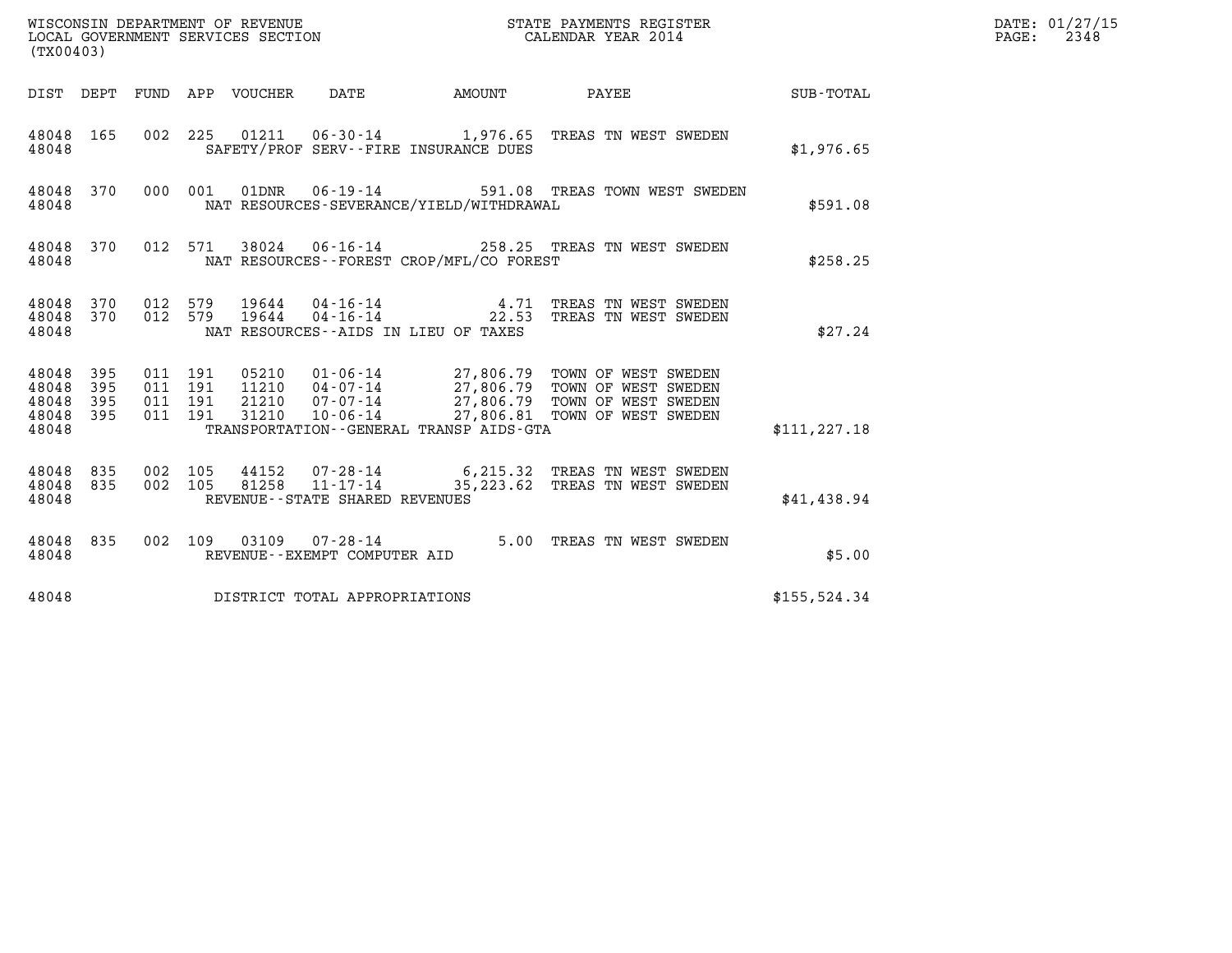| (TX00403)                                 |                          |                               |                    |                                  | WISCONSIN DEPARTMENT OF REVENUE<br>LOCAL GOVERNMENT SERVICES SECTION |                                         | STATE PAYMENTS REGISTER<br>CALENDAR YEAR 2014                                                                                                                           |               | DATE: 01/27/15<br>$\mathtt{PAGE:}$<br>2349 |
|-------------------------------------------|--------------------------|-------------------------------|--------------------|----------------------------------|----------------------------------------------------------------------|-----------------------------------------|-------------------------------------------------------------------------------------------------------------------------------------------------------------------------|---------------|--------------------------------------------|
|                                           |                          |                               |                    | DIST DEPT FUND APP VOUCHER       | DATE                                                                 | AMOUNT                                  | PAYEE                                                                                                                                                                   | SUB-TOTAL     |                                            |
| 48106 165<br>48106                        |                          |                               |                    |                                  |                                                                      | SAFETY/PROF SERV--FIRE INSURANCE DUES   | 002 225 01212 06-30-14 3,935.33 TREAS VIL BALSAM LAKE                                                                                                                   | \$3,935.33    |                                            |
| 48106                                     | 48106 370                |                               |                    |                                  | NAT RESOURCES - - BOAT PATROL                                        |                                         | 012 381 00527 03-28-14 1,090.44 TREAS VIL BALSAM LAKE                                                                                                                   | \$1,090.44    |                                            |
| 48106 370<br>48106                        |                          |                               |                    |                                  |                                                                      | NAT RESOURCES--BOATING ENFORCEMENT AIDS | 012 550 00527 03-28-14 3,778.36 TREAS VIL BALSAM LAKE                                                                                                                   | \$3,778.36    |                                            |
| 48106 370<br>48106                        |                          |                               |                    | 012 579 19645                    | NAT RESOURCES -- AIDS IN LIEU OF TAXES                               |                                         | 04-16-14 138.12 TREAS VIL BALSAM LAKE                                                                                                                                   | \$138.12      |                                            |
| 48106<br>48106<br>48106<br>48106<br>48106 | 395<br>395<br>395<br>395 | 011 191<br>011 191            | 011 191<br>011 191 | 05211<br>11211<br>21211<br>31211 | 10-06-14                                                             | TRANSPORTATION--GENERAL TRANSP AIDS-GTA | 01-06-14 12,983.73 VILLAGE OF BALSAM LAKE<br>04-07-14 12,983.73 VILLAGE OF BALSAM LAKE<br>07-07-14 12,983.73 VILLAGE OF BALSAM LAKE<br>12,983.75 VILLAGE OF BALSAM LAKE | \$51,934.94   |                                            |
| 48106 455<br>48106                        |                          |                               |                    | 002 231 01093                    | $02 - 11 - 14$<br>JUSTICE -- LAW ENFORCEMENT TRAINING                |                                         | 320.00 TREAS VIL BALSAM LAKE                                                                                                                                            | \$320.00      |                                            |
| 48106<br>48106<br>48106<br>48106          | 505<br>505<br>505        | 002 743<br>002 743<br>002 743 |                    | 07219<br>08263<br>09909          | DOA--HOUSING ASSISTANCE GRANTS                                       |                                         |                                                                                                                                                                         | \$64,764.00   |                                            |
| 48106 835<br>48106 835<br>48106           |                          | 002 105<br>002 105            |                    | 44153<br>81259                   | 11-17-14<br>REVENUE--STATE SHARED REVENUES                           |                                         | 07-28-14 3,525.73 TREAS VIL BALSAM LAKE<br>20,002.17 TREAS VIL BALSAM LAKE                                                                                              | \$23,527.90   |                                            |
| 48106 835<br>48106 835<br>48106           |                          |                               | 002 109<br>002 109 | 03110                            | 07-28-14<br>05251 07-28-14<br>REVENUE - - EXEMPT COMPUTER AID        |                                         | 330.00 TREAS VIL BALSAM LAKE<br>1,827.00 TREAS VIL BALSAM LAKE                                                                                                          | \$2,157.00    |                                            |
| 48106<br>48106                            | 835                      |                               | 021 363            | 36270                            | 03-24-14<br>REVENUE--LOTTERY CREDIT -                                |                                         | 8,697.48 TREAS VIL BALSAM LAKE                                                                                                                                          | \$8,697.48    |                                            |
| 48106                                     |                          |                               |                    |                                  | DISTRICT TOTAL APPROPRIATIONS                                        |                                         |                                                                                                                                                                         | \$160, 343.57 |                                            |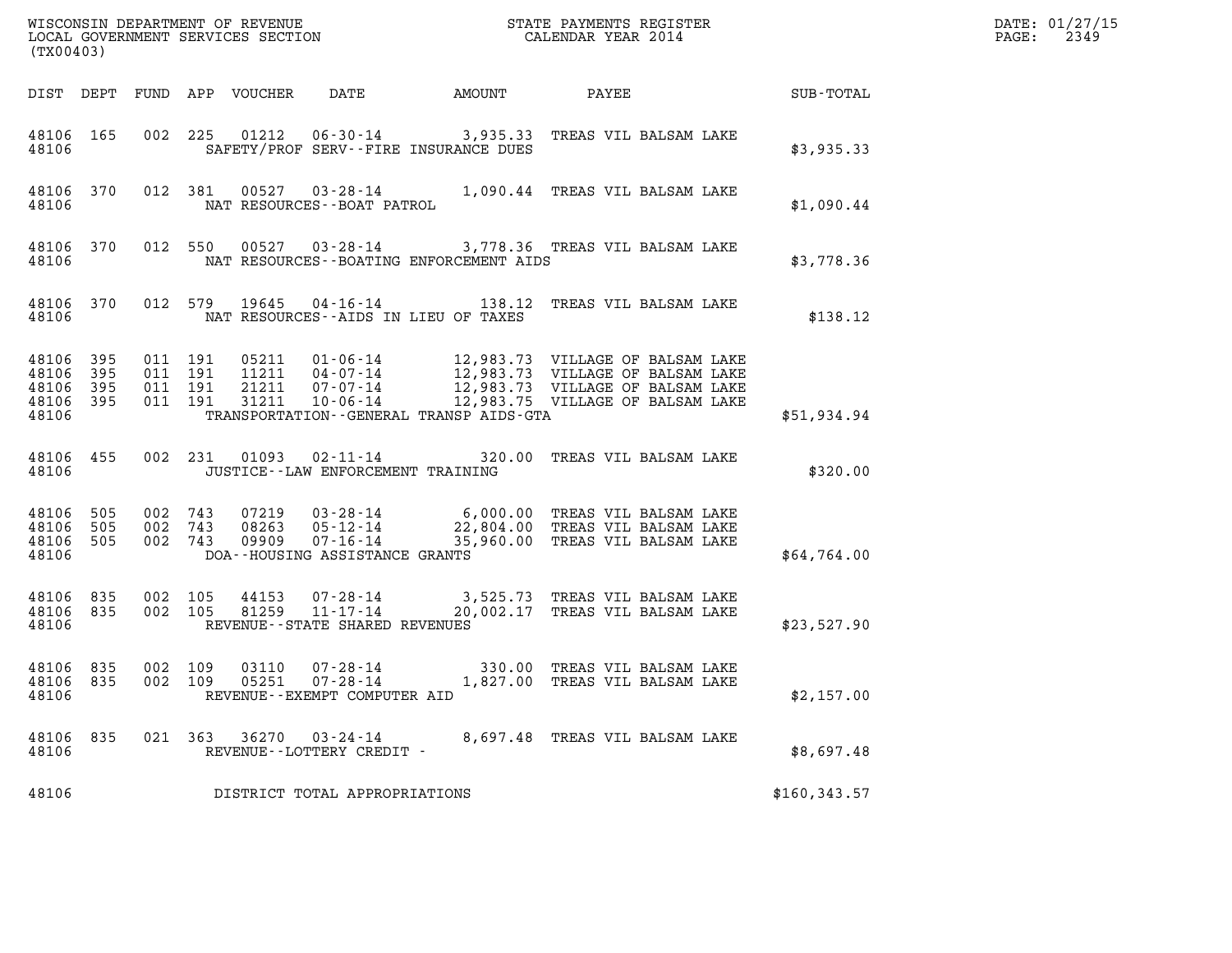| (TX00403)                                                 |                    |                                 |                                     |                                         |                                                                                                                                                                                          |              | DATE: 01/27/15<br>2350<br>$\mathtt{PAGE:}$ |
|-----------------------------------------------------------|--------------------|---------------------------------|-------------------------------------|-----------------------------------------|------------------------------------------------------------------------------------------------------------------------------------------------------------------------------------------|--------------|--------------------------------------------|
|                                                           |                    | DIST DEPT FUND APP VOUCHER DATE |                                     |                                         |                                                                                                                                                                                          |              |                                            |
| 48111 165<br>48111                                        |                    |                                 |                                     | SAFETY/PROF SERV--FIRE INSURANCE DUES   | 002 225 01213 06-30-14 1,365.69 TREAS VIL CENTURIA                                                                                                                                       | \$1,365.69   |                                            |
| 48111                                                     |                    |                                 |                                     | NAT RESOURCES--AIDS IN LIEU OF TAXES    | 48111 370 012 579 19646 04-16-14 10.48 TREAS VIL CENTURIA                                                                                                                                | \$10.48      |                                            |
| 48111 395<br>48111 395<br>48111 395<br>48111 395<br>48111 | 011 191<br>011 191 | 011 191<br>011 191              |                                     | TRANSPORTATION--GENERAL TRANSP AIDS-GTA | 05212 01-06-14 8,721.00 VILLAGE OF CENTURIA<br>11212 04-07-14 8,721.00 VILLAGE OF CENTURIA<br>21212 07-07-14 8,721.00 VILLAGE OF CENTURIA<br>31212 10-06-14 8,721.00 VILLAGE OF CENTURIA | \$34,884.00  |                                            |
| 48111 455<br>48111                                        |                    |                                 | JUSTICE -- LAW ENFORCEMENT TRAINING |                                         | 002 231 01288 02-18-14 160.00 TREAS VIL CENTURIA                                                                                                                                         | \$160.00     |                                            |
| 48111 505<br>48111                                        |                    |                                 | DOA--HOUSING ASSISTANCE GRANTS      |                                         | 002 743 07637 04-15-14 3,000.00 TREAS VIL CENTURIA                                                                                                                                       | \$3,000.00   |                                            |
| 48111 835 002 105<br>48111 835<br>48111                   | 002 105            |                                 | REVENUE--STATE SHARED REVENUES      |                                         | 44154  07-28-14  46,619.42 TREAS VIL CENTURIA<br>81260  11-17-14  243,233.24 TREAS VIL CENTURTA                                                                                          | \$289,852.66 |                                            |
| 48111 835<br>48111 835<br>48111                           | 002 109            | 002 109                         | REVENUE--EXEMPT COMPUTER AID        |                                         |                                                                                                                                                                                          | \$2,556.00   |                                            |
| 48111 835<br>48111                                        |                    |                                 | REVENUE--LOTTERY CREDIT -           |                                         | 021 363 36271 03-24-14 2,593.03 TREAS VIL CENTURIA                                                                                                                                       | \$2,593.03   |                                            |
| 48111                                                     |                    |                                 | DISTRICT TOTAL APPROPRIATIONS       |                                         |                                                                                                                                                                                          | \$334,421.86 |                                            |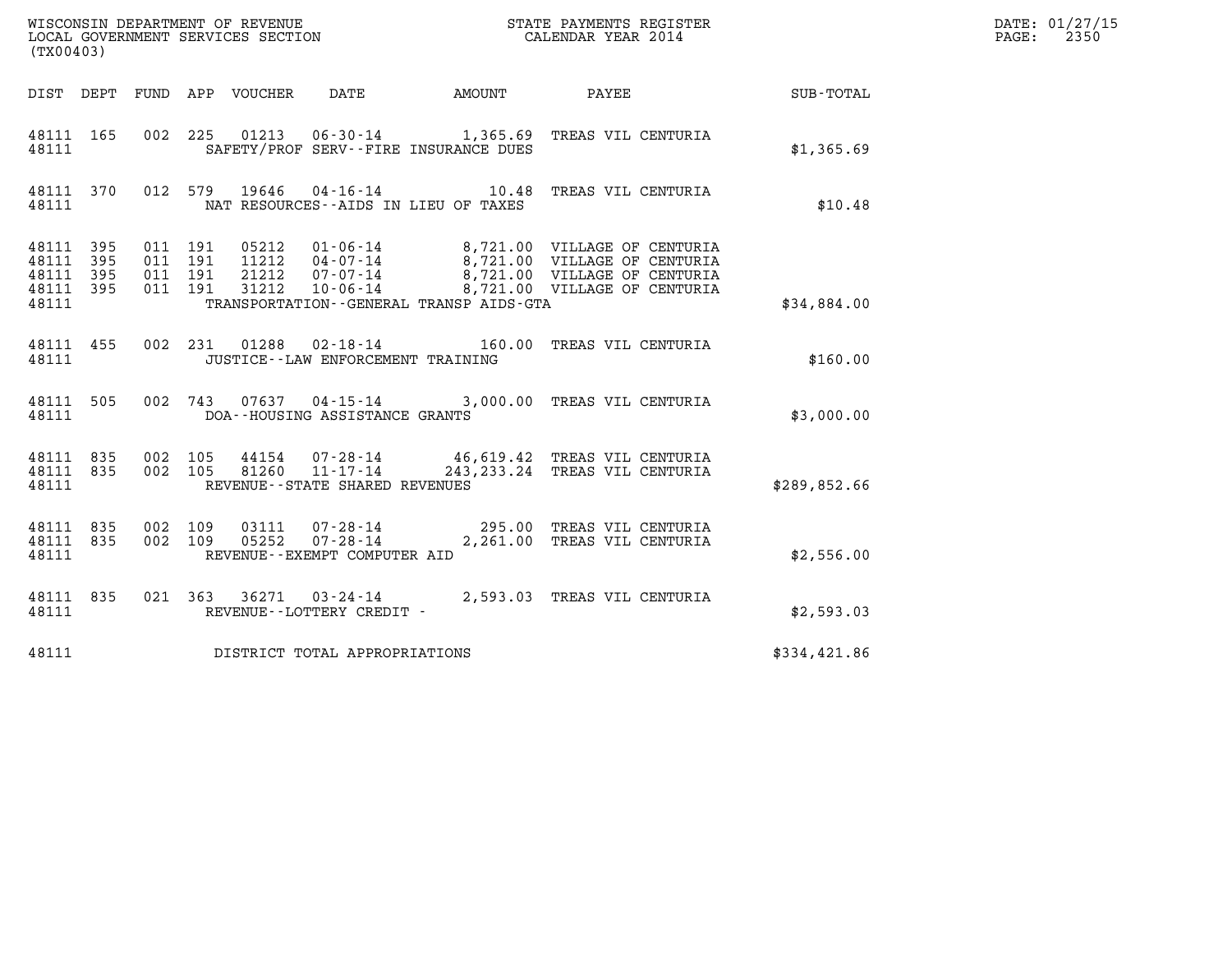| WISCONSIN DEPARTMENT OF REVENUE<br>LOCAL GOVERNMENT SERVICES SECTION | STATE PAYMENTS REGISTER<br>CALENDAR YEAR 2014 | DATE: 01/27/15<br>2351<br>PAGE: |
|----------------------------------------------------------------------|-----------------------------------------------|---------------------------------|

| (TX00403)                                 |                          |                          |                            |                                  |                                                                  |                                                                |                                                                                                                                   |                  |
|-------------------------------------------|--------------------------|--------------------------|----------------------------|----------------------------------|------------------------------------------------------------------|----------------------------------------------------------------|-----------------------------------------------------------------------------------------------------------------------------------|------------------|
| DIST DEPT                                 |                          | FUND                     | APP                        | VOUCHER                          | DATE                                                             | AMOUNT                                                         | <b>PAYEE</b> FOUND THE PAYEE                                                                                                      | <b>SUB-TOTAL</b> |
| 48112<br>48112                            | 165                      | 002                      | 225                        |                                  |                                                                  | 01214 06-30-14 934.42<br>SAFETY/PROF SERV--FIRE INSURANCE DUES | TREAS VIL CLAYTON                                                                                                                 | \$934.42         |
| 48112<br>48112<br>48112<br>48112<br>48112 | 395<br>395<br>395<br>395 | 011<br>011<br>011<br>011 | - 191<br>191<br>191<br>191 | 05213<br>11213<br>21213<br>31213 | $04 - 07 - 14$<br>07-07-14<br>$10 - 06 - 14$                     | TRANSPORTATION--GENERAL TRANSP AIDS-GTA                        | 01-06-14 6,168.45 VILLAGE OF CLAYTON<br>6,168.45 VILLAGE OF CLAYTON<br>6,168.45 VILLAGE OF CLAYTON<br>6,168.45 VILLAGE OF CLAYTON | \$24,673.80      |
| 48112<br>48112                            | 395                      | 011                      | 278                        | 34062                            |                                                                  | TRANSPORTATION - - LRIP/TRIP/MSIP GRANTS                       | 12-12-14 10,240.45 TREAS VIL CLAYTON                                                                                              | \$10, 240.45     |
| 48112<br>48112                            | 455                      | 002                      | 231                        |                                  | $01297$ $02 - 18 - 14$<br>JUSTICE - - LAW ENFORCEMENT TRAINING   | 160.00                                                         | TREAS VIL CLAYTON-POLICE                                                                                                          | \$160.00         |
| 48112<br>48112<br>48112                   | 835<br>835               | 002<br>002               | 105<br>105                 |                                  | REVENUE - - STATE SHARED REVENUES                                |                                                                | 44155 07-28-14 19,099.35 TREAS VIL CLAYTON<br>81261  11-17-14  108, 229.68 TREAS VIL CLAYTON                                      | \$127,329.03     |
| 48112<br>48112<br>48112                   | 835<br>835               | 002<br>002               | 109<br>109                 | 03112<br>05253                   | $07 - 28 - 14$<br>$07 - 28 - 14$<br>REVENUE--EXEMPT COMPUTER AID | 165.00                                                         | 526.00 TREAS VIL CLAYTON<br>TREAS VIL CLAYTON                                                                                     | \$691.00         |
| 48112<br>48112                            | 835                      | 021                      | 363                        | 36272                            | 03-24-14<br>REVENUE - - LOTTERY CREDIT -                         | 1,160.06                                                       | TREAS VIL CLAYTON                                                                                                                 | \$1,160.06       |
| 48112                                     |                          |                          |                            |                                  | DISTRICT TOTAL APPROPRIATIONS                                    |                                                                |                                                                                                                                   | \$165, 188.76    |
|                                           |                          |                          |                            |                                  |                                                                  |                                                                |                                                                                                                                   |                  |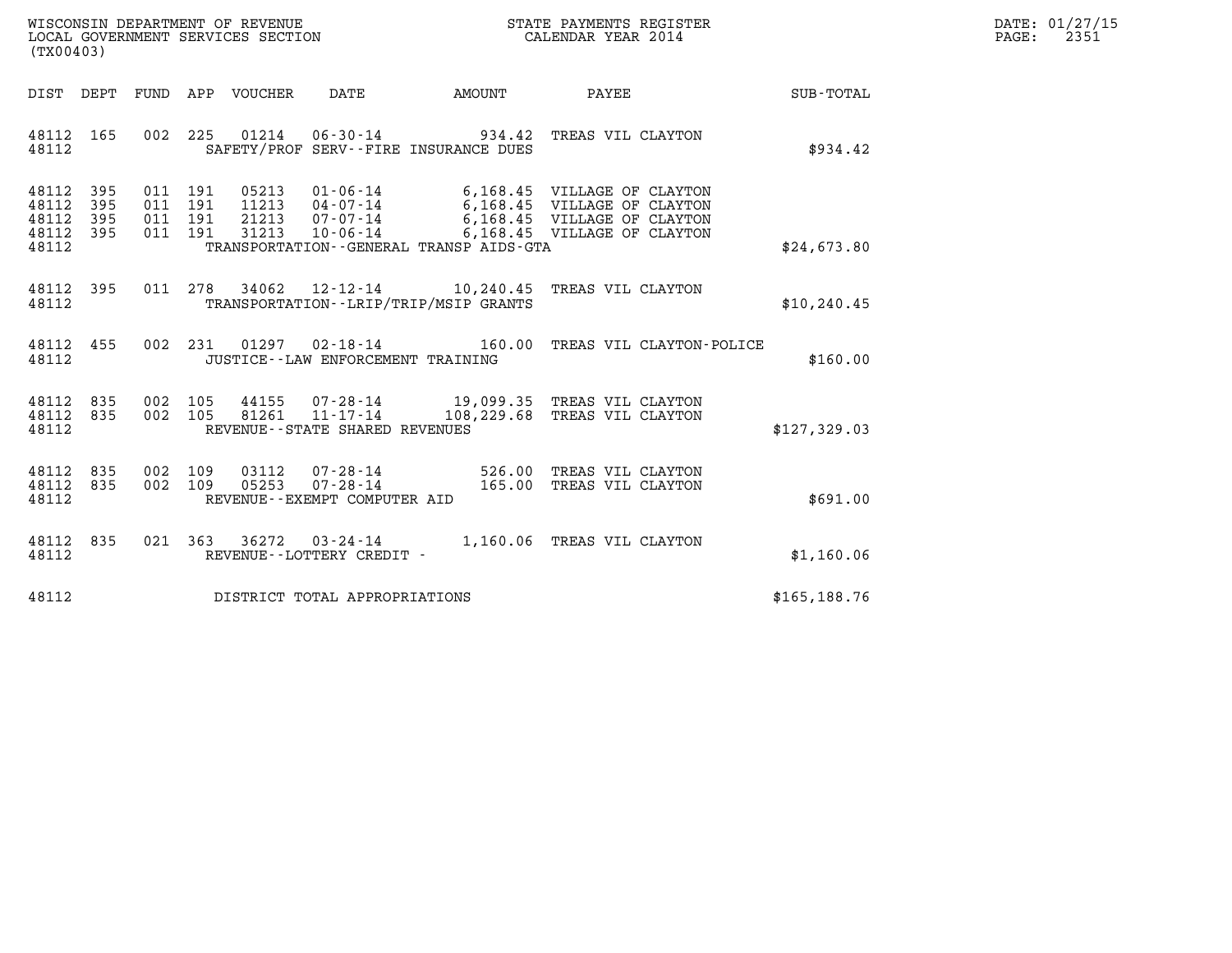| WISCONSIN DEPARTMENT OF REVENUE   | STATE PAYMENTS REGISTER | DATE: 01/27/15 |
|-----------------------------------|-------------------------|----------------|
| LOCAL GOVERNMENT SERVICES SECTION | CALENDAR YEAR 2014      | 2352<br>PAGE:  |

| (TX00403)                                 |                          |                              |                   |                |                                                                  |                                         |                                                                                                                                                   |              |
|-------------------------------------------|--------------------------|------------------------------|-------------------|----------------|------------------------------------------------------------------|-----------------------------------------|---------------------------------------------------------------------------------------------------------------------------------------------------|--------------|
| DIST                                      | DEPT                     | FUND                         |                   | APP VOUCHER    | DATE                                                             | AMOUNT                                  | PAYEE                                                                                                                                             | SUB-TOTAL    |
| 48113<br>48113                            | 165                      | 002                          | 225               | 01215          | SAFETY/PROF SERV--FIRE INSURANCE DUES                            |                                         | 06-30-14 2,228.23 TREAS VIL CLEAR LAKE                                                                                                            | \$2, 228.23  |
| 48113<br>48113<br>48113<br>48113<br>48113 | 395<br>395<br>395<br>395 | 011<br>011<br>011 191<br>011 | 191<br>191<br>191 | 31214          | 05214 01-06-14<br>11214   04-07-14<br>21214 07-07-14             | TRANSPORTATION--GENERAL TRANSP AIDS-GTA | 13,020.97 VILLAGE OF CLEAR LAKE<br>13,020.97 VILLAGE OF CLEAR LAKE<br>13,020.97 VILLAGE OF CLEAR LAKE<br>10-06-14 13,021.00 VILLAGE OF CLEAR LAKE | \$52,083.91  |
| 48113<br>48113                            | 435                      | 005                          | 163               |                |                                                                  | HS--PREPAID MEDICAL TRANSPORT REIMBURSE | 01LGS  11-17-14  2,400.00 CLEAR LAKE AREA AMBULANCE                                                                                               | \$2,400.00   |
| 48113<br>48113                            | 455                      | 002                          | 231               | 01298          | JUSTICE - - LAW ENFORCEMENT TRAINING                             | $02 - 18 - 14$ 800.00                   | TREAS VIL CLEAR LAKE                                                                                                                              | \$800.00     |
| 48113<br>48113<br>48113                   | 835<br>835               | 002<br>002                   | 105<br>105        | 81262          | REVENUE - - STATE SHARED REVENUES                                |                                         | 44156 07-28-14 56,276.28 TREAS VIL CLEAR LAKE<br>11-17-14 278,635.55 TREAS VIL CLEAR LAKE                                                         | \$334,911.83 |
| 48113<br>48113<br>48113                   | 835<br>835               | 002<br>002                   | 109<br>109        | 03113<br>05254 | $07 - 28 - 14$<br>$07 - 28 - 14$<br>REVENUE--EXEMPT COMPUTER AID |                                         | 2,216.00 TREAS VIL CLEAR LAKE<br>1,116.00 TREAS VIL CLEAR LAKE                                                                                    | \$3,332.00   |
| 48113<br>48113                            | 835                      | 021                          | 363               | 36273          | 03-24-14<br>REVENUE - - LOTTERY CREDIT -                         |                                         | 3,504.06 TREAS VIL CLEAR LAKE                                                                                                                     | \$3,504.06   |
| 48113                                     |                          |                              |                   |                | DISTRICT TOTAL APPROPRIATIONS                                    |                                         |                                                                                                                                                   | \$399,260.03 |

(TX00403)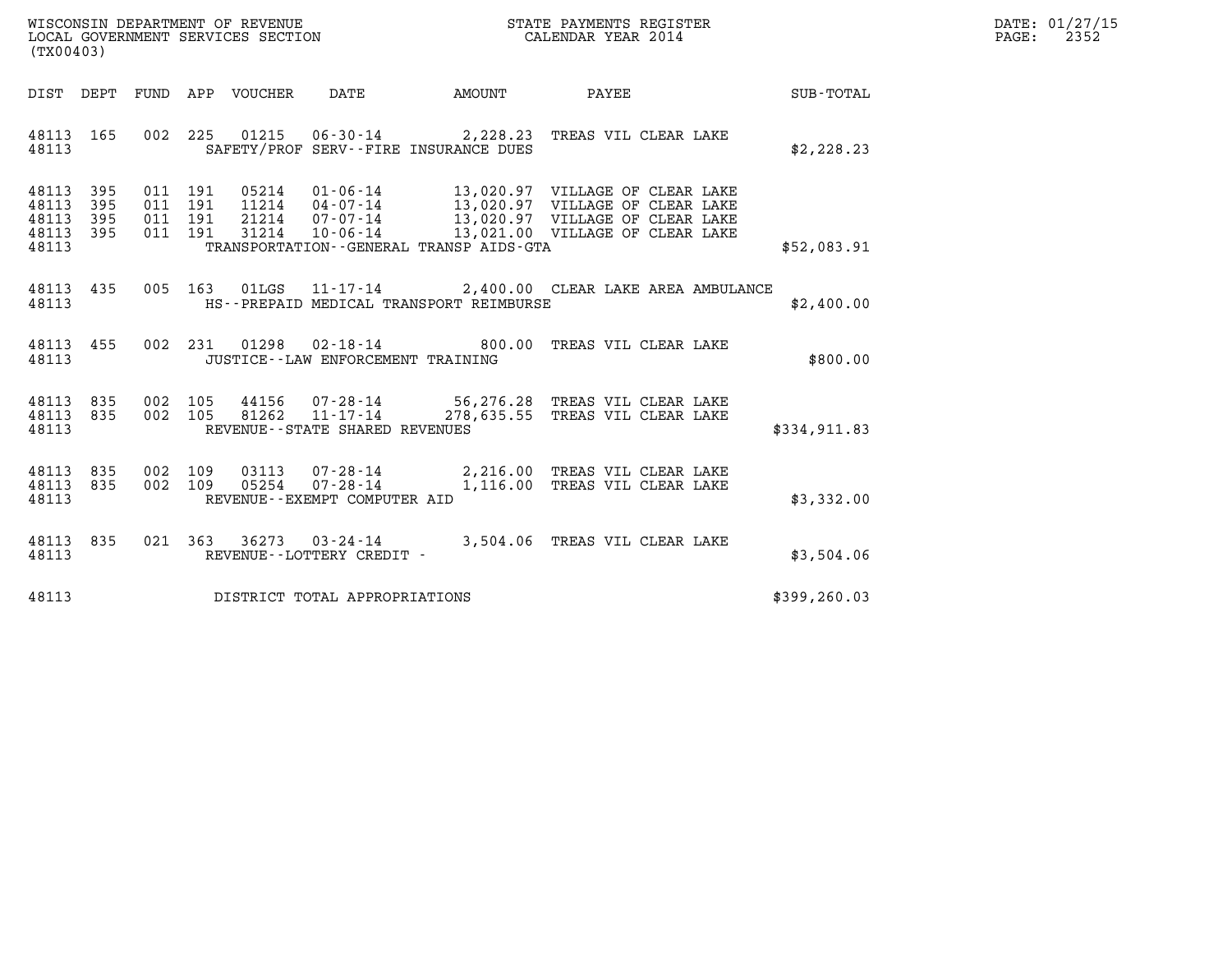| WISCONSIN DEPARTMENT OF REVENUE   | STATE PAYMENTS REGISTER | DATE: 01/27/15 |
|-----------------------------------|-------------------------|----------------|
| LOCAL GOVERNMENT SERVICES SECTION | CALENDAR YEAR 2014      | 2353<br>PAGE:  |

| (TX00403)                                                               | LOCAL GOVERNMENT SERVICES SECTION                                                                                                                                                                |                           | CALENDAR YEAR 2014                         |               |
|-------------------------------------------------------------------------|--------------------------------------------------------------------------------------------------------------------------------------------------------------------------------------------------|---------------------------|--------------------------------------------|---------------|
| FUND<br>DIST DEPT                                                       | DATE<br>APP<br>VOUCHER                                                                                                                                                                           | <b>EXAMPLE THE AMOUNT</b> | PAYEE                                      | SUB-TOTAL     |
| 48116 165<br>48116                                                      | 002 225 01216 06-30-14 1,922.74 TREAS VIL DRESSER<br>SAFETY/PROF SERV--FIRE INSURANCE DUES                                                                                                       |                           |                                            | \$1,922.74    |
| 48116<br>- 395<br>395<br>48116<br>48116<br>395<br>48116<br>395<br>48116 | 011 191<br>11215  04-07-14  14,250.02  VILLAGE OF DRESSER<br>011 191<br>21215  07-07-14  14,250.02  VILLAGE OF DRESSER<br>011 191<br>31215<br>011 191<br>TRANSPORTATION--GENERAL TRANSP AIDS-GTA |                           | 10-06-14   14,250.04    VILLAGE OF DRESSER | \$57,000.10   |
| 455<br>48116<br>48116                                                   | 002  231  01346  02-18-14  160.00 TREAS VIL DRESSER<br>JUSTICE - - LAW ENFORCEMENT TRAINING                                                                                                      |                           |                                            | \$160.00      |
| 835<br>48116<br>835<br>48116<br>48116                                   | 002 105<br>44157 07-28-14 29,275.22 TREAS VIL DRESSER<br>002 105<br>81263<br>REVENUE--STATE SHARED REVENUES                                                                                      |                           | 11-17-14 91,512.76 TREAS VIL DRESSER       | \$120,787.98  |
| 835<br>002<br>48116<br>48116                                            | 109<br>03114 07-28-14<br>REVENUE - - EXEMPT COMPUTER AID                                                                                                                                         |                           | 5,943.00 TREAS VIL DRESSER                 | \$5,943.00    |
| 021<br>48116<br>835<br>48116                                            | 363<br>$36274$ 03-24-14<br>REVENUE - - LOTTERY CREDIT -                                                                                                                                          |                           | 909.73 TREAS VIL DRESSER                   | \$909.73      |
| 48116                                                                   | DISTRICT TOTAL APPROPRIATIONS                                                                                                                                                                    |                           |                                            | \$186, 723.55 |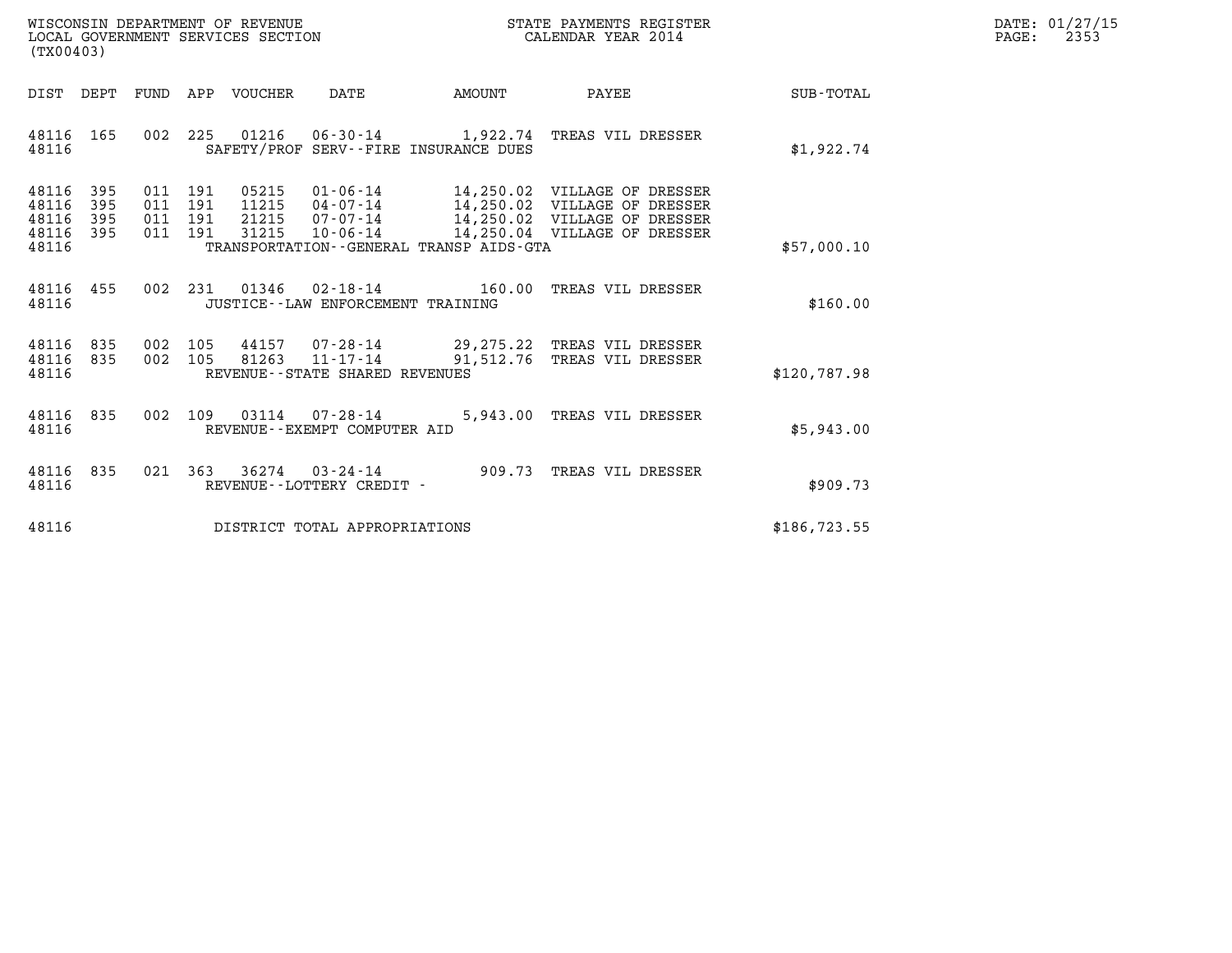| (TX00403)                                     |                   |                                          |     |                            |                                                                    |                                         |                                                                |              | DATE: 01/27/15<br>2354<br>$\mathtt{PAGE:}$ |
|-----------------------------------------------|-------------------|------------------------------------------|-----|----------------------------|--------------------------------------------------------------------|-----------------------------------------|----------------------------------------------------------------|--------------|--------------------------------------------|
|                                               |                   |                                          |     | DIST DEPT FUND APP VOUCHER | DATE                                                               | AMOUNT                                  | PAYEE                                                          | SUB-TOTAL    |                                            |
| 48126 165<br>48126                            |                   |                                          |     |                            |                                                                    | SAFETY/PROF SERV--FIRE INSURANCE DUES   | 002 225 01217 06-30-14 2,551.68 TREAS VIL FREDERIC             | \$2,551.68   |                                            |
| 48126 370<br>48126                            |                   |                                          |     |                            |                                                                    | NAT RESOURCES--AIDS IN LIEU OF TAXES    | 012 579 19647 04-16-14 14.39 TREAS VIL FREDERIC                | \$14.39      |                                            |
| 48126<br>48126<br>48126<br>48126 395<br>48126 | 395<br>395<br>395 | 011 191<br>011 191<br>011 191<br>011 191 |     | 21216<br>31216             | 07-07-14<br>10-06-14                                               | TRANSPORTATION--GENERAL TRANSP AIDS-GTA | 15,170.72 VILLAGE OF FREDERIC<br>15,170.73 VILLAGE OF FREDERIC | \$60,682.89  |                                            |
| 48126 455<br>48126                            |                   |                                          |     |                            | 002 231 01395 02-19-14<br>JUSTICE - - LAW ENFORCEMENT TRAINING     |                                         | 320.00 TREAS VIL FREDERIC                                      | \$320.00     |                                            |
| 48126 505<br>48126                            |                   |                                          |     | 002 743 01098              | $09 - 03 - 14$<br>DOA--HOUSING ASSISTANCE GRANTS                   |                                         | 117,569.00 TREAS VIL FREDERIC                                  | \$117,569.00 |                                            |
| 48126 835<br>48126 835<br>48126               |                   | 002 105<br>002 105                       |     | 44158<br>81264             | $07 - 28 - 14$<br>$11 - 17 - 14$<br>REVENUE--STATE SHARED REVENUES |                                         | 60,686.63 TREAS VIL FREDERIC<br>301,804.67 TREAS VIL FREDERIC  | \$362,491.30 |                                            |
| 48126 835<br>48126 835<br>48126               |                   | 002<br>002 109                           | 109 | 03115<br>05255             | $07 - 28 - 14$<br>07-28-14<br>REVENUE--EXEMPT COMPUTER AID         |                                         | 523.00 TREAS VIL FREDERIC<br>296.00 TREAS VIL FREDERIC         | \$819.00     |                                            |
| 48126 835<br>48126                            |                   |                                          |     |                            | REVENUE--LOTTERY CREDIT -                                          |                                         | 021  363  36275  03-24-14  2,502.52  TREAS VIL FREDERIC        | \$2,502.52   |                                            |
| 48126                                         |                   |                                          |     |                            | DISTRICT TOTAL APPROPRIATIONS                                      |                                         |                                                                | \$546,950.78 |                                            |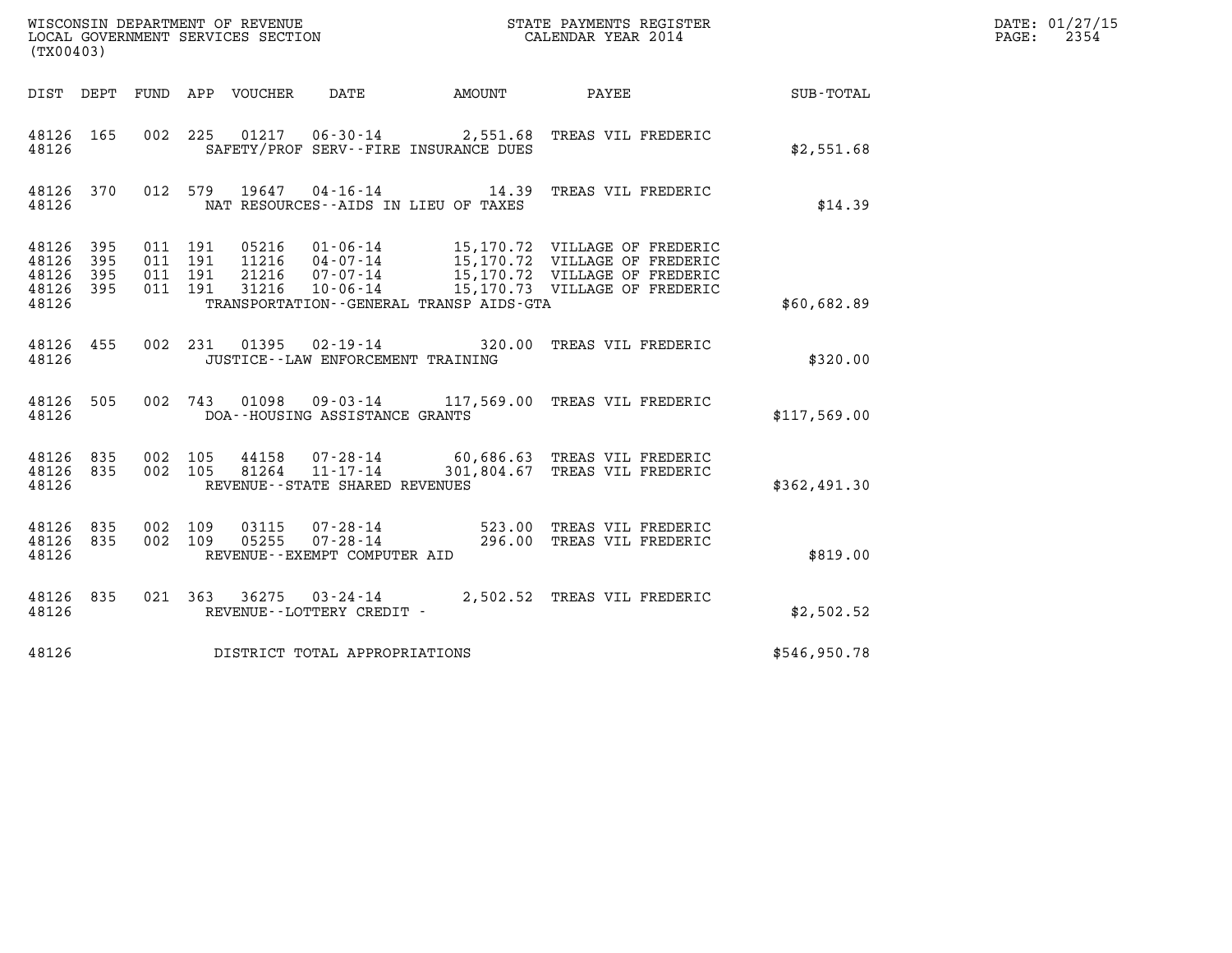| (TX00403)                                                 |                                |         |                                          |               |                                                  |                                             | $\tt WISCONSIM DEPARTMENT OF REVENUE$ $\tt WISCONSIMENT$ SERVICES SECTION $\tt WISCONERNMENT$ SERVICES SECTION $\tt CALENDAR$ YEAR 2014                                                  |                                                    | DATE: 01/27/15<br>$\mathtt{PAGE:}$<br>2355 |
|-----------------------------------------------------------|--------------------------------|---------|------------------------------------------|---------------|--------------------------------------------------|---------------------------------------------|------------------------------------------------------------------------------------------------------------------------------------------------------------------------------------------|----------------------------------------------------|--------------------------------------------|
|                                                           |                                |         |                                          |               |                                                  |                                             |                                                                                                                                                                                          | DIST DEPT FUND APP VOUCHER DATE AMOUNT PAYEE TOTAL |                                            |
| 48146 165<br>48146                                        |                                |         | 002 225                                  |               |                                                  | SAFETY/PROF SERV--FIRE INSURANCE DUES       | 01218  06-30-14  3,324.37  TREAS VIL LUCK                                                                                                                                                | \$3,324.37                                         |                                            |
| 48146                                                     | 48146 370                      |         |                                          | 012 579 19648 |                                                  | NAT RESOURCES--AIDS IN LIEU OF TAXES        | 04-16-14 7.92 TREAS VIL LUCK                                                                                                                                                             | \$7.92                                             |                                            |
| 48146                                                     | 48146 395                      |         |                                          |               |                                                  | TRANSPORTATION - - HIGHWAY SAFETY - FEDERAL | 011 185 09956 04-21-14 4,000.00 TREAS VIL LUCK                                                                                                                                           | \$4,000.00                                         |                                            |
| 48146 395<br>48146 395<br>48146 395<br>48146 395<br>48146 |                                |         | 011 191<br>011 191<br>011 191<br>011 191 |               |                                                  | TRANSPORTATION--GENERAL TRANSP AIDS-GTA     | 05217  01-06-14  16,168.82  VILLAGE OF LUCK<br>11217  04-07-14  16,168.82  VILLAGE OF LUCK<br>21217  07-07-14  16,168.82  VILLAGE OF LUCK<br>31217  10-06-14  16,168.82  VILLAGE OF LUCK | \$64,675.28                                        |                                            |
| 48146 435<br>48146                                        |                                |         |                                          |               |                                                  | HS--AMBULANCE FUNDING ASSISTANCE GRANTS     | 005 162 01HSD 09-08-14 4,891.39 TREAS VILL LUCK                                                                                                                                          | \$4,891.39                                         |                                            |
| 48146                                                     | 48146 435                      |         |                                          |               |                                                  | HS--PREPAID MEDICAL TRANSPORT REIMBURSE     | 005 163 01LGS 11-17-14 15,500.00 NORTHLAND MUNICIPAL AMBULANCE                                                                                                                           | \$15,500.00                                        |                                            |
| 48146 455<br>48146                                        |                                |         |                                          |               | JUSTICE - - LAW ENFORCEMENT TRAINING             |                                             | 002 231 01532 02-21-14 800.00 TREAS VIL LUCK                                                                                                                                             | \$800.00                                           |                                            |
| 48146                                                     | 48146 835 002 105<br>48146 835 |         | 002 105                                  |               | 44159 07-28-14<br>REVENUE--STATE SHARED REVENUES |                                             | 42,664.31 TREAS VIL LUCK<br>81265 11-17-14 142,807.28 TREAS VIL LUCK                                                                                                                     | \$185,471.59                                       |                                            |
| 48146 835<br>48146                                        | 48146 835                      | 002 109 | 002 109                                  |               | REVENUE--EXEMPT COMPUTER AID                     |                                             | 03116  07-28-14  618.00 TREAS VIL LUCK<br>05256  07-28-14  413.00 TREAS VIL LUCK                                                                                                         | \$1,031.00                                         |                                            |
| 48146                                                     | 48146 835                      |         |                                          |               | REVENUE--LOTTERY CREDIT -                        |                                             | 021 363 36276 03-24-14 2,200.20 TREAS VIL LUCK                                                                                                                                           | \$2,200.20                                         |                                            |
| 48146                                                     |                                |         |                                          |               | DISTRICT TOTAL APPROPRIATIONS                    |                                             |                                                                                                                                                                                          | \$281,901.75                                       |                                            |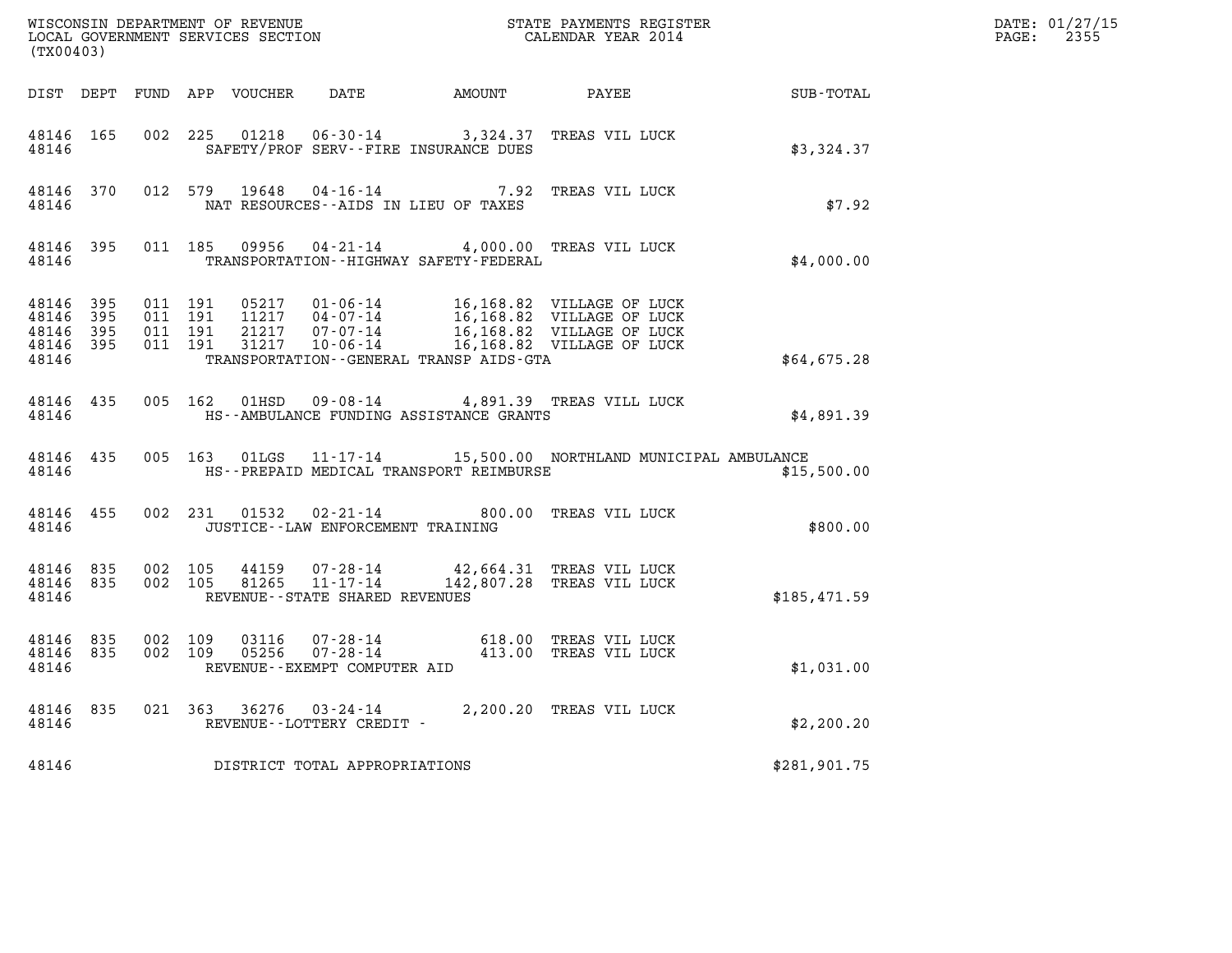| (TX00403)                                 |                          |                                          |         | WISCONSIN DEPARTMENT OF REVENUE<br>LOCAL GOVERNMENT SERVICES SECTION |                                                |                                         | STATE PAYMENTS REGISTER<br>CALENDAR YEAR 2014                                                                                                                        |              | DATE: 01/27/15<br>$\mathtt{PAGE:}$<br>2356 |
|-------------------------------------------|--------------------------|------------------------------------------|---------|----------------------------------------------------------------------|------------------------------------------------|-----------------------------------------|----------------------------------------------------------------------------------------------------------------------------------------------------------------------|--------------|--------------------------------------------|
|                                           |                          |                                          |         | DIST DEPT FUND APP VOUCHER                                           | DATE                                           | AMOUNT                                  | <b>PAYEE</b> FOUND THE PAYEE                                                                                                                                         | SUB-TOTAL    |                                            |
| 48151 165<br>48151                        |                          |                                          |         |                                                                      |                                                | SAFETY/PROF SERV--FIRE INSURANCE DUES   | 002 225 01219 06-30-14 1,761.02 TREAS VIL MILLTOWN                                                                                                                   | \$1,761.02   |                                            |
| 48151 370<br>48151                        |                          |                                          |         |                                                                      |                                                | NAT RESOURCES -- AIDS IN LIEU OF TAXES  | 012 579 19649 04-16-14 20.52 TREAS VIL MILLTOWN                                                                                                                      | \$20.52      |                                            |
| 48151<br>48151<br>48151<br>48151<br>48151 | 395<br>395<br>395<br>395 | 011 191<br>011 191<br>011 191<br>011 191 |         | 05218<br>21218<br>31218                                              | 07-07-14                                       | TRANSPORTATION--GENERAL TRANSP AIDS-GTA | 01-06-14 13,148.82 VILLAGE OF MILLTOWN<br>11218  04-07-14  13,148.82  VILLAGE OF MILLTOWN<br>13,148.82 VILLAGE OF MILLTOWN<br>10-06-14 13,148.82 VILLAGE OF MILLTOWN | \$52,595.28  |                                            |
| 48151 455<br>48151                        |                          |                                          | 002 231 |                                                                      | JUSTICE - - LAW ENFORCEMENT TRAINING           |                                         |                                                                                                                                                                      | \$800.00     |                                            |
| 48151 835<br>48151 835<br>48151           |                          | 002 105<br>002 105                       |         |                                                                      | REVENUE - - STATE SHARED REVENUES              |                                         | 44160  07-28-14  51,804.85  TREAS VIL MILLTOWN<br>81266  11-17-14  201,515.02  TREAS VIL MILLTOWN                                                                    | \$253,319.87 |                                            |
| 48151 835<br>48151<br>48151               | 835                      | 002 109<br>002 109                       |         | 03117<br>05257                                                       | $07 - 28 - 14$<br>REVENUE--EXEMPT COMPUTER AID |                                         | 07-28-14 520.00 TREAS VIL MILLTOWN<br>550.00 TREAS VIL MILLTOWN                                                                                                      | \$1,070.00   |                                            |
| 48151                                     |                          |                                          |         |                                                                      | DISTRICT TOTAL APPROPRIATIONS                  |                                         |                                                                                                                                                                      | \$309,566.69 |                                            |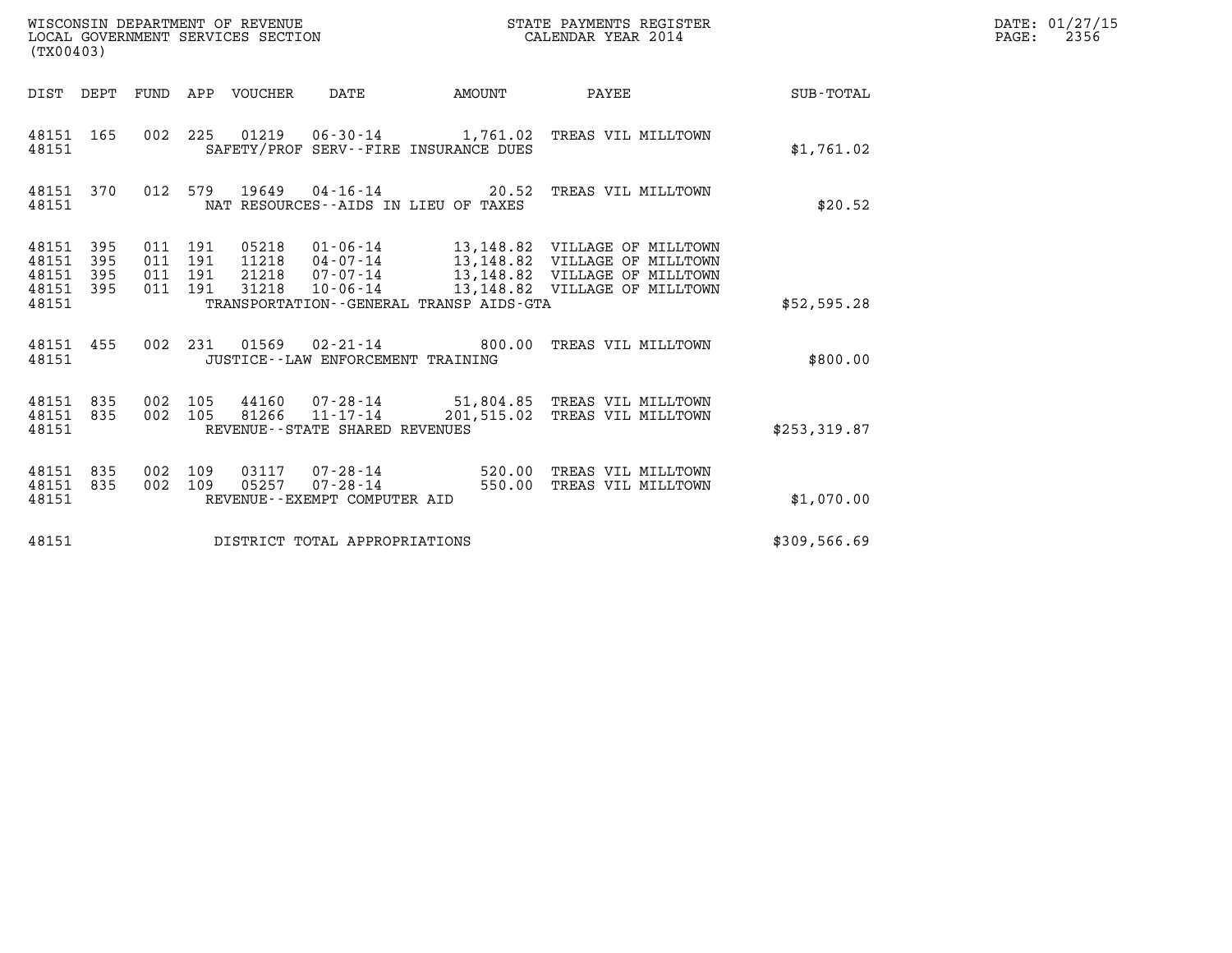| WISCONSIN DEPARTMENT OF REVENUE<br>LOCAL GOVERNMENT SERVICES SECTION<br>(TX00403) |            |                               |                                                     |            | STATE PAYMENTS REGISTER<br>CALENDAR YEAR 2014 |            | PAGE: | DATE: 01/27/15<br>2357 |
|-----------------------------------------------------------------------------------|------------|-------------------------------|-----------------------------------------------------|------------|-----------------------------------------------|------------|-------|------------------------|
| FUND<br>DIST<br>DEPT                                                              | APP        | <b>VOUCHER</b>                | DATE                                                | AMOUNT     | PAYEE                                         | SUB-TOTAL  |       |                        |
| 435<br>48163<br>48163                                                             | 005<br>163 | 01LGS                         | 11-17-14<br>HS--PREPAID MEDICAL TRANSPORT REIMBURSE | 7,100.00   | OSCEOLA AREA AMBULANCE                        | \$7,100.00 |       |                        |
| 48163                                                                             |            | DISTRICT TOTAL APPROPRIATIONS |                                                     | \$7,100.00 |                                               |            |       |                        |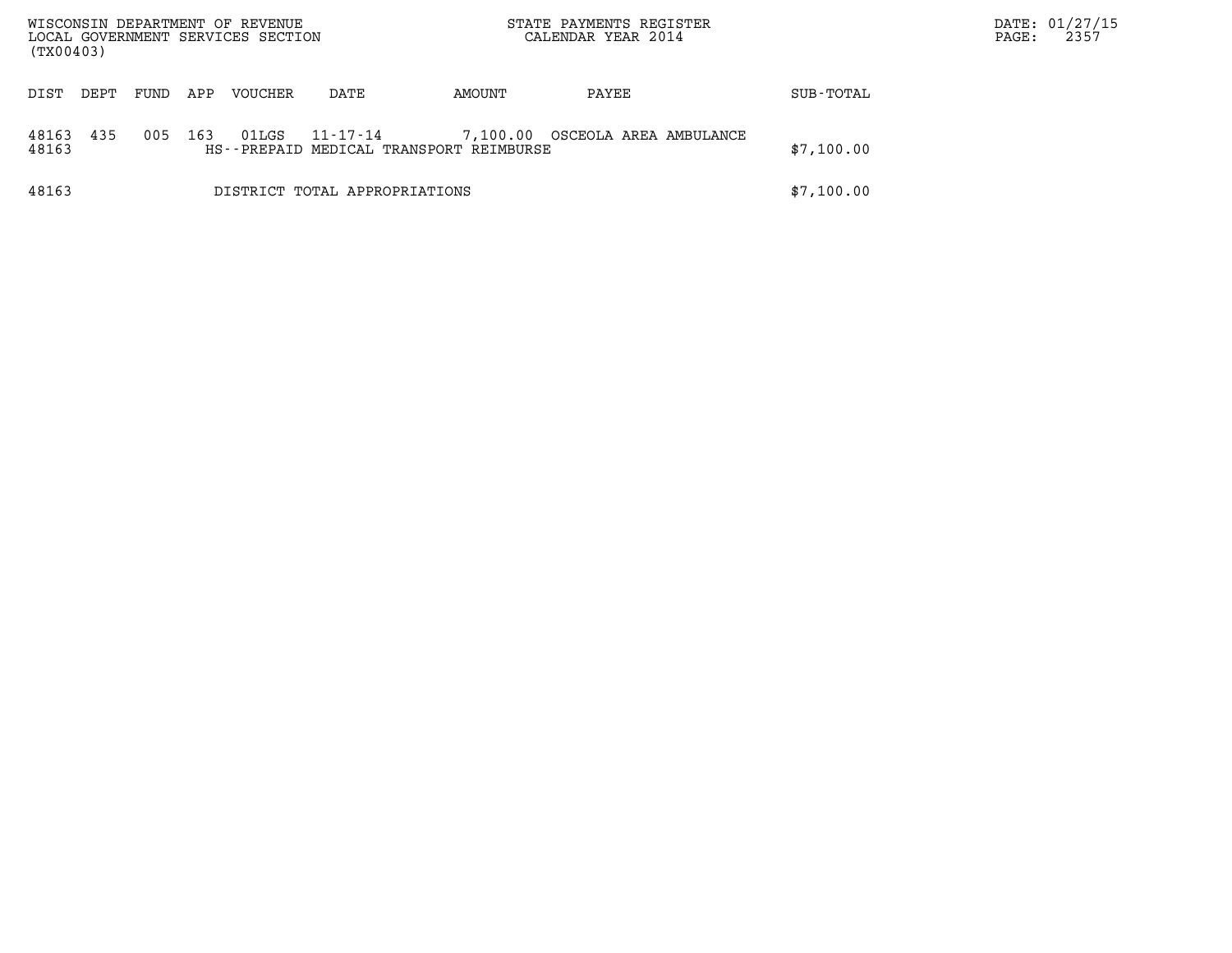| (TX00403)                                 |                          |         |                                                 |                                                                 |                                             |                                                                                                                                                                                    |               | DATE: 01/27/15<br>2358<br>$\mathtt{PAGE}$ : |
|-------------------------------------------|--------------------------|---------|-------------------------------------------------|-----------------------------------------------------------------|---------------------------------------------|------------------------------------------------------------------------------------------------------------------------------------------------------------------------------------|---------------|---------------------------------------------|
|                                           |                          |         | DIST DEPT FUND APP VOUCHER                      | DATE                                                            | AMOUNT                                      | PAYEE                                                                                                                                                                              | SUB-TOTAL     |                                             |
| 48165 165<br>48165                        |                          |         |                                                 |                                                                 | SAFETY/PROF SERV--FIRE INSURANCE DUES       | 002 225 01220 06-30-14 6,576.86 TREAS VIL OSCEOLA                                                                                                                                  | \$6,576.86    |                                             |
| 48165 395<br>48165                        |                          |         |                                                 |                                                                 | TRANSPORTATION - - HIGHWAY SAFETY - FEDERAL | 011 185 27565 10-15-14 10,393.00 TREAS VIL OSCEOLA                                                                                                                                 | \$10,393.00   |                                             |
| 48165<br>48165<br>48165<br>48165<br>48165 | 395<br>395<br>395<br>395 | 011 191 | 011 191<br>011 191<br>21219<br>011 191<br>31219 |                                                                 | TRANSPORTATION--GENERAL TRANSP AIDS-GTA     | 05219  01-06-14  47,608.12  VILLAGE OF OSCEOLA<br>11219  04-07-14  47,608.12  VILLAGE OF OSCEOLA<br>07-07-14 47,608.12 VILLAGE OF OSCEOLA<br>10-06-14 47,608.12 VILLAGE OF OSCEOLA | \$190, 432.48 |                                             |
| 48165 435<br>48165                        |                          |         | 005 162<br>01HSD                                |                                                                 | HS--AMBULANCE FUNDING ASSISTANCE GRANTS     | 09-08-14 4,613.47 TREAS VILL OSCEOLA                                                                                                                                               | \$4.613.47    |                                             |
| 48165 455<br>48165                        |                          |         |                                                 | JUSTICE - - LAW ENFORCEMENT TRAINING                            |                                             | 002 231 01638 02-24-14 1,440.00 TREAS VIL OSCEOLA                                                                                                                                  | \$1,440.00    |                                             |
| 48165 835<br>48165 835<br>48165           |                          |         | 002 105<br>44161<br>002 105                     | 07-28-14<br>81267 11-17-14<br>REVENUE - - STATE SHARED REVENUES |                                             | 69,699.91 TREAS VIL OSCEOLA<br>268,561.37 TREAS VIL OSCEOLA                                                                                                                        | \$338,261.28  |                                             |
| 48165 835<br>48165 835<br>48165           |                          |         | 002 109<br>03118<br>002 109<br>05258            | $07 - 28 - 14$<br>07-28-14<br>REVENUE--EXEMPT COMPUTER AID      |                                             | 2,698.00 TREAS VIL OSCEOLA<br>21,863.00 TREAS VIL OSCEOLA                                                                                                                          | \$24,561.00   |                                             |
| 48165 835<br>48165                        |                          |         |                                                 | REVENUE--LOTTERY CREDIT -                                       |                                             | 021  363  36277  03-24-14  4,665.43  TREAS VIL OSCEOLA                                                                                                                             | \$4,665.43    |                                             |
| 48165                                     |                          |         | DISTRICT TOTAL APPROPRIATIONS                   |                                                                 |                                             |                                                                                                                                                                                    | \$580,943.52  |                                             |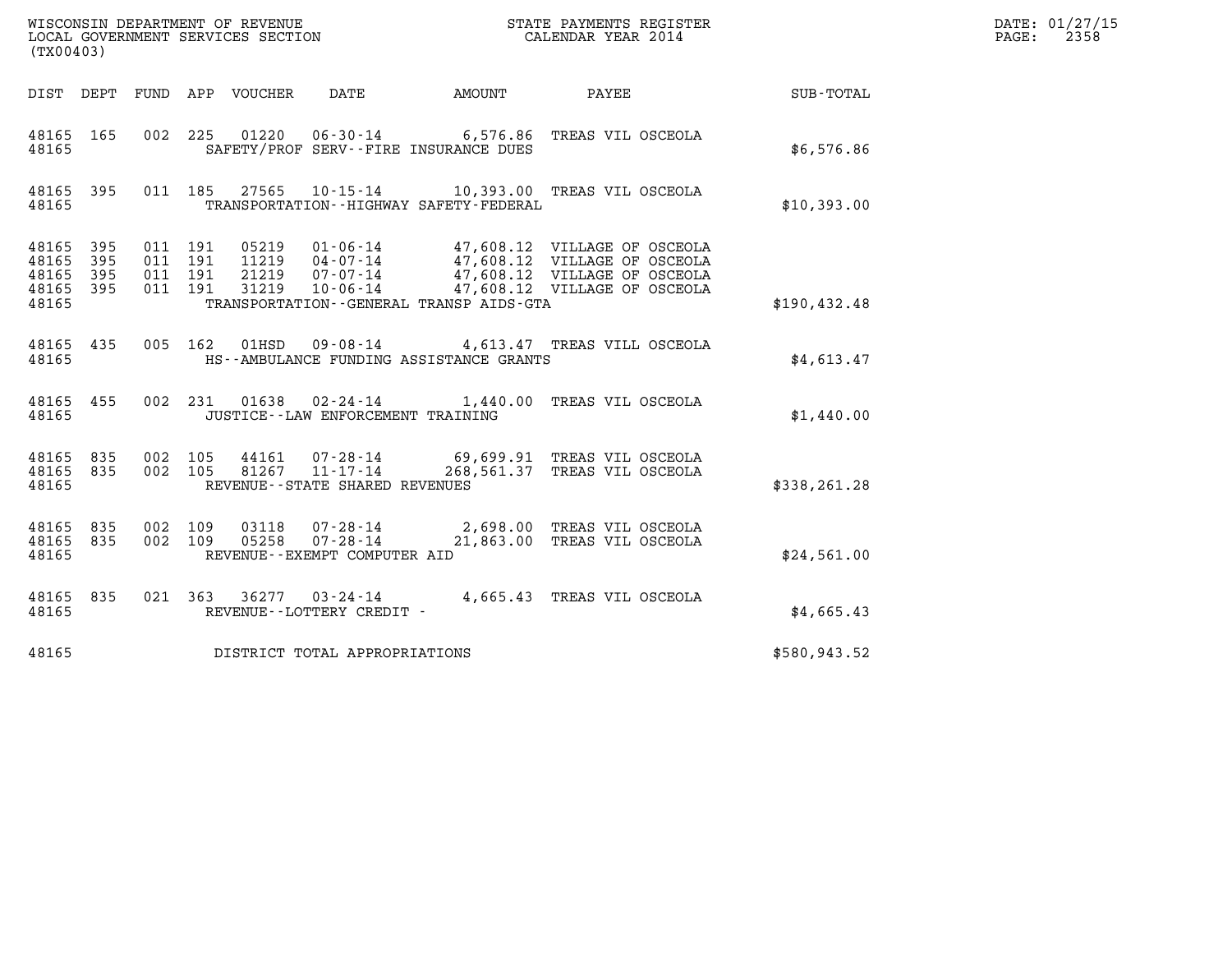| (TX00403)                                    |           |                    |  |                                                     |                                                                                                                                                                                                                                                                                                                                                                                        |                                                                                                                                                                                                          | DATE: 01/27/15<br>2359<br>$\mathtt{PAGE:}$ |  |
|----------------------------------------------|-----------|--------------------|--|-----------------------------------------------------|----------------------------------------------------------------------------------------------------------------------------------------------------------------------------------------------------------------------------------------------------------------------------------------------------------------------------------------------------------------------------------------|----------------------------------------------------------------------------------------------------------------------------------------------------------------------------------------------------------|--------------------------------------------|--|
|                                              |           |                    |  |                                                     |                                                                                                                                                                                                                                                                                                                                                                                        |                                                                                                                                                                                                          |                                            |  |
| 48201                                        |           |                    |  |                                                     | SAFETY/PROF SERV--FIRE INSURANCE DUES                                                                                                                                                                                                                                                                                                                                                  | 48201 165 002 225 01221 06-30-14 7,565.19 TREAS CITY AMERY                                                                                                                                               | \$7,565.19                                 |  |
|                                              |           |                    |  |                                                     | 48201 NAT RESOURCES--AIDS IN LIEU OF TAXES                                                                                                                                                                                                                                                                                                                                             | 48201 370 002 503 17060 02-14-14 717.26 TREAS CITY AMERY<br>CITY SHARE 250.54<br>CITY SHARE 250.54                                                                                                       | \$717.26                                   |  |
|                                              |           |                    |  |                                                     | 48201 NAT RESOURCES--FOREST CROP/MFL/CO FOREST                                                                                                                                                                                                                                                                                                                                         | 48201 370 012 571 38025 06-16-14 2.80 TREAS CITY AMERY                                                                                                                                                   | \$2.80                                     |  |
| 48201 395<br>48201 395<br>48201 395<br>48201 | 48201 395 | 011 191            |  |                                                     | $\begin{array}{cccc} 011 & 191 & 05220 & 01\cdot 06\cdot 14 & 48,692.87 & \text{CITY OF AMERY} \\ 011 & 191 & 11220 & 04\cdot 07\cdot 14 & 48,692.87 & \text{CITY OF AMERY} \\ 011 & 191 & 21220 & 07\cdot 07\cdot 14 & 48,692.87 & \text{CITY OF AMERY} \\ 011 & 191 & 31220 & 10\cdot 06\cdot 14 & 48,692.90 & \text{CITY OF AMERY} \end$<br>TRANSPORTATION--GENERAL TRANSP AIDS-GTA |                                                                                                                                                                                                          | \$194,771.51                               |  |
|                                              | 48201     |                    |  |                                                     | TRANSPORTATION--LRIP/TRIP/MSIP GRANTS                                                                                                                                                                                                                                                                                                                                                  | 48201 395 011 278 34935 12-19-14 8,435.49 TREAS CITY AMERY                                                                                                                                               | \$8,435.49                                 |  |
|                                              | 48201     |                    |  |                                                     | 48201 435 005 163 01LGS 11-17-14 19,200.00 AMERY AREA EMS<br>HS--PREPAID MEDICAL TRANSPORT REIMBURSE                                                                                                                                                                                                                                                                                   |                                                                                                                                                                                                          | \$19,200.00                                |  |
|                                              | 48201 200 |                    |  | JUSTICE - - LAW ENFORCEMENT TRAINING                |                                                                                                                                                                                                                                                                                                                                                                                        | 48201 455 002 231 01079 02-11-14 1,600.00 TREAS CITY AMERY                                                                                                                                               | \$1,600.00                                 |  |
|                                              |           |                    |  | 48201 REVENUE - STATE SHARED REVENUES               |                                                                                                                                                                                                                                                                                                                                                                                        | $\begin{array}{cccc} 48201 & 835 & 002 & 105 & 44162 & 07-28-14 & 145,990.74 & \text{TREAS CITY AMERY} \\ 48201 & 835 & 002 & 105 & 81268 & 11-17-14 & 438,870.88 & \text{TREAS CITY AMERY} \end{array}$ | \$584,861.62                               |  |
| 48201 835<br>48201 835<br>48201              |           | 002 109<br>002 109 |  | REVENUE--EXEMPT COMPUTER AID                        |                                                                                                                                                                                                                                                                                                                                                                                        | 03120  07-28-14  4,562.00 TREAS CITY AMERY<br>5,280.00 TREAS CITY AMERY                                                                                                                                  | \$9,842.00                                 |  |
| 48201 835<br>48201                           |           |                    |  | 021 363 36278 03-24-14<br>REVENUE--LOTTERY CREDIT - |                                                                                                                                                                                                                                                                                                                                                                                        | 10,281.06 TREAS CITY AMERY                                                                                                                                                                               | \$10, 281.06                               |  |
| 48201                                        |           |                    |  | DISTRICT TOTAL APPROPRIATIONS                       |                                                                                                                                                                                                                                                                                                                                                                                        |                                                                                                                                                                                                          | \$837,276.93                               |  |